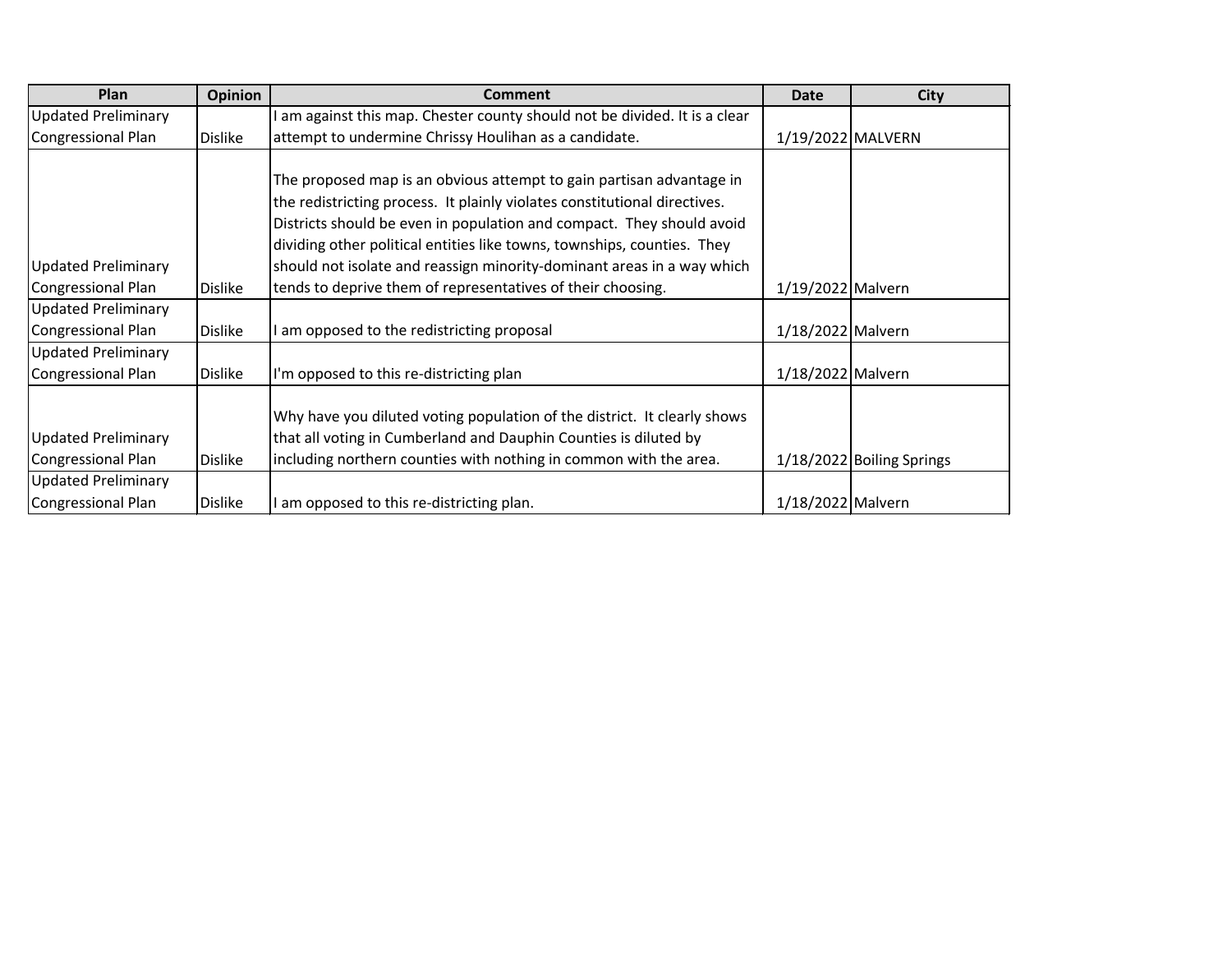| Plan                       | <b>Opinion</b> | <b>Comment</b>                                                                                                                                                                          | <b>Date</b> | <b>City</b>              |
|----------------------------|----------------|-----------------------------------------------------------------------------------------------------------------------------------------------------------------------------------------|-------------|--------------------------|
|                            |                | It does a disservice to the people of Delaware County to draw them into                                                                                                                 |             |                          |
|                            |                | a Congressional district with southern Philadelphia. The needs of city                                                                                                                  |             |                          |
|                            |                | residents and not the same as the needs of their suburban Delaware                                                                                                                      |             |                          |
|                            |                | County counterparts.                                                                                                                                                                    |             |                          |
|                            |                | For decades, this Delaware County-based district was shared with their                                                                                                                  |             |                          |
|                            |                | Chester County neighbors, until the PA Supreme Court ordered the maps<br>redrawn in 2018.                                                                                               |             |                          |
|                            |                | Delaware County's ties to Chester County go all the back to the very<br>creation of Delaware County. More overlap exists - in community<br>organizations, school enrollments and sports |             |                          |
|                            |                | leagues, between Delaware and Chester counties than between                                                                                                                             |             |                          |
|                            |                | Delaware and Philadelphia counties.                                                                                                                                                     |             |                          |
|                            |                | The two counties are further connected by the Delaware County College<br>system, which serves young and adult learners from all parts of each<br>county.                                |             |                          |
|                            |                | Perhaps nothing bound the two counties together more than the COVID-                                                                                                                    |             |                          |
|                            |                | 19 pandemic, when Delaware County authorities worked with Chester                                                                                                                       |             |                          |
|                            |                | <b>County Public Health</b>                                                                                                                                                             |             |                          |
|                            |                | Officials to mitigate the spread of COVID-19.                                                                                                                                           |             |                          |
| <b>Updated Preliminary</b> |                | If Delco must be tied with another county in a new Congressional                                                                                                                        |             |                          |
| <b>Congressional Plan</b>  | <b>Dislike</b> | District, it should be Chesco, not Philly.                                                                                                                                              |             | 1/18/2022 Newtown Square |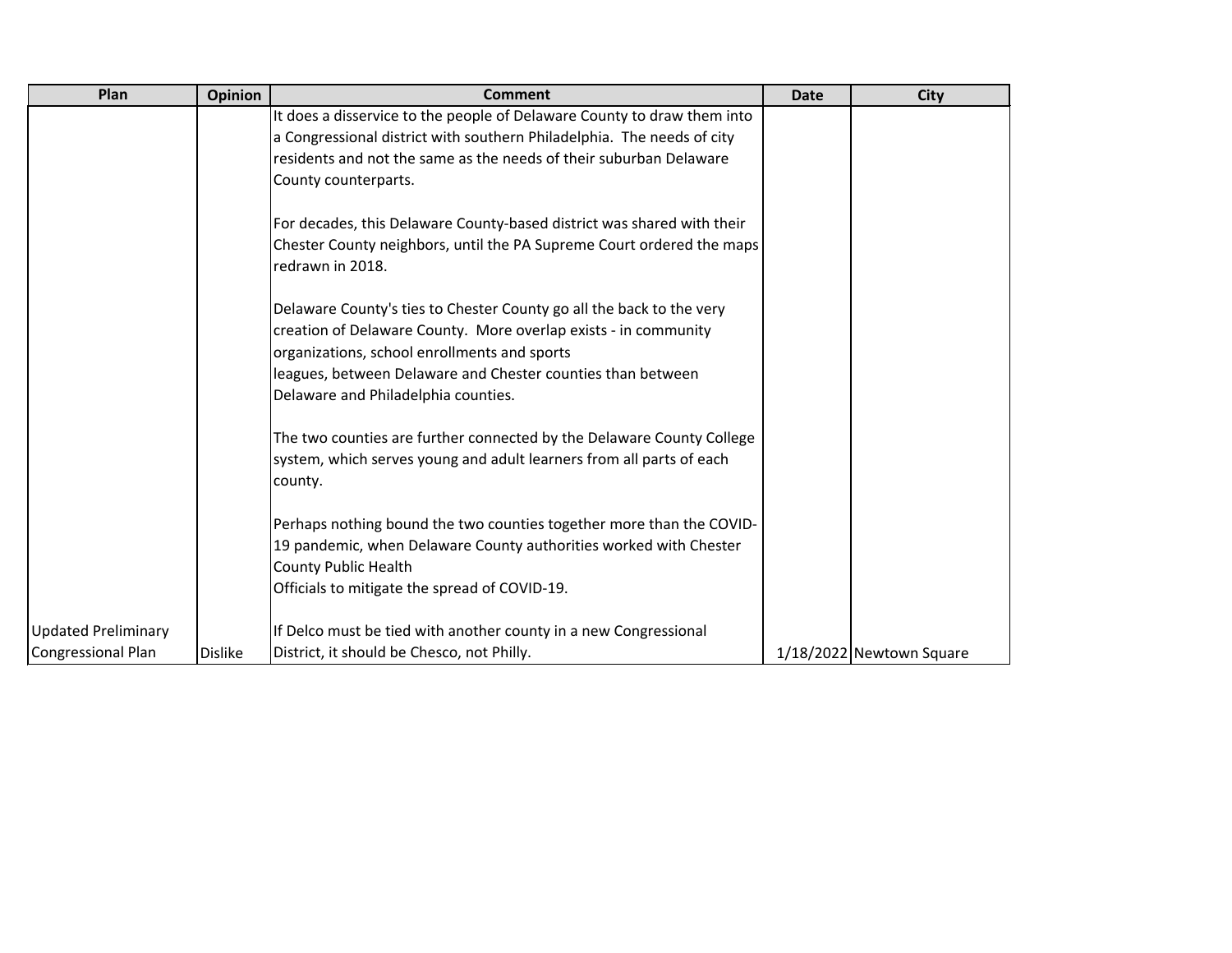| Plan                       | <b>Opinion</b> | <b>Comment</b>                                                                  | <b>Date</b>        | <b>City</b>              |
|----------------------------|----------------|---------------------------------------------------------------------------------|--------------------|--------------------------|
|                            |                |                                                                                 |                    |                          |
|                            |                | l'm a former resident with ties to and family in the Wyoming Valley. I          |                    |                          |
|                            |                | understand Luzerne Co may need to be split, but this obvious                    |                    |                          |
|                            |                | gerrymander should not stand. The proposed boundary through the                 |                    |                          |
|                            |                | historically marginalized Wyoming Valley is drawn with complete                 |                    |                          |
|                            |                | disregard for economic, cultural, and geographic boundaries as well as          |                    |                          |
|                            |                | the principles of fairness and equity. Clearly, this is just the latest in long |                    |                          |
|                            |                | list of examples of political elites exploiting working class folks in the Coal |                    |                          |
|                            |                | Region. This boundary should not be tolerated by any politician or              |                    |                          |
|                            |                | organization promoting the general wellbeing and economic vitality of           |                    |                          |
|                            |                | the region.                                                                     |                    |                          |
|                            |                | Those who know the county know we do have obvious cultural,                     |                    |                          |
|                            |                | economic, and geographic boundaries within. Know them. Respect them.            |                    |                          |
|                            |                | Nescopeck Mountain, for example, separates two large regionsâ€"Upper            |                    |                          |
|                            |                | and Lower Luzerneâ€" with municipal borders following the ridge.                |                    |                          |
|                            |                | Likewise, Larksville Mountain separates the Wyoming Valley from the             |                    |                          |
|                            |                | Back Mountain.                                                                  |                    |                          |
|                            |                | An obvious solution is to keep Wyoming, Susquehanna, and Bradford Cos           |                    |                          |
|                            |                | in District 9, thereby unifying the Susquehanna Valley and Endless              |                    |                          |
|                            |                | Mountains in one district, while preserving a whole, intact Wyoming             |                    |                          |
| <b>Updated Preliminary</b> |                | Valley from Glen Lyon to Carbondale in District 8 with the rest of the          |                    |                          |
| <b>Congressional Plan</b>  | <b>Dislike</b> | Poconos.                                                                        | 1/18/2022 New York |                          |
|                            |                | The Commonwealth's constitution requires countys be kept in the same            |                    |                          |
|                            |                | district, unless it is absolutely necessary to divide them. Chester County      |                    |                          |
| <b>Updated Preliminary</b> |                | does not need to be divided. Leave it where it has been for years! Follow       |                    |                          |
| <b>Congressional Plan</b>  | <b>Dislike</b> | the constitution of our Commonwealth!                                           |                    | 1/17/2022 Newtown Square |
| <b>Updated Preliminary</b> |                |                                                                                 |                    |                          |
| Congressional Plan         | Like           | All of Chester County should be in the 6th District. Stop gerrymandering!       | 1/17/2022 Paoli    |                          |
| <b>Updated Preliminary</b> |                |                                                                                 |                    |                          |
| <b>Congressional Plan</b>  | <b>Dislike</b> | This is just blatant gerrymandering                                             | 1/17/2022 Malvern  |                          |
| <b>Updated Preliminary</b> |                |                                                                                 |                    |                          |
| <b>Congressional Plan</b>  | <b>Dislike</b> | Stop gerrymandering!!!                                                          | 1/17/2022 Malvern  |                          |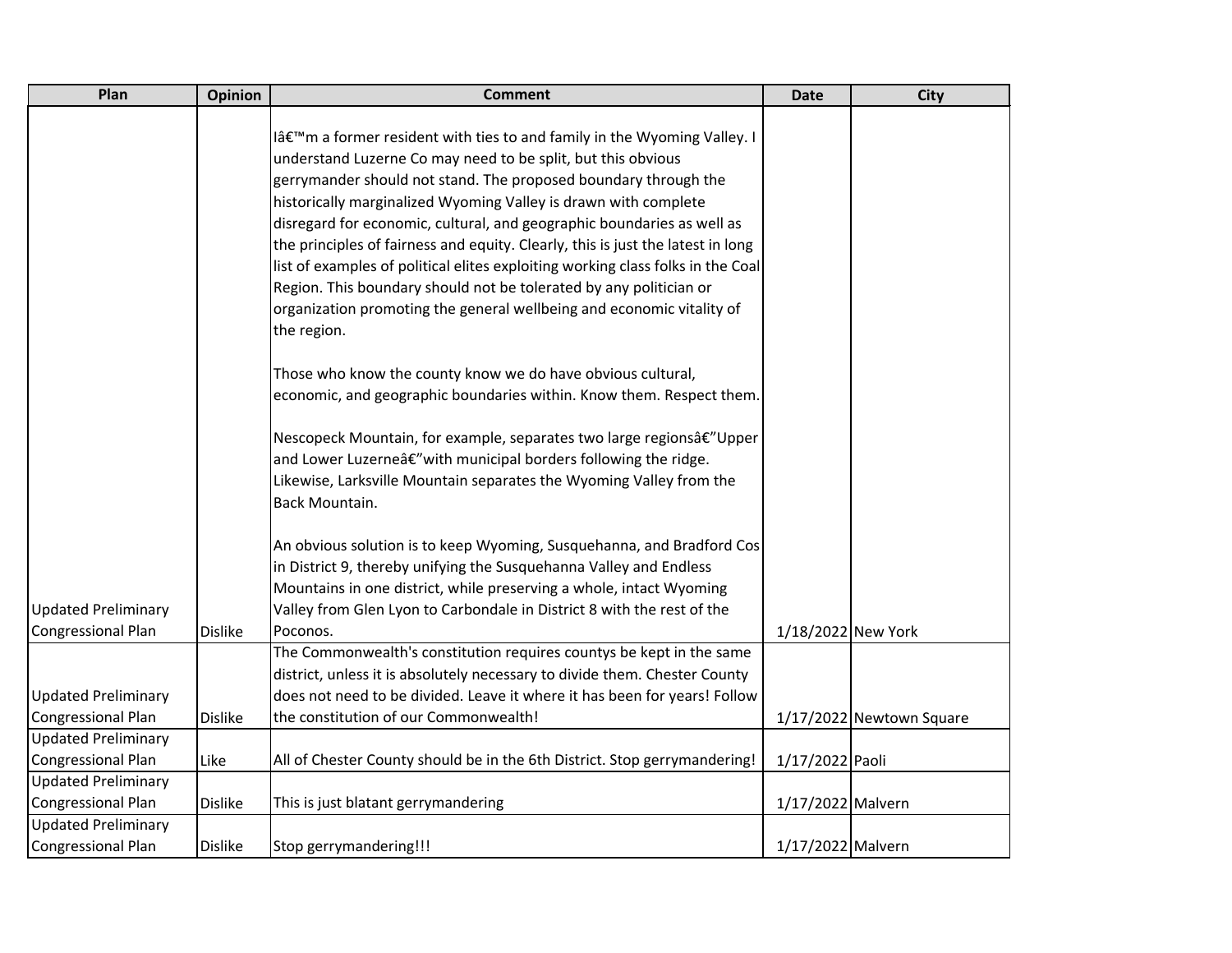| Plan                       | <b>Opinion</b> | <b>Comment</b>                                                                    | <b>Date</b>       | <b>City</b>              |
|----------------------------|----------------|-----------------------------------------------------------------------------------|-------------------|--------------------------|
| <b>Updated Preliminary</b> |                |                                                                                   |                   |                          |
| <b>Congressional Plan</b>  | <b>Dislike</b> | oppose re-districting.                                                            | 1/17/2022 Malvern |                          |
|                            |                | The Commonwealth shall be divided into 50 senatorial and 203                      |                   |                          |
|                            |                | representative districts, which shall be composed of compact and                  |                   |                          |
|                            |                | contiguous territory as nearly equal in population as practicable. Unless         |                   |                          |
|                            |                | absolutely necessary no county, city, incorporated town, borough,                 |                   |                          |
|                            |                | township or ward shall be divided in forming either a senatorial or               |                   |                          |
|                            |                | representative district.                                                          |                   |                          |
|                            |                | The Republicans comply with one Constitutional requirement and                    |                   |                          |
|                            |                | theyâ€ <sup>™</sup> re patting themselves on their backs. The alleged law & order |                   |                          |
| <b>Updated Preliminary</b> |                | party cares little about obeying the law or maintaining order when it             |                   |                          |
| Congressional Plan         | <b>Dislike</b> | comes to our democracy.                                                           | 1/17/2022 Malvern |                          |
| <b>Updated Preliminary</b> |                | All of Chester County is grouped together in the PA 6th Congressional             |                   |                          |
| <b>Congressional Plan</b>  | <b>Dislike</b> | District.                                                                         | 1/16/2022 MALVERN |                          |
|                            |                | Why split up Chester county and berks county? Removing the heavily                |                   |                          |
| <b>Updated Preliminary</b> |                | minority section of Chester county from the rest of the county is an overt        |                   |                          |
| Congressional Plan         | <b>Dislike</b> | attempt to disenfranchise voters                                                  | 1/16/2022 Malvern |                          |
|                            |                | This Map and the resulting number of Representatives is UNLAWFUL! It              |                   |                          |
|                            |                | is in complete violation of the Constitution FOR the united states of             |                   |                          |
|                            |                | America and flies in the face of Article I, Section 2, Clause 3, which            |                   |                          |
|                            |                | CLEARLY states that "The number of Representatives SHALL NOT EXCEED               |                   |                          |
|                            |                | one [Representative] for every thirty Thousand [inhabitants]," What               |                   |                          |
| <b>Updated Preliminary</b> |                | part of "shall not exceed" is confusing to you guys? Go here for the truth        |                   |                          |
| <b>Congressional Plan</b>  | <b>Dislike</b> | constitutionclub.ning.com                                                         |                   | $1/16/2022$ Greensburg   |
|                            |                | Keep Bucks County AS is†¦ WHOLE!                                                  |                   |                          |
| <b>Updated Preliminary</b> |                | Keep District 1 WHOLE as is!                                                      |                   |                          |
| <b>Congressional Plan</b>  | Opinion        | Keep Northampton Twp WHOLEas is!                                                  |                   | $1/16/2022$ Warminster   |
|                            |                |                                                                                   |                   |                          |
| <b>Updated Preliminary</b> |                | Don't break up Chester County. This map has gerrymandered Chester                 |                   |                          |
| Congressional Plan         | <b>Dislike</b> | County to reduce Chrissy Houlahan's chances for re-election.                      |                   | 1/16/2022 Newtown Square |
| <b>Updated Preliminary</b> |                |                                                                                   |                   |                          |
| Congressional Plan         | <b>Dislike</b> | stop the gerrymandering!                                                          | 1/15/2022 MALVERN |                          |
| <b>Updated Preliminary</b> |                |                                                                                   |                   |                          |
| <b>Congressional Plan</b>  | <b>Dislike</b> | I oppose redistributing. It's gerrymandering pure and simple.                     | 1/15/2022 Malvern |                          |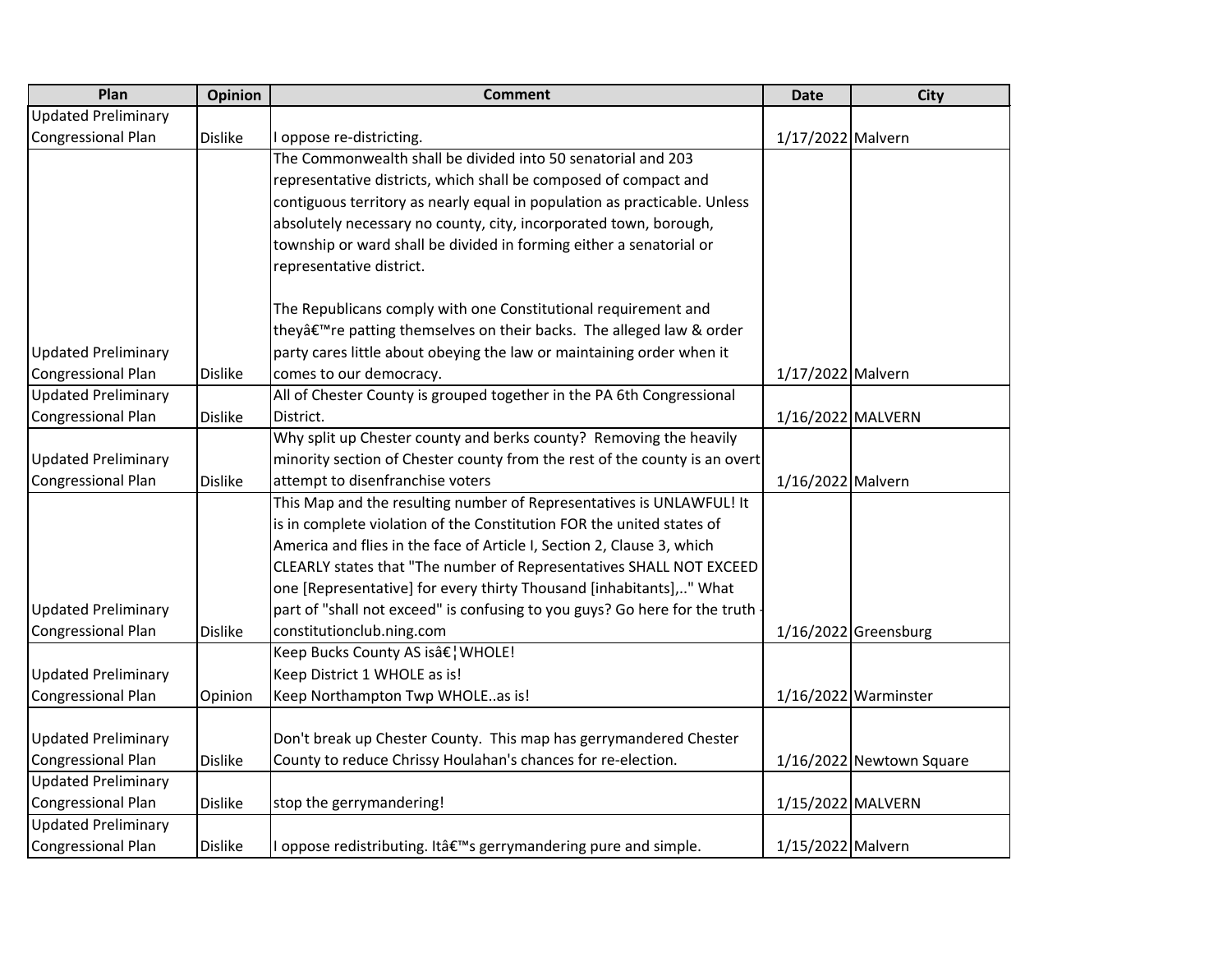| Plan                                             | <b>Opinion</b> | <b>Comment</b>                                                                                                                                                                                                                                                                                                                                                                                                                                                                                                                                                                                         | <b>Date</b>         | <b>City</b> |
|--------------------------------------------------|----------------|--------------------------------------------------------------------------------------------------------------------------------------------------------------------------------------------------------------------------------------------------------------------------------------------------------------------------------------------------------------------------------------------------------------------------------------------------------------------------------------------------------------------------------------------------------------------------------------------------------|---------------------|-------------|
|                                                  |                | am pleased that the County of York has been kept in one district as we                                                                                                                                                                                                                                                                                                                                                                                                                                                                                                                                 |                     |             |
| <b>Updated Preliminary</b>                       |                | do have common interests. Not thrilled that Harrisburg is once again in                                                                                                                                                                                                                                                                                                                                                                                                                                                                                                                                |                     |             |
| Congressional Plan                               | Opinion        | district 10 along with York City.                                                                                                                                                                                                                                                                                                                                                                                                                                                                                                                                                                      | 1/14/2022 York      |             |
| <b>Updated Preliminary</b>                       |                |                                                                                                                                                                                                                                                                                                                                                                                                                                                                                                                                                                                                        |                     |             |
| Congressional Plan                               | <b>Dislike</b> | Please stop gerrymandering.                                                                                                                                                                                                                                                                                                                                                                                                                                                                                                                                                                            | 1/14/2022 Malvern   |             |
| <b>Updated Preliminary</b>                       |                |                                                                                                                                                                                                                                                                                                                                                                                                                                                                                                                                                                                                        |                     |             |
| <b>Congressional Plan</b>                        | <b>Dislike</b> | Please stop gerrymandering.                                                                                                                                                                                                                                                                                                                                                                                                                                                                                                                                                                            | 1/14/2022 Malvern   |             |
| <b>Updated Preliminary</b>                       |                |                                                                                                                                                                                                                                                                                                                                                                                                                                                                                                                                                                                                        |                     |             |
| <b>Congressional Plan</b>                        | <b>Dislike</b> | Current map is clearly gerrymandered against the incumbent democrat.                                                                                                                                                                                                                                                                                                                                                                                                                                                                                                                                   | 1/14/2022 Paoli     |             |
| <b>Updated Preliminary</b>                       |                | With all due respect, this map is a mess. I can not speak to all of the state<br>but only my area. Carbon, Luzerne, and Schulkill counties are tied<br>culturally and economically to Monroe and Lackawanna. They have<br>nothing in common with Sullivan, Tioga, and Potter. The needs of each of<br>those groups are widely disparite. Bradford, on the other hand, has<br>everything in common with Potter, Sullivan, and Tioga. Sorry, but this<br>map isn't even close to correct. Simply balancing out the number of<br>residents in each district is not the answer, economic and cultural ties |                     |             |
| Congressional Plan                               | <b>Dislike</b> | are paramount. It might be best to start over and make a better effort.                                                                                                                                                                                                                                                                                                                                                                                                                                                                                                                                | 1/14/2022 Lehighton |             |
| <b>Updated Preliminary</b>                       |                |                                                                                                                                                                                                                                                                                                                                                                                                                                                                                                                                                                                                        |                     |             |
| Congressional Plan                               | <b>Dislike</b> | oppose redistricting!                                                                                                                                                                                                                                                                                                                                                                                                                                                                                                                                                                                  | 1/14/2022 Malvern   |             |
| <b>Updated Preliminary</b><br>Congressional Plan | Opinion        | I hope that this is the best way to have representation as the population<br>has decreased. I would hope that the "rural" counties realize that they<br>need to be more welcoming and inclusive or those potential employers<br>and employees or they will go to where they are welcome.                                                                                                                                                                                                                                                                                                               | 1/14/2022 Altoona   |             |
| <b>Updated Preliminary</b>                       |                | Do not like this revision. PA 6 partisan changes are designed to weaken                                                                                                                                                                                                                                                                                                                                                                                                                                                                                                                                |                     |             |
| Congressional Plan                               | <b>Dislike</b> | Chrissy Houlihan, the incumbent.                                                                                                                                                                                                                                                                                                                                                                                                                                                                                                                                                                       | 1/14/2022 Paoli     |             |
|                                                  |                | STOP GERRYMANDERING! There is absolutely NO reason to split the 6th                                                                                                                                                                                                                                                                                                                                                                                                                                                                                                                                    |                     |             |
|                                                  |                | District. Everyone sees what you're doing even though there are those                                                                                                                                                                                                                                                                                                                                                                                                                                                                                                                                  |                     |             |
|                                                  |                | that may agree because it benefits them, everyone knows it is wrong and                                                                                                                                                                                                                                                                                                                                                                                                                                                                                                                                |                     |             |
| <b>Updated Preliminary</b>                       |                | anti-democratic. If the shoe was on the other foot, would those that                                                                                                                                                                                                                                                                                                                                                                                                                                                                                                                                   |                     |             |
| <b>Congressional Plan</b>                        | <b>Dislike</b> | benefit support this insanity?                                                                                                                                                                                                                                                                                                                                                                                                                                                                                                                                                                         | 1/14/2022 Malvern   |             |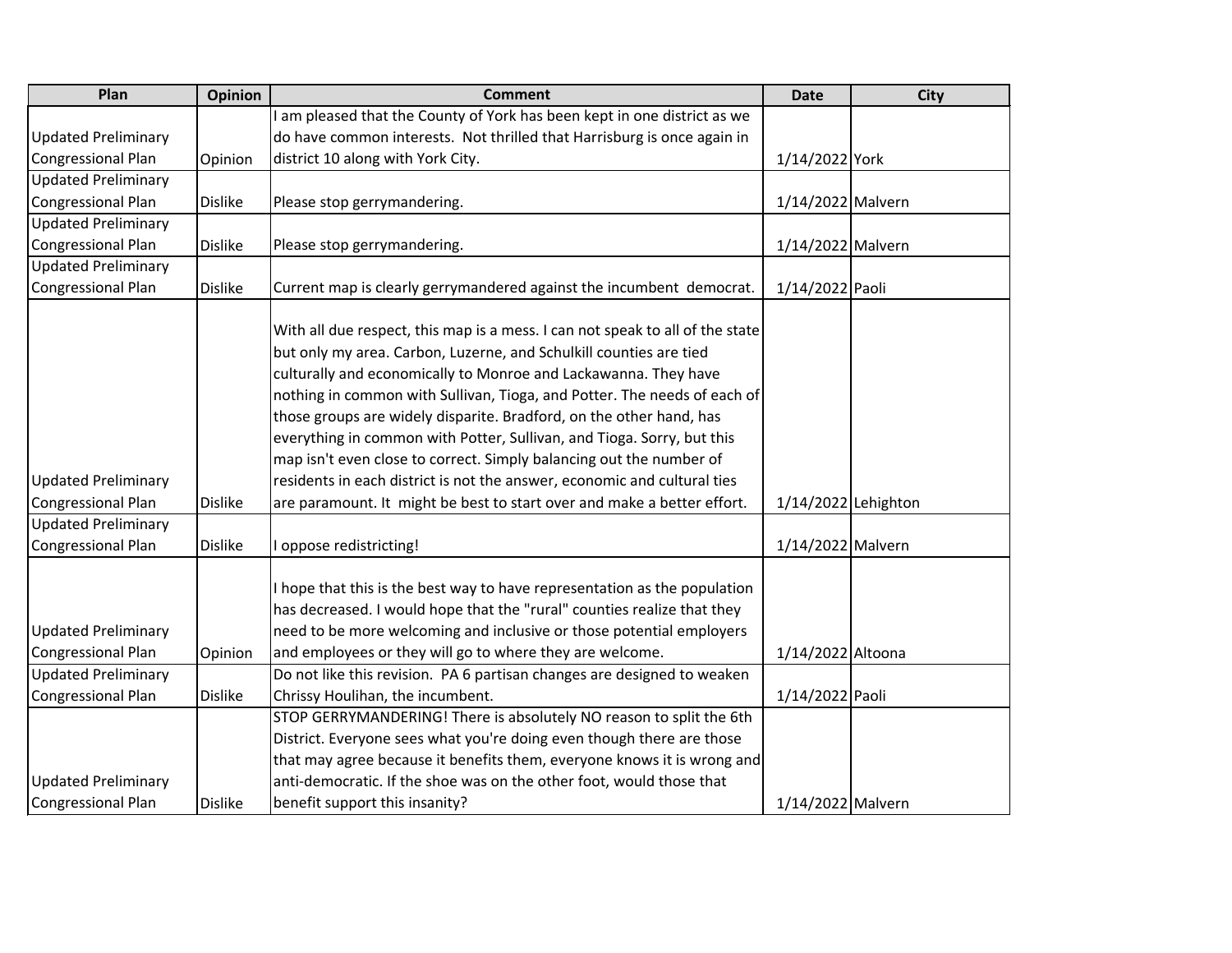| Plan                       | Opinion        | <b>Comment</b>                                                                | <b>Date</b>       | <b>City</b>                  |
|----------------------------|----------------|-------------------------------------------------------------------------------|-------------------|------------------------------|
|                            |                | The Sixth Congressional District ain't broke, so don't try to FIX it. Stop    |                   |                              |
| <b>Updated Preliminary</b> |                | this insulting gerrymandering NOW. How deaf, dumb and blind do we             |                   |                              |
| <b>Congressional Plan</b>  | <b>Dislike</b> | look? Dag.                                                                    |                   | 1/14/2022 Newtown Square, PA |
|                            |                | The gerrymandering of this state needs to end! We need                        |                   |                              |
| <b>Updated Preliminary</b> |                | representatives who represent the majority! This is a blatant ploy to         |                   |                              |
| Congressional Plan         | <b>Dislike</b> | keep that from happening and it needs to stop.                                | 1/14/2022 Malvern |                              |
|                            |                | See no reason to split or divide the 178th Pa house district.                 |                   |                              |
| <b>Updated Preliminary</b> |                | This district is cohesive and funds and has excellent public services for all |                   |                              |
| <b>Congressional Plan</b>  | <b>Dislike</b> | constituents regardless of party affiliation or the lack of it.               |                   | 1/14/2022 Southampton        |
|                            |                | STOP DESTRUCTIVE GERRYMANDERING. All this revision of lines will do is        |                   |                              |
|                            |                | make it harder for the Democrat to win in the next election, and since        |                   |                              |
|                            |                | there are FAR more Dems here in the area, it's asinine to make us be          |                   |                              |
|                            |                | represented by someone who does NOT represent us (I am an                     |                   |                              |
|                            |                | Independent, by the way). Partisan redistricting is anti-democracy, and       |                   |                              |
|                            |                | this proposed revision is shameful. Eventually all of the citizens will be    |                   |                              |
| <b>Updated Preliminary</b> |                | pushing at the gates of the Bastille over stupid, shortsighted bulls&*t like  |                   |                              |
| Congressional Plan         | <b>Dislike</b> | this.                                                                         | 1/14/2022 Malvern |                              |
| <b>Updated Preliminary</b> |                | All of Chester county should be one district. Stop trying to gerrymander      |                   |                              |
| Congressional Plan         | <b>Dislike</b> | our state!                                                                    | 1/14/2022 Paoli   |                              |
|                            |                | Leave district 6 alone! We work together as a community here in               |                   |                              |
|                            |                | Malvern/Willistown. Our representative in congress should represent           |                   |                              |
|                            |                | that community and our interests. Chrissy Houlihan is one of the best         |                   |                              |
|                            |                | congress People we have had in a long time. You split us up only to           |                   |                              |
|                            |                | remove the threat.                                                            |                   |                              |
|                            |                |                                                                               |                   |                              |
|                            |                | These maps need to be done by a non-partisan group. What kind of              |                   |                              |
|                            |                | sense does it make when a state is evenly split between democrats and         |                   |                              |
| <b>Updated Preliminary</b> |                | republicans, yet the GOP controls our legislature? That is not                |                   |                              |
| Congressional Plan         | <b>Dislike</b> | democracy.                                                                    | 1/14/2022 Malvern |                              |
| <b>Updated Preliminary</b> |                |                                                                               |                   |                              |
| Congressional Plan         | <b>Dislike</b> | These changes are clearly designed to provide a political advantage.          | 1/14/2022 Malvern |                              |
|                            |                | Leave the whole of Chester County in District 6. Why make yourselves          |                   |                              |
| <b>Updated Preliminary</b> |                | into the laughingstock of the country with these bizarre, contorted           |                   |                              |
| Congressional Plan         | <b>Dislike</b> | districts?                                                                    | 1/14/2022 Malvern |                              |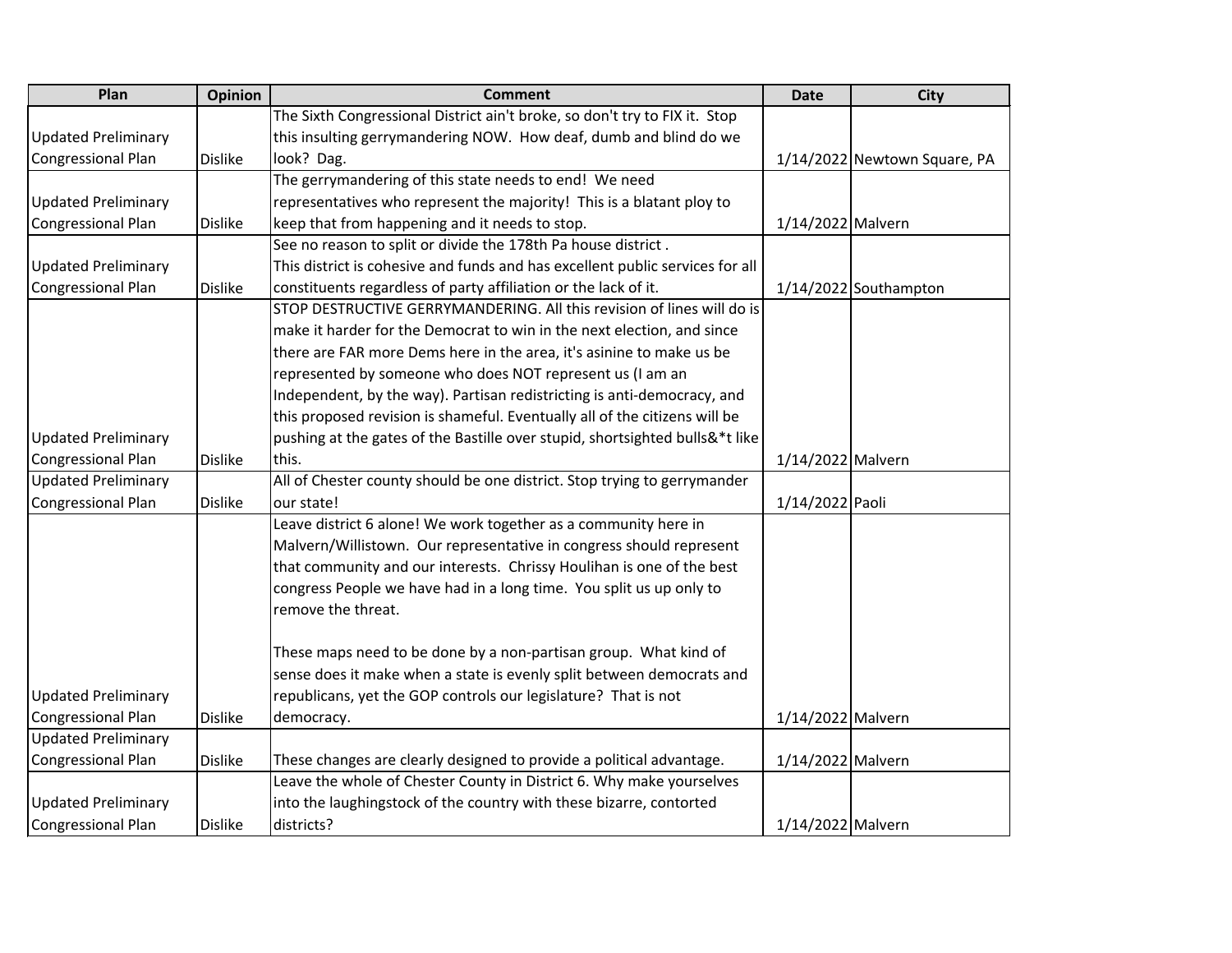| Plan                                                    | Opinion        | <b>Comment</b>                                                                                                                                                                                                                                                                                                                                                                                                                                                                                                                                                                                                                                                       | <b>Date</b>          | <b>City</b>              |
|---------------------------------------------------------|----------------|----------------------------------------------------------------------------------------------------------------------------------------------------------------------------------------------------------------------------------------------------------------------------------------------------------------------------------------------------------------------------------------------------------------------------------------------------------------------------------------------------------------------------------------------------------------------------------------------------------------------------------------------------------------------|----------------------|--------------------------|
| <b>Updated Preliminary</b>                              |                |                                                                                                                                                                                                                                                                                                                                                                                                                                                                                                                                                                                                                                                                      |                      |                          |
| <b>Congressional Plan</b>                               | <b>Dislike</b> | Please try again or leave as currently drawn.                                                                                                                                                                                                                                                                                                                                                                                                                                                                                                                                                                                                                        | 1/14/2022 Malvern    |                          |
|                                                         |                |                                                                                                                                                                                                                                                                                                                                                                                                                                                                                                                                                                                                                                                                      |                      |                          |
| <b>Updated Preliminary</b>                              |                | Looks like a typical Republican gerrymandered proposal. Disgraceful.                                                                                                                                                                                                                                                                                                                                                                                                                                                                                                                                                                                                 |                      |                          |
| <b>Congressional Plan</b>                               | <b>Dislike</b> |                                                                                                                                                                                                                                                                                                                                                                                                                                                                                                                                                                                                                                                                      |                      | 1/14/2022 West Chester   |
| <b>Updated Preliminary</b>                              |                |                                                                                                                                                                                                                                                                                                                                                                                                                                                                                                                                                                                                                                                                      |                      |                          |
| <b>Congressional Plan</b>                               | <b>Dislike</b> | Looks like gerrymandering again                                                                                                                                                                                                                                                                                                                                                                                                                                                                                                                                                                                                                                      | 1/14/2022 Berwyn     |                          |
|                                                         |                | It seems this is a classic Gerrymandering with the goal of strengthing the                                                                                                                                                                                                                                                                                                                                                                                                                                                                                                                                                                                           |                      |                          |
|                                                         |                | Republican hold on this region. The areas to the east have more                                                                                                                                                                                                                                                                                                                                                                                                                                                                                                                                                                                                      |                      |                          |
|                                                         |                | commonalities with the municipalities to the south than they do to the                                                                                                                                                                                                                                                                                                                                                                                                                                                                                                                                                                                               |                      |                          |
| <b>Updated Preliminary</b>                              |                | west. Proper representation should focus on the regions and the needs                                                                                                                                                                                                                                                                                                                                                                                                                                                                                                                                                                                                |                      |                          |
| <b>Congressional Plan</b>                               | <b>Dislike</b> | of the population rather than voting propensities.                                                                                                                                                                                                                                                                                                                                                                                                                                                                                                                                                                                                                   | 1/14/2022 Laceyville |                          |
| <b>Updated Preliminary</b>                              |                |                                                                                                                                                                                                                                                                                                                                                                                                                                                                                                                                                                                                                                                                      |                      |                          |
| <b>Congressional Plan</b>                               | <b>Dislike</b> | ALL of Chester County needs to remain in the 6th District.                                                                                                                                                                                                                                                                                                                                                                                                                                                                                                                                                                                                           | 1/14/2022 Malvern    |                          |
| <b>Updated Preliminary</b><br><b>Congressional Plan</b> | <b>Dislike</b> | This plan for my area clearly combines communities that have conflicting<br>interests, while few commonalities. Economically, educationally,<br>demographically, the areas included are so diverse to make it feasible for<br>fair and appropriate representation. In addition, the zig zag of the<br>boundaries to exclude and include certain communities makes clear the<br>ultimate purpose is political - to give one political party a numbers<br>advantage over another. Not that the other party had not done similar<br>things. But it means its politics as usual rather than any attempt and<br>looking for consensus while seeking the heal the country. |                      | 1/13/2022 Newtown Square |
| <b>Updated Preliminary</b><br><b>Congressional Plan</b> | <b>Dislike</b> | The attached documents includes my comments on these new districts                                                                                                                                                                                                                                                                                                                                                                                                                                                                                                                                                                                                   |                      | 1/12/2022 Mifflinburg    |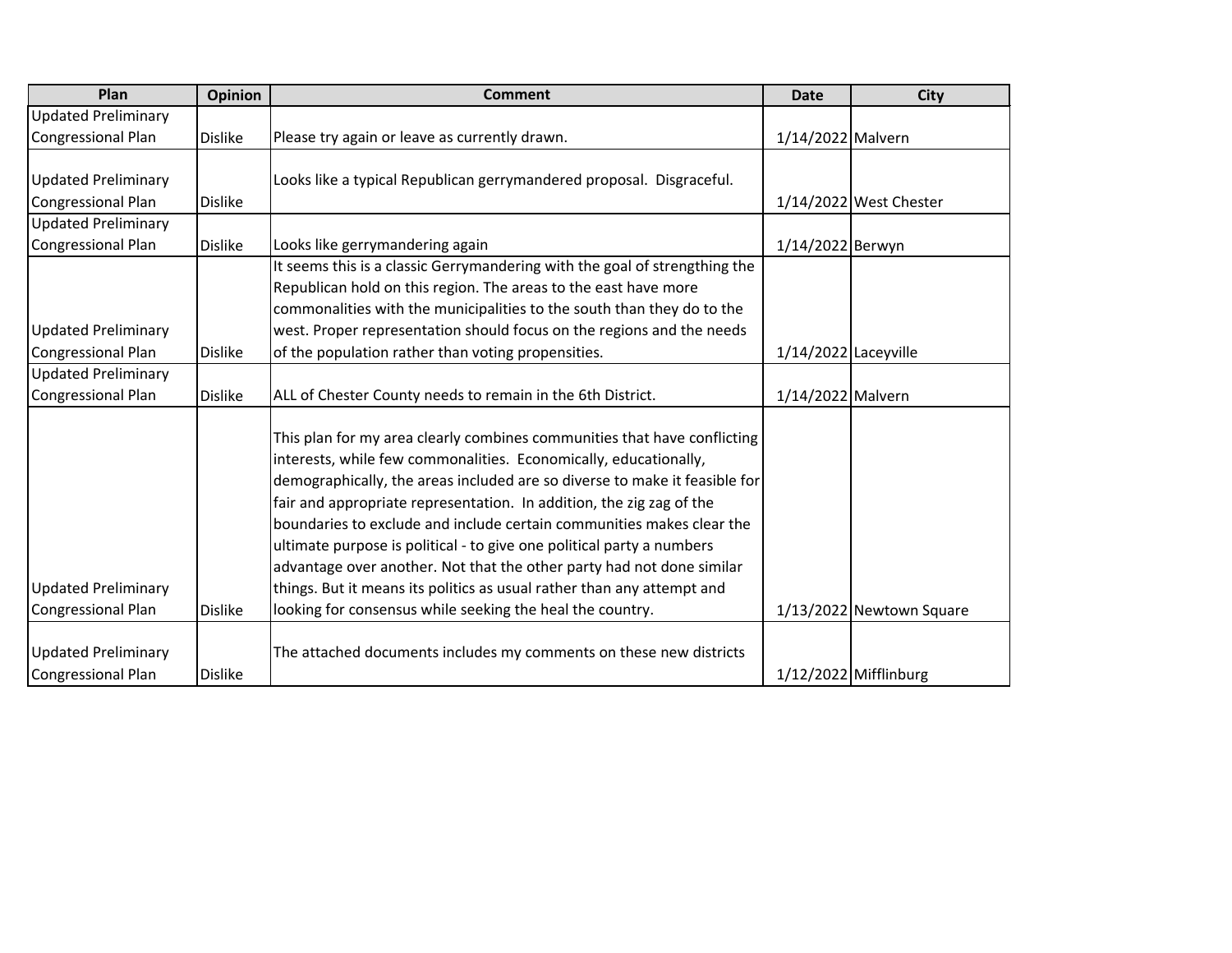| Plan                                                    | Opinion        | <b>Comment</b>                                                                                                                                                                                                                                                                                                                                                                                                                                                                                                                                                                                                                                                                                                                                                                                                            | <b>Date</b> | City                   |
|---------------------------------------------------------|----------------|---------------------------------------------------------------------------------------------------------------------------------------------------------------------------------------------------------------------------------------------------------------------------------------------------------------------------------------------------------------------------------------------------------------------------------------------------------------------------------------------------------------------------------------------------------------------------------------------------------------------------------------------------------------------------------------------------------------------------------------------------------------------------------------------------------------------------|-------------|------------------------|
|                                                         |                | I do not like the new map regarding PA-6 and PA-5. It is pretty clear the<br>intent is to weaken the incumbent, Chrissy Houlahan, in PA-6 by<br>stripping out half of Chester County and packing that into PA-5 which is a<br>safe Dem seat. To make up the population stripped out, PA-6 now takes<br>in more of Berks County that making this district now GOP-lean. What is<br>the rationale for breaking up Chester County other than partisan<br>Gerrymandering? This reminds me of the old Goofey kicking Donald<br>map prior to the last redistricting, with PA-5 now spanning Chester,<br>Delaware, and Philadelphia Counties. Chester County should be put back<br>into one District. The same voters could vote for the same party as in<br>2020 and yet GOP will likely gain a seat due to line drawing. Seats |             |                        |
|                                                         |                | should be won or lost based on ideas, and not how lines are redrawn.                                                                                                                                                                                                                                                                                                                                                                                                                                                                                                                                                                                                                                                                                                                                                      |             |                        |
| <b>Updated Preliminary</b><br><b>Congressional Plan</b> | <b>Dislike</b> | There may be cases of the opposite somewhere else, but PA should be<br>better than this.                                                                                                                                                                                                                                                                                                                                                                                                                                                                                                                                                                                                                                                                                                                                  |             | 1/12/2022 West Chester |
|                                                         |                |                                                                                                                                                                                                                                                                                                                                                                                                                                                                                                                                                                                                                                                                                                                                                                                                                           |             |                        |
|                                                         |                | I very much oppose the proposed change in lines for the proposed 5th<br>District. This proposed map unnecessarily spans across 3 counties and<br>includes a portion of South Philadelphia whose issues and communities<br>differ greatly from those of so many portions of chester county. The<br>proposed plan also splits our educational community which is served by<br>Delaware County Community College. Our school district is also split--<br>making it very difficult for our representatives to effectively represent<br>our community. Please stop with the proposals for political gain and<br>think about the people who live in these communities. We need to<br>reach out to our representatives to help us resolve issues in our<br>communities. What interests Does someone from South Philly have in    |             |                        |
| <b>Updated Preliminary</b>                              |                | what goes on in sparsely populated communities like Chadds Ford?                                                                                                                                                                                                                                                                                                                                                                                                                                                                                                                                                                                                                                                                                                                                                          |             |                        |
| <b>Congressional Plan</b>                               | <b>Dislike</b> |                                                                                                                                                                                                                                                                                                                                                                                                                                                                                                                                                                                                                                                                                                                                                                                                                           |             | 1/12/2022 Newtown Sq.  |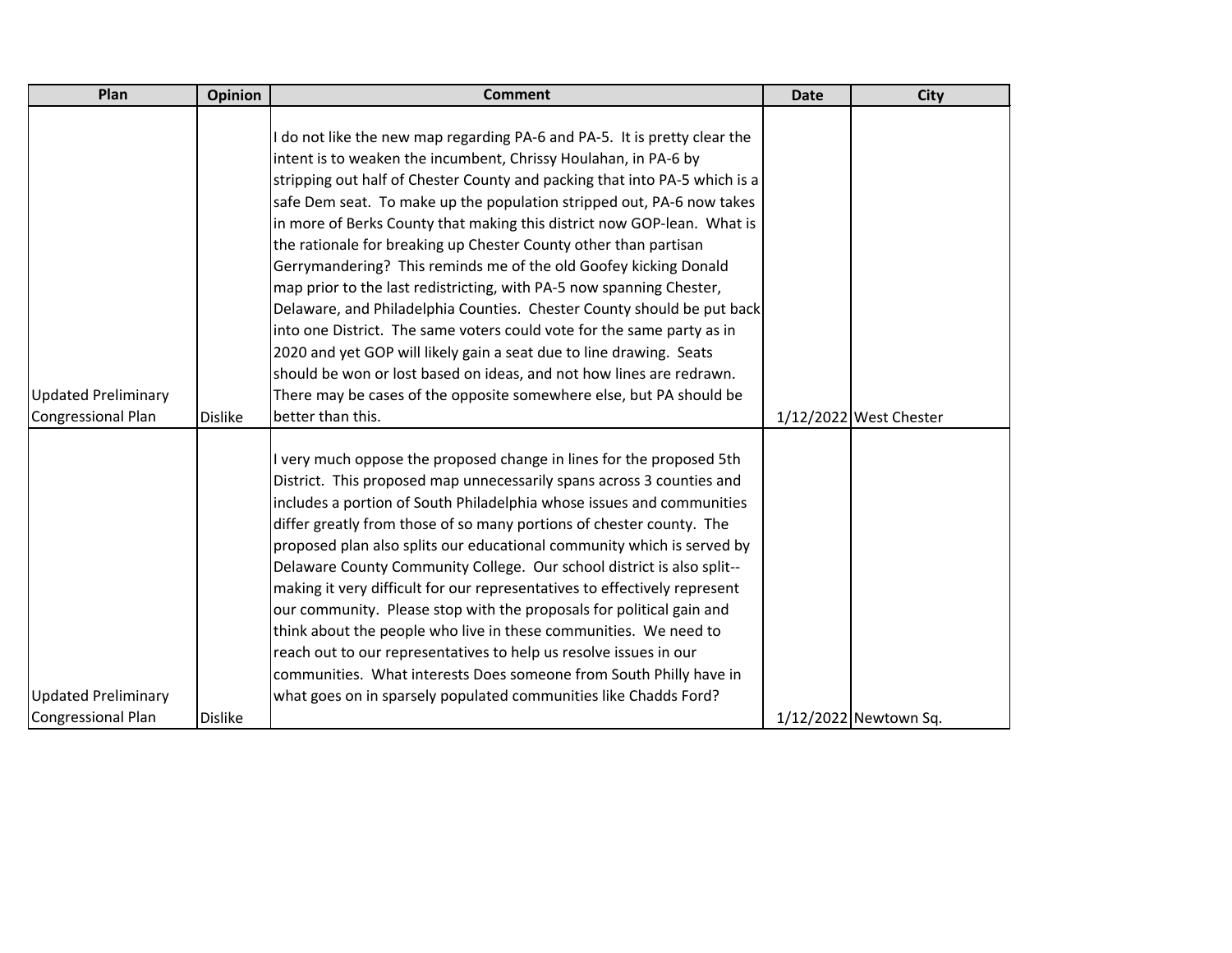| Plan                       | <b>Opinion</b> | <b>Comment</b>                                                             | <b>Date</b> | <b>City</b>                    |
|----------------------------|----------------|----------------------------------------------------------------------------|-------------|--------------------------------|
|                            |                |                                                                            |             |                                |
|                            |                | currently live in District 15 which will become District 12 in the         |             |                                |
|                            |                | proposed map. Practically speaking, this map changes little for my         |             |                                |
|                            |                | region. Unfortunately, while who it is that represents me will change, the |             |                                |
|                            |                | fact remains that the extreme way in which our region is being             |             |                                |
|                            |                | represented will not. In spite of many hours attempting to make            |             |                                |
|                            |                | coherent what I think should be concerning to all Pennsylvanians about     |             |                                |
|                            |                | the larger proposed state map, in the final analysis I just want to ask,   |             |                                |
|                            |                | "Who does this map actually represent?â€EMhat we have here is a            |             |                                |
|                            |                | map drawn with questionable priorities, selected under questionable        |             |                                |
|                            |                | circumstances, and raising many legitimate questions about whom it is      |             |                                |
|                            |                | actually serving. If the House State Government Committee was              |             |                                |
|                            |                | genuinely interested in a process which fairly serves the residents of PA, |             |                                |
|                            |                | it would have begun with the map developed through the input of            |             |                                |
| <b>Updated Preliminary</b> |                | hundreds of PA residents, the Citizens Map provided by Draw the Lines.     |             |                                |
| Congressional Plan         | <b>Dislike</b> |                                                                            |             | 1/10/2022 Pennsylvania Furnace |
| <b>Updated Preliminary</b> |                | Why are black people so concentrated 2, 3, 5, and 15? Why can't there      |             |                                |
| <b>Congressional Plan</b>  | Opinion        | be more diversity in the electorate when it is possible?                   |             | 1/10/2022 New Oxford           |
|                            |                |                                                                            |             |                                |
|                            |                | The fact that the township I live in, hamilton township, is lumped in with |             |                                |
|                            |                | all 3 cities in the lehigh valley, easton, allentown, and bethlehem, is    |             |                                |
|                            |                | ridiculous. we are 40miles away from allentown center city in a rural      |             |                                |
| <b>Updated Preliminary</b> |                | area. This is gerrymandering at it's finest. All of monroe county needs to |             |                                |
| <b>Congressional Plan</b>  | <b>Dislike</b> | be removed from the voting district that includes the lehigh valley.       |             | 1/8/2022 stroudsburg           |
|                            |                | Please do not split a voting precinct. It creates a bad scenario for the   |             |                                |
|                            |                | voters of that precinct as well as for the county election bureau. The     |             |                                |
| <b>Updated Preliminary</b> |                | districts do not need to be exactly even. Just put all of Summit Township  |             |                                |
| Congressional Plan         | <b>Dislike</b> | in the 16th district please.                                               |             | 1/5/2022 Evans City            |
| <b>Updated Preliminary</b> |                |                                                                            |             |                                |
| Congressional Plan         | <b>Dislike</b> | Who owns the lake?                                                         |             | 1/4/2022 North East            |
|                            |                |                                                                            |             |                                |
| <b>Updated Preliminary</b> |                | Why is Dauphin County always cut up? The last map divided                  |             |                                |
| Congressional Plan         | <b>Dislike</b> | Susquehanna Township and its school district. This one is just as bad      |             | 1/4/2022 Harrisburg            |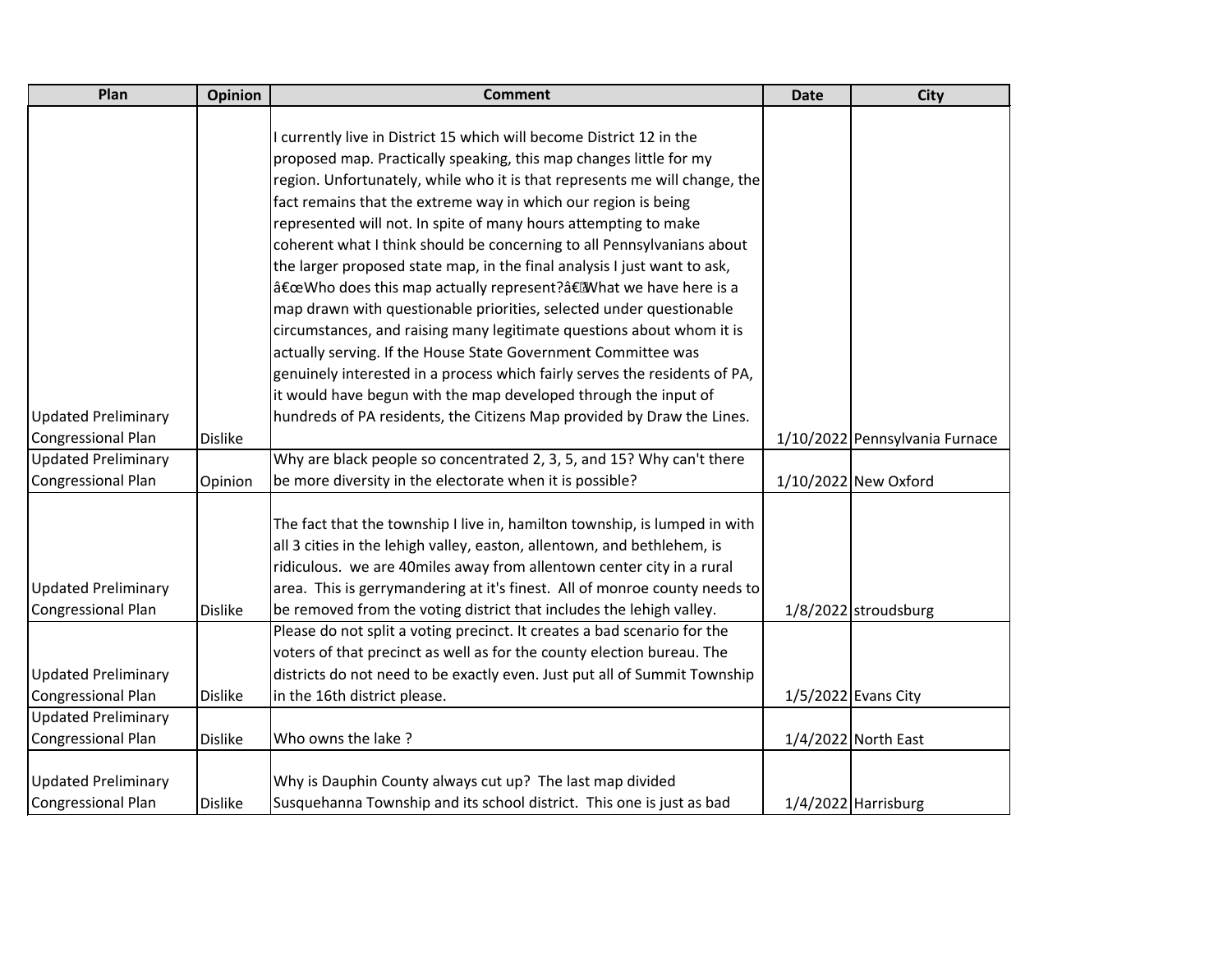| Plan                       | <b>Opinion</b> | <b>Comment</b>                                                              | <b>Date</b>           | <b>City</b>            |
|----------------------------|----------------|-----------------------------------------------------------------------------|-----------------------|------------------------|
|                            |                |                                                                             |                       |                        |
|                            |                |                                                                             |                       |                        |
|                            |                | This map unnecessarily cracks communities of interest for partisan gain-    |                       |                        |
|                            |                | most notably the Harrisburg area. I think Harrisburg, York, and Lancaster   |                       |                        |
|                            |                | should be included in the same district because they share a media          |                       |                        |
|                            |                | market and have many demographic, cultural and, economic similarities.      |                       |                        |
|                            |                | Doing so would also add another competitive district, making the map        |                       |                        |
|                            |                | more fair. Here is an example of what such a map could look like:           |                       |                        |
|                            |                | https://davesredistricting.org/join/cc780ece-087d-4246-963f-                |                       |                        |
|                            |                | 2344b7884765                                                                |                       |                        |
|                            |                | 6 seats are safe Republican, 5 safe Democrat, and 6 competitive with a 3-   |                       |                        |
|                            |                | 3 split in terms of the lean of these competitive seats. Trump would have   |                       |                        |
| <b>Updated Preliminary</b> |                | won 9 seats in 2016 while Biden would have won 9 in 2020, which seems       |                       |                        |
| <b>Congressional Plan</b>  | <b>Dislike</b> | fair given that each candidate narrowly won the state.                      | 1/1/2022 York         |                        |
|                            |                | Karen Boback has done a great job listening to and representing             |                       |                        |
|                            |                | Wyoming County! Please keep her in Wyoming County. Anyone else              |                       |                        |
|                            |                | living and working outside the county will not put this county's priorities |                       |                        |
|                            |                | first, they will obviously put their efforts into their own county and      |                       |                        |
| <b>Updated Preliminary</b> |                | hometown. Thank you for your consideration and I do and will continue       |                       |                        |
| <b>Congressional Plan</b>  | <b>Dislike</b> | to vote !!!!!                                                               |                       | 12/29/2021 Tunkhannock |
|                            |                | Rep Boback has represented Wyoming County so well for 14 years and is       |                       |                        |
|                            |                | so involved in the community. I am very much opposed to this re-draw.       |                       |                        |
|                            |                | Keep Boback in Wyoming County! This is an outrageous idea all around.       |                       |                        |
|                            |                | Please shut this down. It does not represent the people and most do not     |                       |                        |
| <b>Updated Preliminary</b> |                | know it is happening. Rural and elderly citizens that do not have online    |                       |                        |
| <b>Congressional Plan</b>  | <b>Dislike</b> | access are being left with no voice.                                        | 12/29/2021 West Falls |                        |
|                            |                | This map is great and represents the diversity of the Lehigh Valley.        |                       |                        |
| <b>Updated Preliminary</b> |                | Governor Wolf seems to want to play politics and skew the districts in his  |                       |                        |
| <b>Congressional Plan</b>  | Like           | favor. This map is fair and inclusive.                                      | 12/29/2021 Macungie   |                        |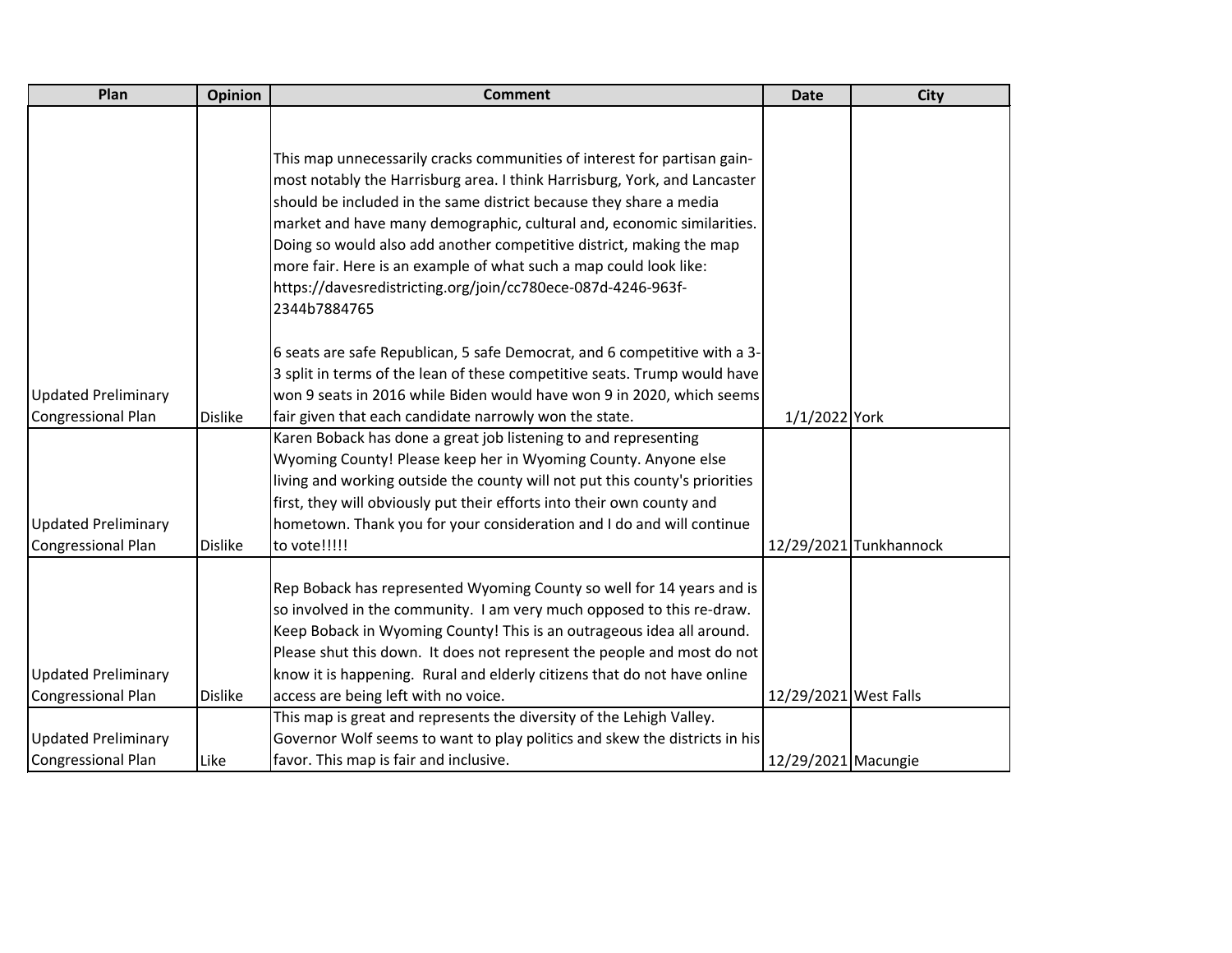| Plan                       | <b>Opinion</b> | <b>Comment</b>                                                                | <b>Date</b>       | <b>City</b> |
|----------------------------|----------------|-------------------------------------------------------------------------------|-------------------|-------------|
|                            |                | I live in Horsham Township, MontCo. I am not happy that district 1 lines      |                   |             |
|                            |                | cut up my township into a jigsaw puzzle.                                      |                   |             |
|                            |                | My township and others surrounding the former Willow Grove Naval Air          |                   |             |
|                            |                | base (Warrington and Warminster, for example) share common serious            |                   |             |
|                            |                | concerns about our water supply polluted by PFAS contamination from           |                   |             |
|                            |                | Air Base activity.                                                            |                   |             |
|                            |                | The derelict Air Base property needs to be cleaned up before any              |                   |             |
|                            |                | development of a township center, business park, shopping and new             |                   |             |
|                            |                | housing can take place. I want our three townships to be kept together        |                   |             |
|                            |                | in the new US congressional district.                                         |                   |             |
|                            |                | Since Bucks County needs to annex parts of Montgomery Co to cover the         |                   |             |
|                            |                | required number of people,                                                    |                   |             |
|                            |                | the border of District 1 should encircle all of Horsham township,             |                   |             |
|                            |                | including the airbase property,                                               |                   |             |
| <b>Updated Preliminary</b> |                | and also include Hatboro so the Hatboro-Horsham school district is not        |                   |             |
| Congressional Plan         | <b>Dislike</b> | split.                                                                        | 12/28/2021 Ambler |             |
|                            |                | I like focusing on a consistent target population for each district. I        |                   |             |
|                            |                | support the comments of Mr. Kettell. I strongly encourage the House,          |                   |             |
|                            |                | Senate, and the governor's office to come together now to begin               |                   |             |
|                            |                | negotiating to get this map done by the end of January, and to agree on       |                   |             |
|                            |                | a single forum for the public to provide meaningful feedback on these         |                   |             |
|                            |                | maps.                                                                         |                   |             |
|                            |                | In addition, please do not allow personal, incumbent desires to be a          |                   |             |
|                            |                | consideration in redistricting. It is understandable that some                |                   |             |
|                            |                | representatives enjoy their positions, including the status, monetary         |                   |             |
|                            |                | gains and other benefits, but it is absolutely contrary and opposite to the   |                   |             |
|                            |                | true notion of public service. Celebrate your public service to date, and     |                   |             |
|                            |                | step aside if achieving a compact, contiguous district means that you         |                   |             |
|                            |                | may no longer be the representative.                                          |                   |             |
|                            |                | Lastly, allowing race and ethnicity to drive the creation of districts is     |                   |             |
|                            |                | again contrary to the principles of redistricting in our constitution, and to |                   |             |
| <b>Updated Preliminary</b> |                | our commitment to not discriminate in favor or against any minority.          |                   |             |
| Congressional Plan         | Like           | Thank you for your consideration of my comments.                              | 12/27/2021 Wayne  |             |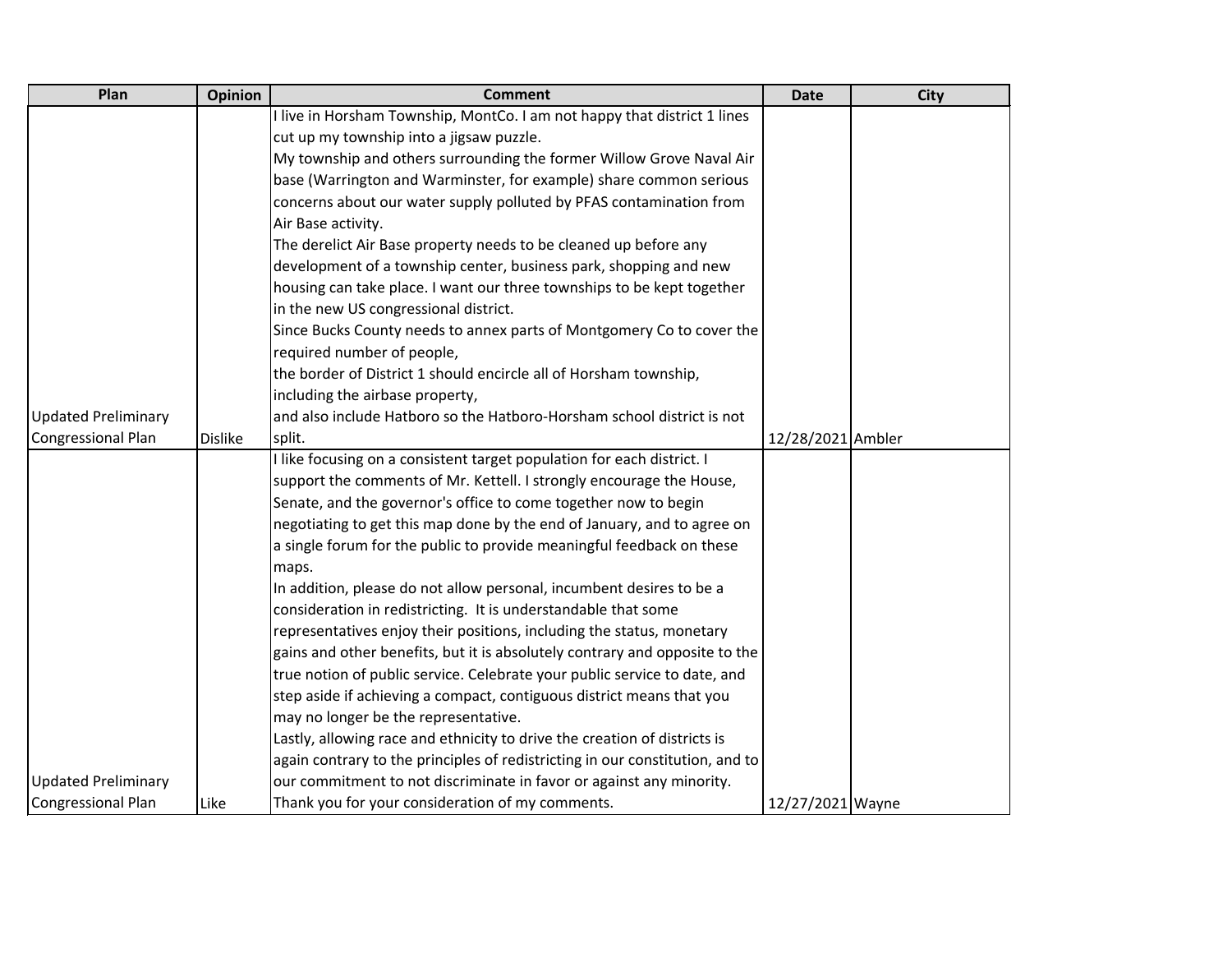| Plan                       | Opinion        | <b>Comment</b>                                                                     | Date            | <b>City</b>              |
|----------------------------|----------------|------------------------------------------------------------------------------------|-----------------|--------------------------|
|                            |                | The map I just viewed shows List. 10 returning to the York/Adams lines             |                 |                          |
|                            |                | of the past. Very unfortunate that those drawing or promoting this map             |                 |                          |
|                            |                | have failed to appreciate the benefits of the current map. The current             |                 |                          |
|                            |                | boundaries that included Dauphin County with northern half of York and             |                 |                          |
|                            |                | eastern half of Cumberland resulted in fairly close party registration             |                 |                          |
|                            |                | percentages and competitive races. The result was muchË™ greater                   |                 |                          |
| <b>Updated Preliminary</b> |                | voter interest and participation in the elections. Please return to the            |                 |                          |
| Congressional Plan         | Like           | current boundaries for PA 10.                                                      | 12/27/2021 York |                          |
|                            |                |                                                                                    |                 |                          |
|                            |                | There can be only one reason why Cumberland County is being split in               |                 |                          |
|                            |                | this manner, and itâ€ <sup>™</sup> s not a good one. The priorities for York and   |                 |                          |
|                            |                | Adams County are totally different then folks who live in Cumberland               |                 |                          |
|                            |                | County, and particularly the area that has been lasered off Cumberland             |                 |                          |
|                            |                | County. As a result, we have poor representation, a person who                     |                 |                          |
| <b>Updated Preliminary</b> |                | doesnâ€ <sup>™</sup> t really care about our needs, doesn't even listen to us, and |                 |                          |
| Congressional Plan         | <b>Dislike</b> | doesn't represent us. We are being cheated.                                        |                 | 12/27/2021 Mechanicsburg |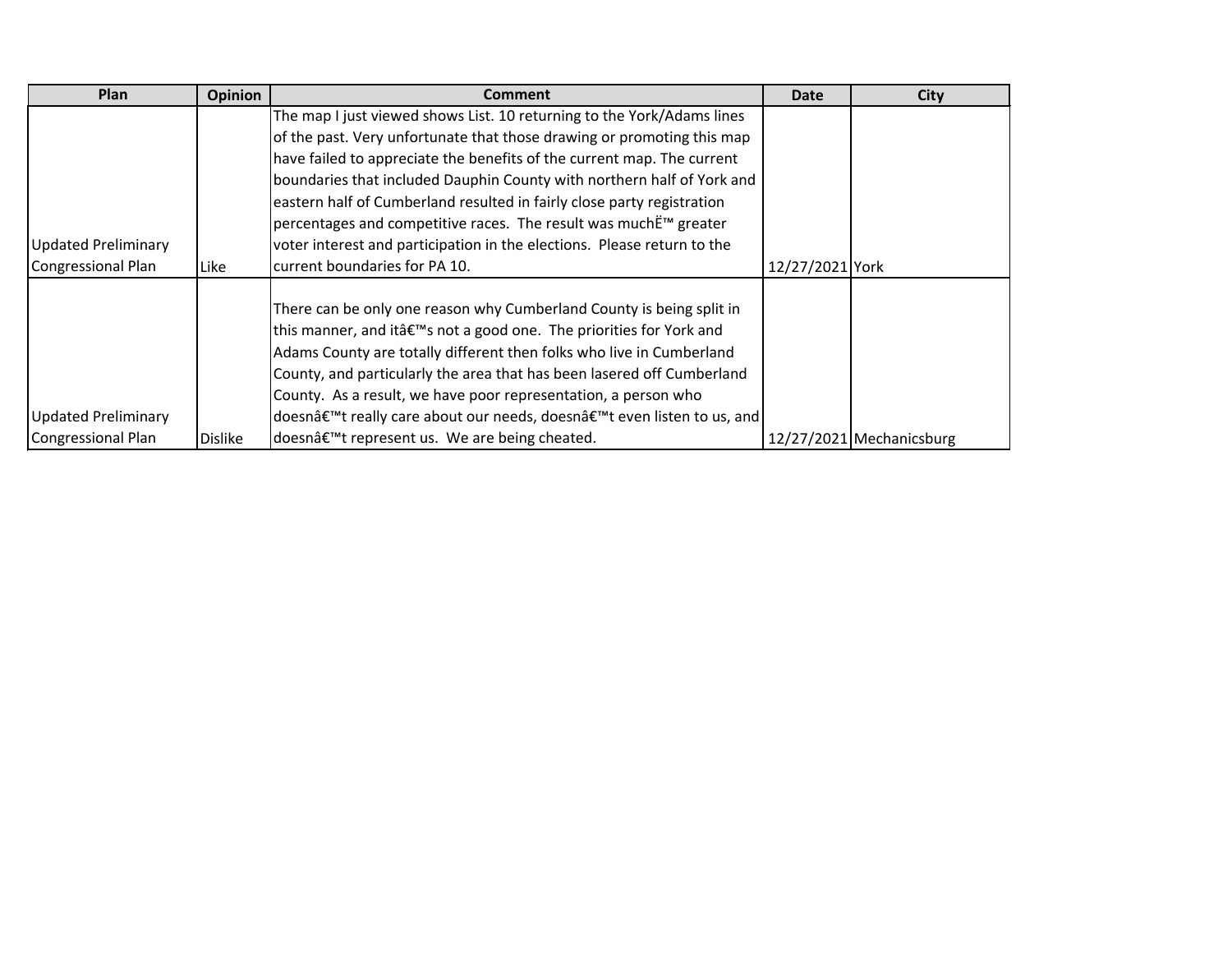| Plan                       | Opinion        | <b>Comment</b>                                                             | <b>Date</b> | <b>City</b>               |
|----------------------------|----------------|----------------------------------------------------------------------------|-------------|---------------------------|
|                            |                |                                                                            |             |                           |
|                            |                |                                                                            |             |                           |
|                            |                | Partisan redistricting or gerrymandering is ruining our democracy and      |             |                           |
|                            |                | our country                                                                |             |                           |
|                            |                | oßerrymandering creates only red or blue districts with very few           |             |                           |
|                            |                | competitive districts, so we end up eliminating members of Congress        |             |                           |
|                            |                | with more moderate views who seek to bridge the gap between                |             |                           |
|                            |                | Democrats and Republicans.                                                 |             |                           |
|                            |                | olh lopsided districts, Republican challengers in the primary run to the   |             |                           |
|                            |                | right of the incumbent and Democrats run to the left of the incumbent in   |             |                           |
|                            |                | the primary. When these non-centrist candidates win the overall result is  |             |                           |
|                            |                | further polarization in Congress which is increasingly composed of far     |             |                           |
|                            |                | right and far left members. It also results in incumbents being unwilling  |             |                           |
|                            |                | to compromise with the other party for fear of making themselves           |             |                           |
|                            |                | vulnerable to primary challengers.                                         |             |                           |
|                            |                | oWhen a district is overwhelmingly lopsided toward one political party     |             |                           |
|                            |                | there is no real competition in the general election because the minority  |             |                           |
|                            |                | party has no chance of winning.                                            |             |                           |
|                            |                | olls a result, I had observed though the increasing paralysis of the       |             |                           |
|                            |                | Congress to get anything done and our nation's inability to address        |             |                           |
|                            |                | critical challenges especially climate change and social network and       |             |                           |
| <b>Updated Preliminary</b> |                | safety networks due to this increased polarization within the Congress.    |             |                           |
| <b>Congressional Plan</b>  | <b>Dislike</b> |                                                                            |             | 12/26/2021 Bala Cynwyd    |
|                            |                | am highly against the change that takes away our State Representative      |             |                           |
| <b>Updated Preliminary</b> |                | Karen Boback. She has been an immense supporter for our community.         |             |                           |
| <b>Congressional Plan</b>  | <b>Dislike</b> | It is wrong that we suffer such a loss.                                    |             | 12/25/2021 Clinton Twp.   |
|                            |                | Both the House and Senate maps should try harder to achieve equal          |             |                           |
|                            |                | population. Populations will shift over the next 10 years exasperating the |             |                           |
|                            |                | past population shifts, so we need to get as close to the same for each    |             |                           |
|                            |                | district as we can with the current population.                            |             |                           |
| <b>Updated Preliminary</b> |                | Shoot for a maximum of 5% variation, rather than 10%.                      |             |                           |
| <b>Congressional Plan</b>  | Opinion        | Thanks                                                                     |             | 12/24/2021 Philadelphia   |
|                            |                | ALL of Union and Snyder Counties should be included in District 13. It     |             |                           |
| <b>Updated Preliminary</b> |                | makes no sense to carve out portions of these counties for District 9,     |             |                           |
| <b>Congressional Plan</b>  | <b>Dislike</b> | which raises suspicions about the intent.                                  |             | 12/24/2021 Northumberland |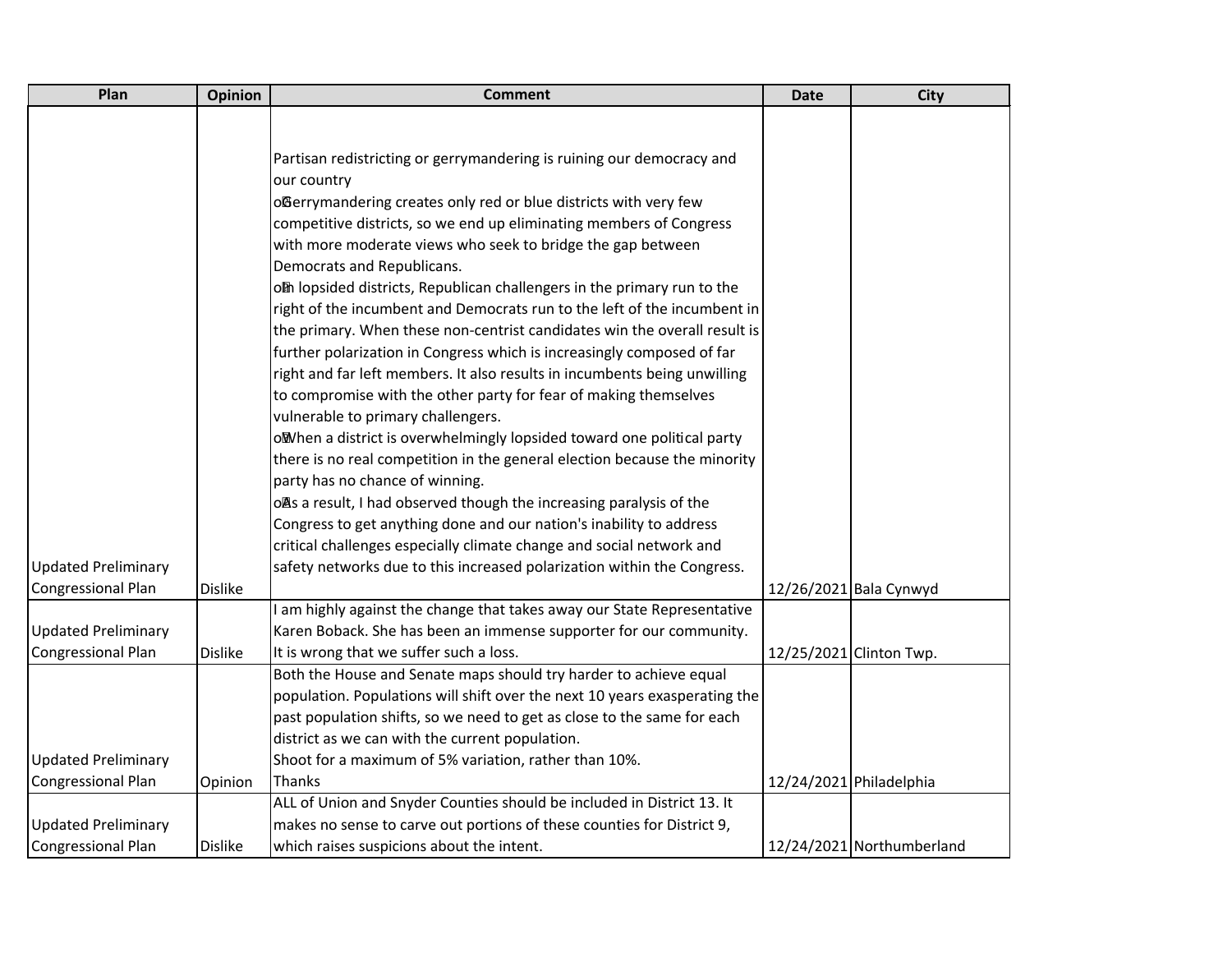| Plan                       | <b>Opinion</b> | <b>Comment</b>                                                                 | Date | <b>City</b>           |
|----------------------------|----------------|--------------------------------------------------------------------------------|------|-----------------------|
|                            |                | Revised comment -- I do NOT support the current map provided. I am re-         |      |                       |
|                            |                | submitting this, and re-attaching the map. 8-5 R to D split, with 4 toss-      |      |                       |
|                            |                | ups. It is not only compact, but it is competitive and just -- with 0.5%       |      |                       |
|                            |                | population deviance. Please feel free to email me upon request.                |      |                       |
|                            |                | https://app.districtbuilder.org/projects/11f20a3e-4f0b-41bf-8a6e-              |      |                       |
| <b>Updated Preliminary</b> |                | b717e2424504                                                                   |      |                       |
| Congressional Plan         | <b>Dislike</b> |                                                                                |      | 12/23/2021 Middletown |
|                            |                | Attaching to my previous comment earlier today, I have devised a map. 8-       |      |                       |
|                            |                | 5 R to D split, with 4 toss-ups. It is not only compact, but it is competitive |      |                       |
|                            |                | and just -- with 0.5% population deviance. Please feel free to email me        |      |                       |
|                            |                | upon request.                                                                  |      |                       |
| <b>Updated Preliminary</b> |                | https://app.districtbuilder.org/projects/11f20a3e-4f0b-41bf-8a6e-              |      |                       |
| Congressional Plan         | Like           | b717e2424504                                                                   |      | 12/23/2021 Middletown |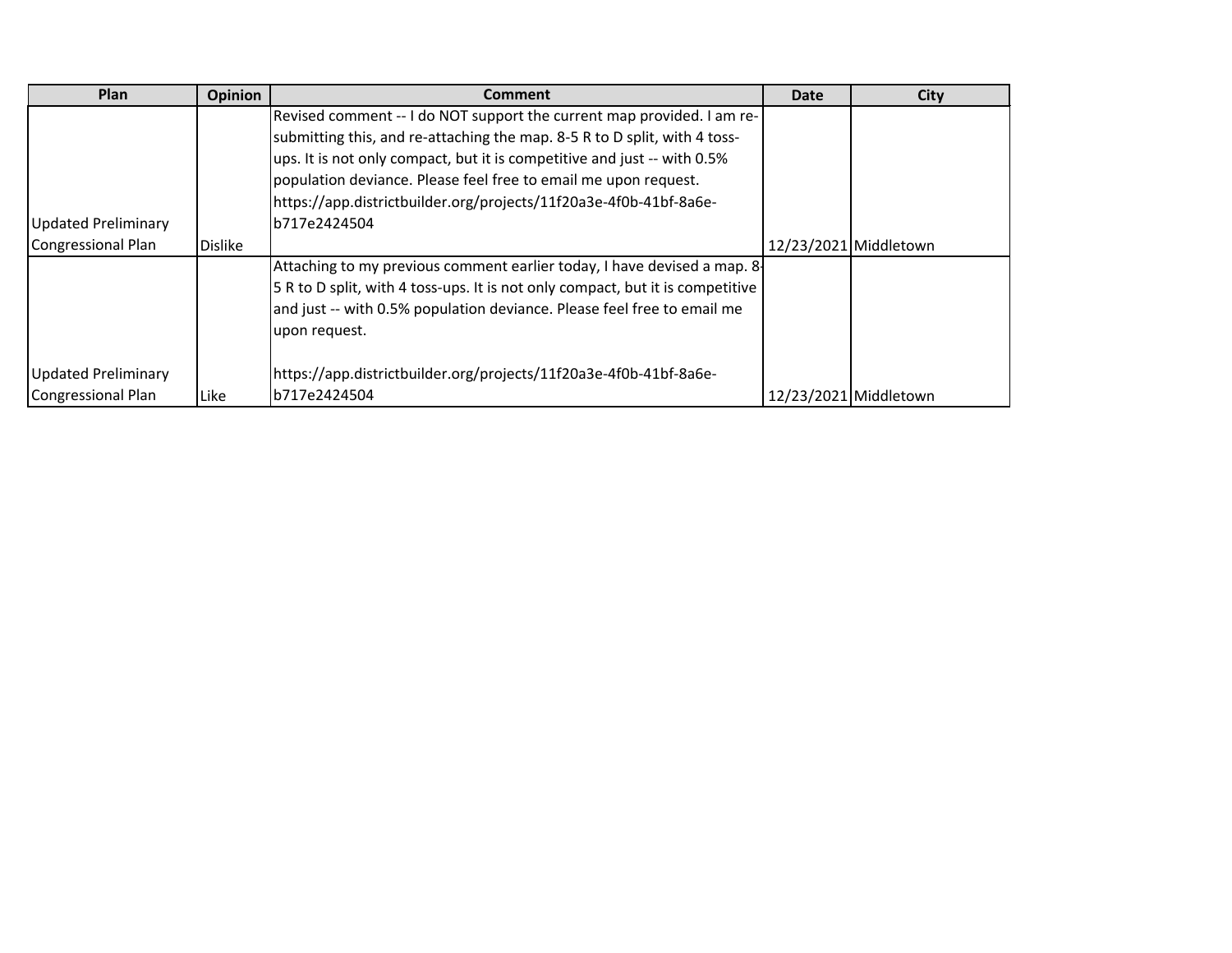| Plan                       | <b>Opinion</b> | <b>Comment</b>                                                              | <b>Date</b>           | <b>City</b> |
|----------------------------|----------------|-----------------------------------------------------------------------------|-----------------------|-------------|
|                            |                | reasonable and equitable legislative map, for both the State and Federal    |                       |             |
|                            |                | Level. Further; it is a contender for "Joke of the Year" that Chairperson   |                       |             |
|                            |                | Grove would boast this map as a map drawn by "people, not by                |                       |             |
|                            |                | politicians" -- when, oops, this map was drafted by a former GOP County     |                       |             |
|                            |                | Commissioner from the Lehigh Valley. That kind of doublespeak may           |                       |             |
|                            |                | work for some of your inner circles, Mr. Grove -- but that doesn't fly with |                       |             |
|                            |                | Pennsylvanians.                                                             |                       |             |
|                            |                | The map: while this map may "present" itself as compact on the surface -    |                       |             |
|                            |                | it is the SAME and EXACT tripe that the State Supreme Court dismissed       |                       |             |
|                            |                | back in 2018 as gerrymandered, and unsurprisingly shares the same           |                       |             |
|                            |                | reoccurring themes. Again; they have found the most creative ways to        |                       |             |
|                            |                | water down communities (that would not vote for them) and pad them          |                       |             |
|                            |                | into districts already heavily-tilted to vote in their favor. Dauphin,      |                       |             |
|                            |                | Cumberland, Chester, and Berks are the most visible hackjobs in this        |                       |             |
|                            |                | map -- Dauphin County clearly again at the targeted ire of state            |                       |             |
|                            |                | Republicans who abhor Harrisburg and the general vicinity. State            |                       |             |
|                            |                | legislators have once again proven their ineptitude and stark               |                       |             |
|                            |                | partisanship, presenting the state populace yet another reminder that       |                       |             |
|                            |                | they were never fit to serve as township dogcatcher, let alone as a         |                       |             |
|                            |                | representative to a larger governing body. With such blatant reluctance     |                       |             |
|                            |                | to provide a just, politically equitable, and competitive map -- it seems   |                       |             |
|                            |                | like this will be addressed once again by the State Supreme Court as it     |                       |             |
|                            |                | was back in 2018.                                                           |                       |             |
|                            |                | An additional note: I think it's the cutest they try so hard to draw the    |                       |             |
| <b>Updated Preliminary</b> |                | easiest district lines for the biggest, knuckle-dragging losers in          |                       |             |
| <b>Congressional Plan</b>  | <b>Dislike</b> | Washington -- allowing them to retain power in a non-competitive            | 12/23/2021 Middletown |             |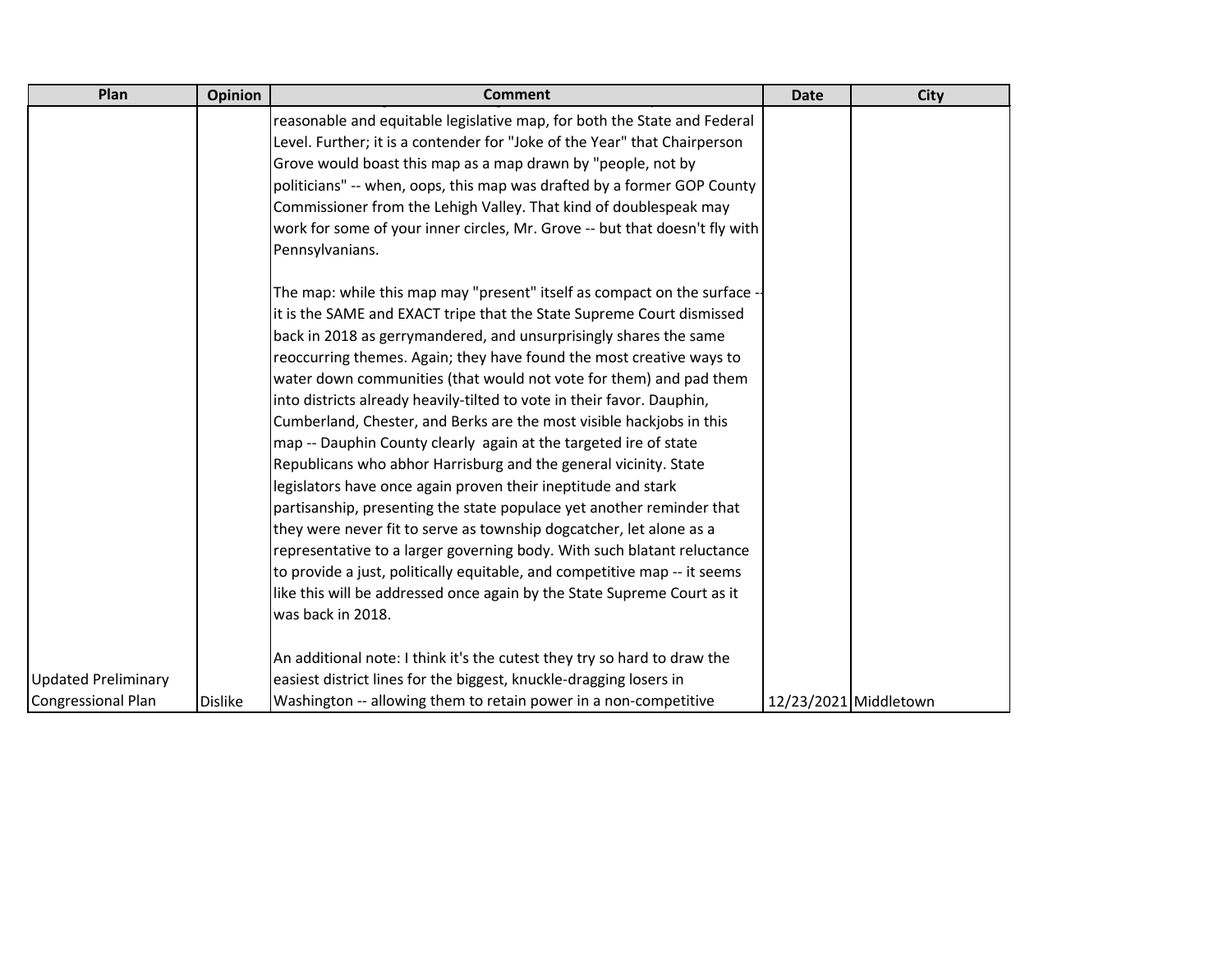| Plan                       | <b>Opinion</b> | <b>Comment</b>                                                              | <b>Date</b> | <b>City</b>            |
|----------------------------|----------------|-----------------------------------------------------------------------------|-------------|------------------------|
|                            |                |                                                                             |             |                        |
|                            |                | I live in Dauphin County, South Hanover Township (which on this map         |             |                        |
|                            |                | resides in district 11), so my comments will center on my community of      |             |                        |
|                            |                | interest. I do think this map is an improvement over the first map          |             |                        |
|                            |                | submitted by Amanda Holt, in that this map now includes Harrisburg          |             |                        |
|                            |                | with Cumberland and York counties in district 10. However, I see no         |             |                        |
|                            |                | reason to include Adams County in district 10, and every reason to          |             |                        |
|                            |                | include the southern half of Dauphin County in district 10. My              |             |                        |
|                            |                | community of interest includes Harrisburg, which I visit regularly to dine, |             |                        |
|                            |                | recreate, and attend cultural events. I visit Lancaster much less           |             |                        |
|                            |                | frequently. I believe one of the mapping rules is to attempt to keep        |             |                        |
|                            |                | counties together if at all possible. Why then cut Dauphin County into      |             |                        |
|                            |                | three parts? I can understand the upper part of Dauphin County which is     |             |                        |
|                            |                | much more rural, being placed with other rural counties (although, not      |             |                        |
| <b>Updated Preliminary</b> |                | living there, I don't want to speak for how those residents feel) but       |             |                        |
| Congressional Plan         | Opinion        | the lower half should be kept as part of district 10.                       |             | 12/22/2021 Hummelstown |
|                            |                |                                                                             |             |                        |
|                            |                |                                                                             |             |                        |
|                            |                | The Preliminary Congressional District Map recently released by the PA      |             |                        |
|                            |                | House State Government Committee cuts off Middletown from the               |             |                        |
|                            |                | larger Harrisburg area. It attaches our town and the southern part of       |             |                        |
|                            |                | Dauphin County to a district dominated by an intact Lancaster County.       |             |                        |
|                            |                | This fails to serve our interests and erodes our potential for meaningful   |             |                        |
|                            |                | representation by carving the greater Harrisburg area into three            |             |                        |
|                            |                | disparate congressional districts.                                          |             |                        |
|                            |                | The greater Harrisburg area includes the array of communities served by     |             |                        |
|                            |                | CAT (Capital Area Transit). Get on a CAT bus in Hershey, Middletown,        |             |                        |
|                            |                | Hummelstown, New Cumberland, Mechanicsburg, Carlisle, Enola,                |             |                        |
|                            |                | Lemoyne, Wormleysburg--you will end up in downtown Harrisburg. We           |             |                        |
| <b>Updated Preliminary</b> |                | are a community, a place where we work, shop, and interact.                 |             |                        |
| <b>Congressional Plan</b>  | <b>Dislike</b> | Yet the current proposed map cuts us off from that larger community.        |             | 12/22/2021 Middletown  |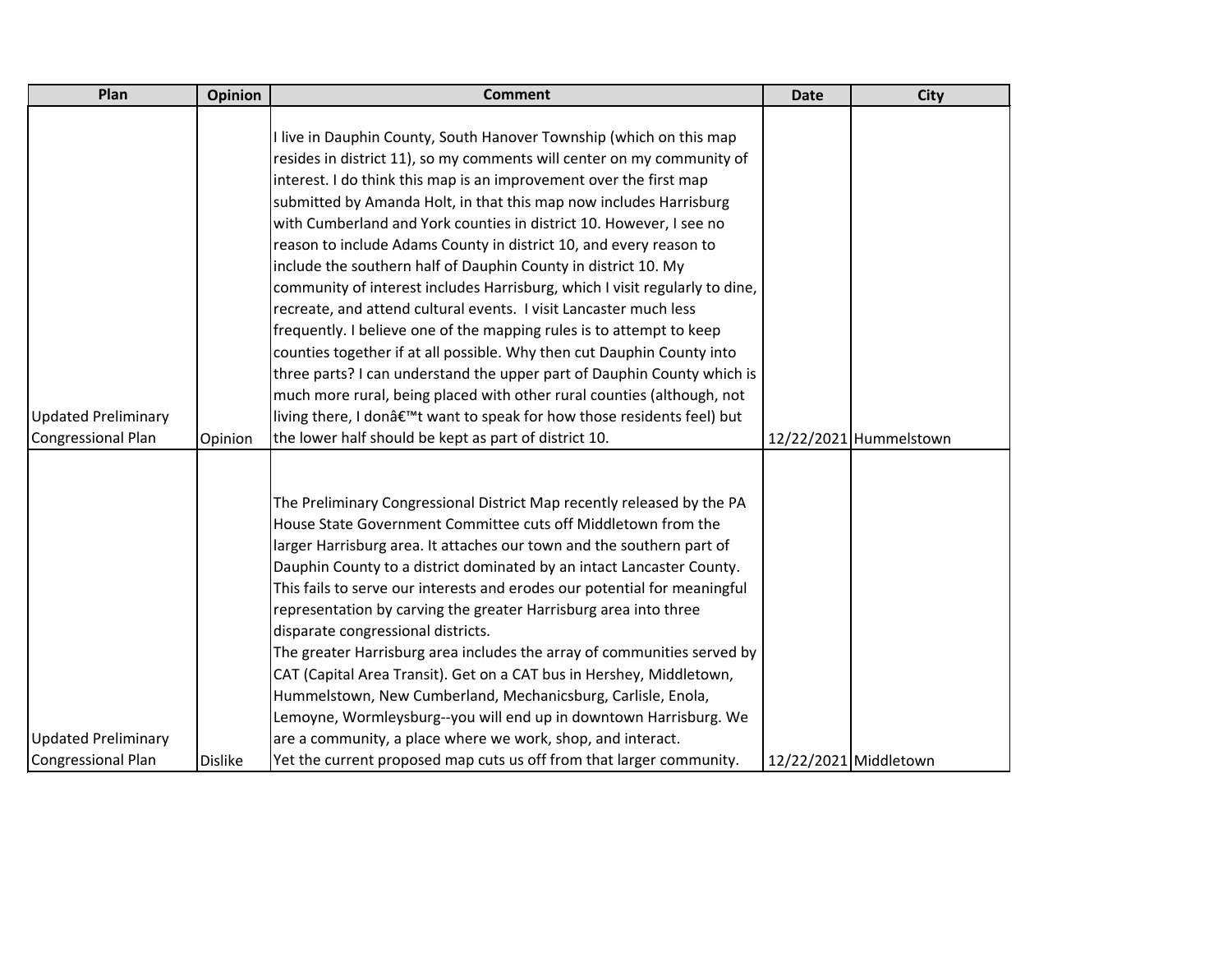| Plan                       | <b>Opinion</b> | <b>Comment</b>                                                             | <b>Date</b>           | <b>City</b>           |
|----------------------------|----------------|----------------------------------------------------------------------------|-----------------------|-----------------------|
|                            |                |                                                                            |                       |                       |
|                            |                | The only slight improvement of this map vs the first is the inclusion of   |                       |                       |
|                            |                | Harrisburg city with its close neighbors on the West Shore. However,       |                       |                       |
|                            |                | this still splits up Dauphin County to weaken its voice by combining the   |                       |                       |
|                            |                | pieces with rural counties with which we have no common bond and is        |                       |                       |
|                            |                | really an obvious partisan ploy. There's a clear geographic area           |                       |                       |
| <b>Updated Preliminary</b> |                | between Dauphin Co, Cumberland Co and N York Co that is mostly             |                       |                       |
| Congressional Plan         | <b>Dislike</b> | urban/suburban and we belong together. Try again.                          |                       | 12/22/2021 HARRISBURG |
|                            |                | This map shows progress over the first map put forward which               |                       |                       |
|                            |                | effectively cut off the city of harrisburg from any nearby communities,    |                       |                       |
|                            |                | but is still clearly gerrymandered to diminish the power of voters in      |                       |                       |
|                            |                | Dauphin County. It is clear what they are trying to do by splitting up the |                       |                       |
|                            |                | votes of the one county in Central PA that went +12 for Biden with         |                       |                       |
| <b>Updated Preliminary</b> |                | surrounding counties that went +10-20 for Trump. Let Dauphin County        |                       |                       |
| Congressional Plan         | <b>Dislike</b> | vote together.                                                             | 12/22/2021 Harrisburg |                       |
|                            |                | Any number of individuals have already said what I will say - this map is  |                       |                       |
|                            |                | as bad as the one the Supreme Court tossed. I believe a new map must       |                       |                       |
|                            |                | keep communities of interest together, not split the growing population    |                       |                       |
| <b>Updated Preliminary</b> |                | centers in order to dilute their votes. Elbridge Gerry may applaud, but it |                       |                       |
| Congressional Plan         | <b>Dislike</b> | gets only a Bronx Cheer from me.                                           | 12/22/2021 Harrisburg |                       |
|                            |                | District 17 seems to be unnecessarily broken up towards the bottom of      |                       |                       |
| <b>Updated Preliminary</b> |                | the district. A better attempt should be made to make the areas whole      |                       |                       |
| Congressional Plan         | <b>Dislike</b> | and not broken up.                                                         | 12/21/2021 Jamison    |                       |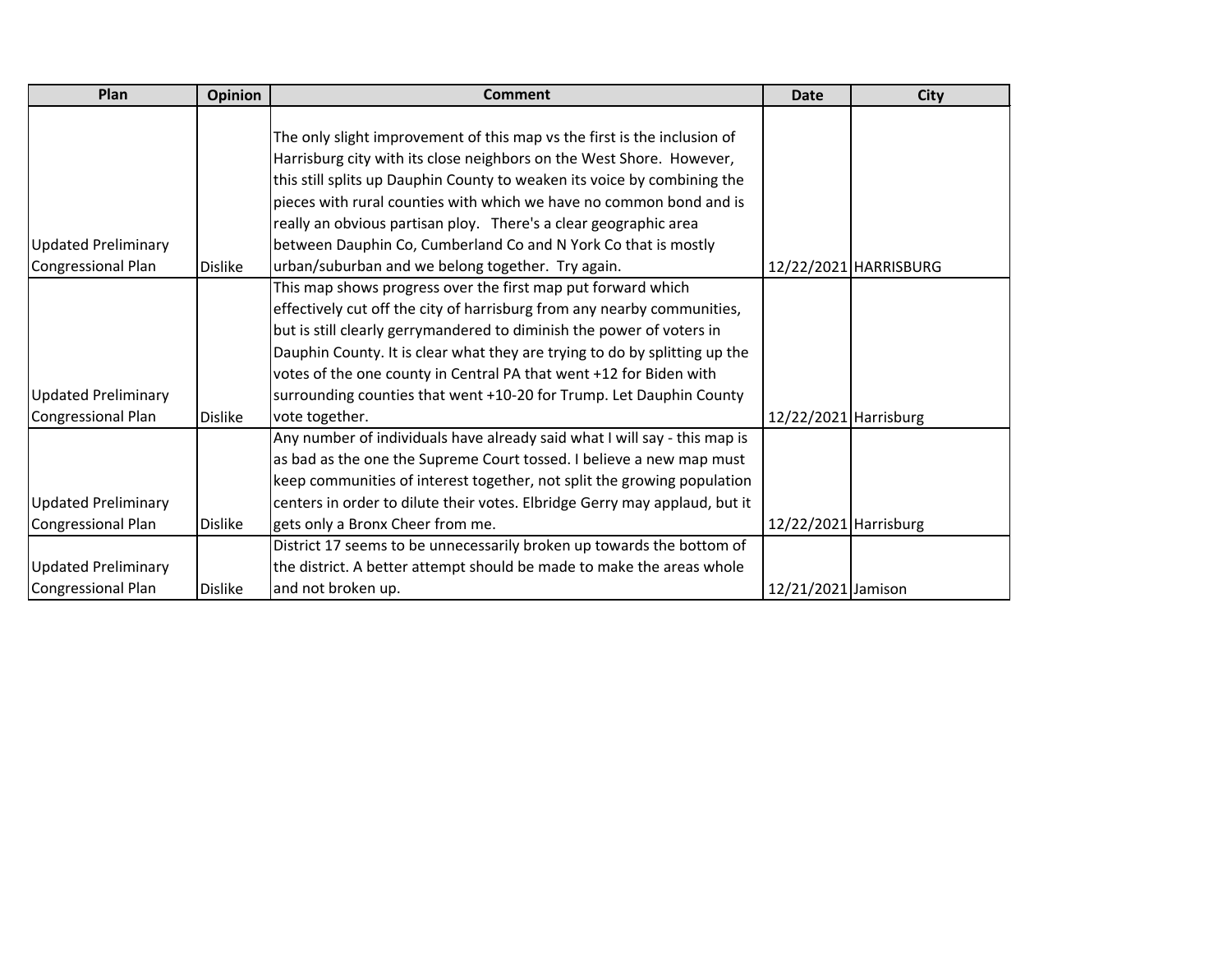| Plan                       | Opinion        | <b>Comment</b>                                                              | <b>Date</b>           | City |
|----------------------------|----------------|-----------------------------------------------------------------------------|-----------------------|------|
|                            |                | Feedback On Proposed Dauphin County & Derry Township US                     |                       |      |
|                            |                | <b>Congressional Map</b>                                                    |                       |      |
|                            |                | Dear Redistricting Committee,                                               |                       |      |
|                            |                | With these comments I am responding as a resident of Derry Township         |                       |      |
|                            |                | (Hershey, PA) which is located in Dauphin County. As a citizen I am a       |                       |      |
|                            |                | volunteer with of the League of Women's Voters, with which I help           |                       |      |
|                            |                | with voter registration and a member of Hershey Indivisible Team. I         |                       |      |
|                            |                | realize that Pennsylvania must redistrict its US Congressional map due to   |                       |      |
|                            |                | the loss of one seat in the US House of Representatives.                    |                       |      |
|                            |                | I have reviewed the proposed map was sent to me on Dec. 11, 2021. I         |                       |      |
|                            |                | was shocked with several of the local changes that have been proposed       |                       |      |
|                            |                | to the Congressional map in our area. In my view, voice of Derry            |                       |      |
|                            |                | Township and the townships on the Southern and Eastern border of            |                       |      |
|                            |                | Dauphin County will most definitely be diminished in elections and result   |                       |      |
|                            |                | in underrepresentation of these townships and municipalities in the US      |                       |      |
|                            |                | Congress. This map is an assault on our ability to be fairly represented at |                       |      |
|                            |                | the National level. Since I am not expert in other areas of the Proposed    |                       |      |
|                            |                | Map, I limit my comments to Dauphin County and Derry Township. I            |                       |      |
|                            |                | group these comments below in two parts.                                    |                       |      |
|                            |                | Part 1. The inclusion of parts of Dauphin County into a Congressional       |                       |      |
|                            |                | District centered in Lancaster, PA.                                         |                       |      |
|                            |                | A. The Counties of Lebanon but especially Dauphin county have been          |                       |      |
|                            |                | gerrymandered and cut up in such a way that our townshipâ€"Derry            |                       |      |
|                            |                | Township (Hershey, PA) -- and neighboring townships of Conewago,            |                       |      |
| <b>Updated Preliminary</b> |                | Londonderry, Swatara, North Hanover, South Hanover and East Hanover         |                       |      |
| <b>Congressional Plan</b>  | Like           | have been included in a Congressional District centered in Lancaster, PA.   | 12/20/2021 Hershey    |      |
|                            |                | Washington County needs to be more incorporated in District 14 due to       |                       |      |
| <b>Updated Preliminary</b> |                | removal of purple mass in southern Cambria county. District 17 looks        |                       |      |
| Congressional Plan         | <b>Dislike</b> | like it will dilute the votes in the suburbs of Pittsburgh as drawn.        | 12/18/2021 Landisburg |      |
|                            |                | Why not go north on the District 15's map's eastern border of Allegheny     |                       |      |
| <b>Updated Preliminary</b> |                | County to smooth out the gerrymandering and dilution of votes that will     |                       |      |
| <b>Congressional Plan</b>  | <b>Dislike</b> | happen in District 17 for Allegheny County.                                 | 12/18/2021 Landisburg |      |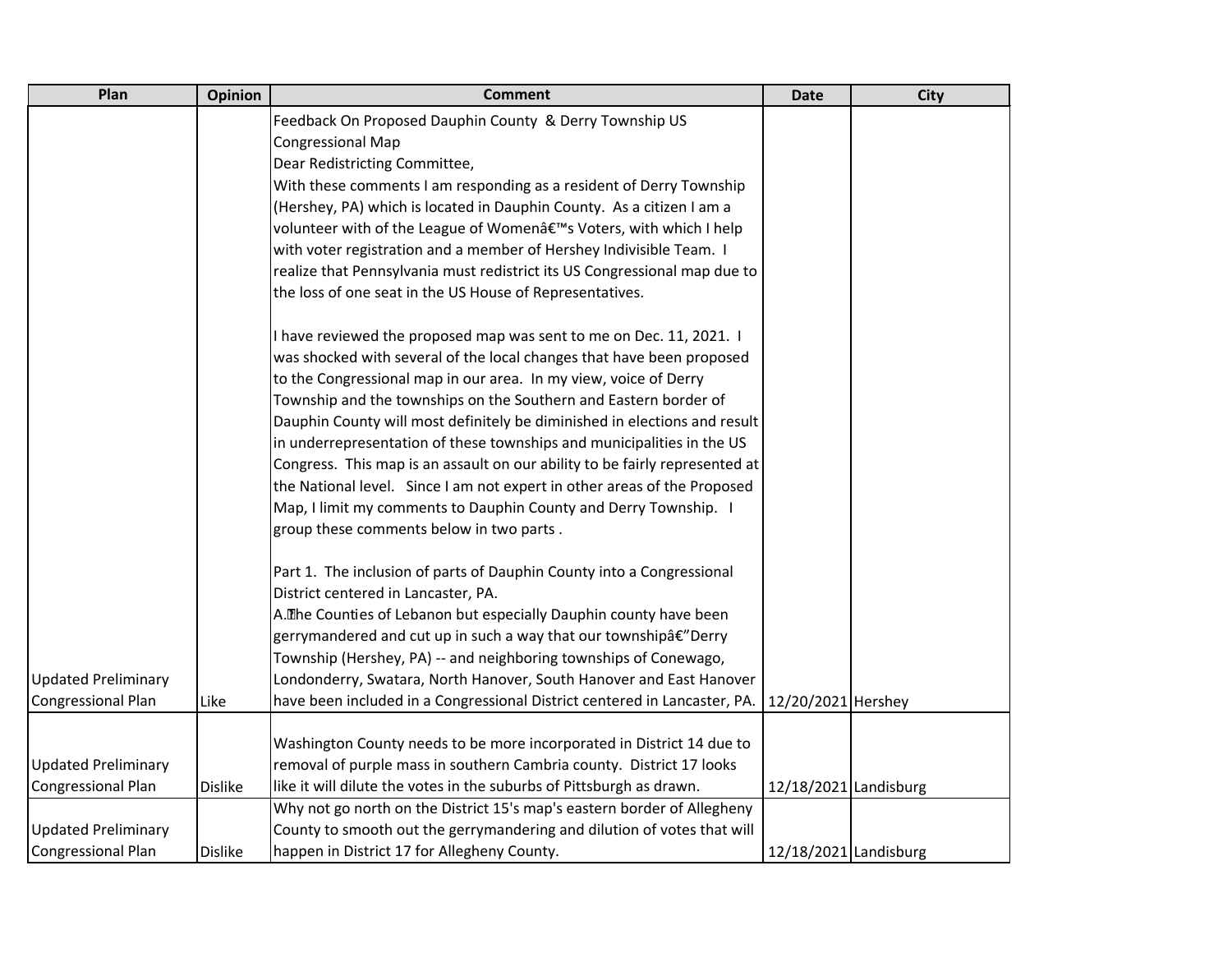| Plan                       | <b>Opinion</b> | <b>Comment</b>                                                             | <b>Date</b>           | <b>City</b>               |
|----------------------------|----------------|----------------------------------------------------------------------------|-----------------------|---------------------------|
|                            |                | This looks like gerrymandering through packing as many Democratic          |                       |                           |
|                            |                | votes into one district in order to dilute the non Republican votes in the |                       |                           |
| <b>Updated Preliminary</b> |                | suburbs and towns across Allegheny County with the rural more              |                       |                           |
| <b>Congressional Plan</b>  | <b>Dislike</b> | Conservative votes of Beaver and Washington County.                        | 12/18/2021 Landisburg |                           |
|                            |                | District 12 migrated so far West that it retains only Lycoming and a now   |                       |                           |
|                            |                | includes all of Centre instead of part of it. Clinton has always had a     |                       |                           |
|                            |                | community of interest with Lycoming, there are intercounty                 |                       |                           |
| <b>Updated Preliminary</b> |                | collaborations. District 12 was always a safe Republican district; the     |                       |                           |
| <b>Congressional Plan</b>  | Opinion        | migration maintains that safeness. Why did it migrate West?                | 12/18/2021 Landisburg |                           |
| <b>Updated Preliminary</b> |                |                                                                            |                       |                           |
| <b>Congressional Plan</b>  | Opinion        | District16 is a safe Republican district.                                  | 12/18/2021 Landisburg |                           |
|                            |                | More of Washington County rural districts should be added and the          |                       |                           |
| <b>Updated Preliminary</b> |                | purple blob in Cambria removed. This is very obviously a safe Republican   |                       |                           |
| <b>Congressional Plan</b>  | Opinion        | district.                                                                  | 12/18/2021 Landisburg |                           |
| <b>Updated Preliminary</b> |                | What's up with the little purple blob on the southern border of Cambria    |                       |                           |
| <b>Congressional Plan</b>  | Opinion        | County?                                                                    | 12/18/2021 Landisburg |                           |
|                            |                |                                                                            |                       |                           |
|                            |                | believe that District 13 should include all of Snyder and Union Counties   |                       |                           |
|                            |                | instead of splitting them with district 9. I do not think that parts of    |                       |                           |
|                            |                | Dauphin and Cumberland should be part of that district. Dauphin and        |                       |                           |
|                            |                | Cumberland should be the major component counties of district 10 with      |                       |                           |
|                            |                | upper York County. Putting any part of Cumberland and Dauphin into         |                       |                           |
|                            |                | other districts makes no sense. They are dependent on each other and       |                       |                           |
|                            |                | are a community of interest. Many people cross the river to work in both   |                       |                           |
| <b>Updated Preliminary</b> |                | directions. They have little in common with Blair, Huntingdon, Snyder,     |                       |                           |
| <b>Congressional Plan</b>  | <b>Dislike</b> | Union, Franklin and Fulton Counties among others.                          | 12/18/2021 Landisburg |                           |
|                            |                | strongly disagree with this map. It is only to give the democrats an       |                       |                           |
| <b>Updated Preliminary</b> |                | advantage in every election. There is no interest in what is best for the  |                       |                           |
| <b>Congressional Plan</b>  | <b>Dislike</b> | people. Of for whom they ACTUALLY VOTED FOR.                               |                       | 12/18/2021 Bradford Woods |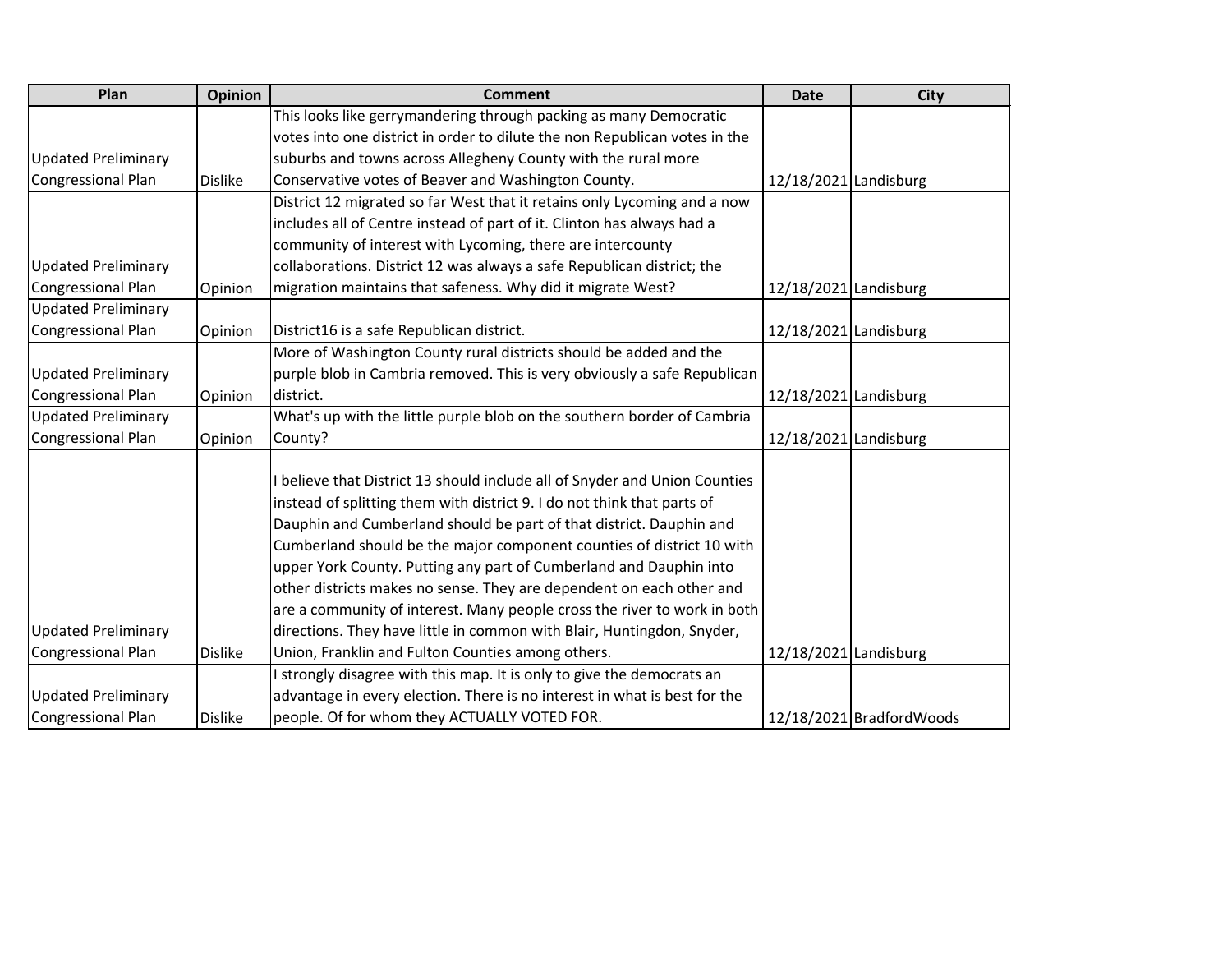| Plan                       | Opinion        | <b>Comment</b>                                                              | <b>Date</b>       | <b>City</b>             |
|----------------------------|----------------|-----------------------------------------------------------------------------|-------------------|-------------------------|
|                            |                | This egregious and completely unnecessary gerrymander of the                |                   |                         |
|                            |                | Scranton/Wilkes-Barre/Hazleton metro area illustrates HSGC's contempt       |                   |                         |
|                            |                | for citizen input.                                                          |                   |                         |
|                            |                |                                                                             |                   |                         |
|                            |                | Testimony before the Committee in Kingston on October 18th was              |                   |                         |
|                            |                | unanimous: keep the Wyoming Valley and the Poconos together as they         |                   |                         |
|                            |                | are currently, and give the Northern Tier counties their own                |                   |                         |
|                            |                | representative, as they have today. At the conclusion of that hearing,      |                   |                         |
|                            |                | both Chairs commented on the consensus among testifiers: Republicans,       |                   |                         |
|                            |                | Democrats, residents of all parts of NEPA.                                  |                   |                         |
|                            |                | The Preliminary Plan reflects the exact opposite of the popular will.       |                   |                         |
|                            |                | understand that Amanda Holt drew her original "citizen map" without         |                   |                         |
|                            |                | regard to communities of interest, and that she worked within a dual        |                   |                         |
|                            |                | constraint of zero population variance and no precinct splits. This mess is |                   |                         |
|                            |                | not her fault, and Chair Grove should not offer her as a scapegoat. The     |                   |                         |
|                            |                | Updated Preliminary Map splits precincts freely, and the Chair could        |                   |                         |
|                            |                | easily have repaired NEPA. This site received prompt, specific,             |                   |                         |
|                            |                | unanimous comments urging him to do so. Instead, he has engineered          |                   |                         |
|                            |                | an obvious gerrymander that erases the most competitive district on the     |                   |                         |
|                            |                | current map.                                                                |                   |                         |
|                            |                | Rep. Grove knows that Governor Wolf will veto this map. When that           |                   |                         |
|                            |                | veto comes, Rep. Grove will chide the Governor for rejecting a "citizen's   |                   |                         |
| <b>Updated Preliminary</b> |                | map." Do not be fooled. The map is his, and HSGC's entire process has       |                   |                         |
| <b>Congressional Plan</b>  | <b>Dislike</b> | been a time-wasting charade.                                                |                   | 12/18/2021 Lords Valley |
| <b>Updated Preliminary</b> |                |                                                                             |                   |                         |
| <b>Congressional Plan</b>  | <b>Dislike</b> | I strongly disagree with splitting counties.                                | 12/17/2021 Linden |                         |
|                            |                | I totally agree, that splitting Luzerne County, especially removing Wilkes  |                   |                         |
|                            |                | Barre from District 8, is a blatant political move to weaken the votes of   |                   |                         |
|                            |                | the Scranton-Wilkes Barre area. These two cities and the surrounding        |                   |                         |
|                            |                | communities belong in the same district because of their cultural, ethnic   |                   |                         |
| <b>Updated Preliminary</b> |                | and historical ties.                                                        |                   |                         |
| <b>Congressional Plan</b>  | <b>Dislike</b> |                                                                             | 12/17/2021 Exeter |                         |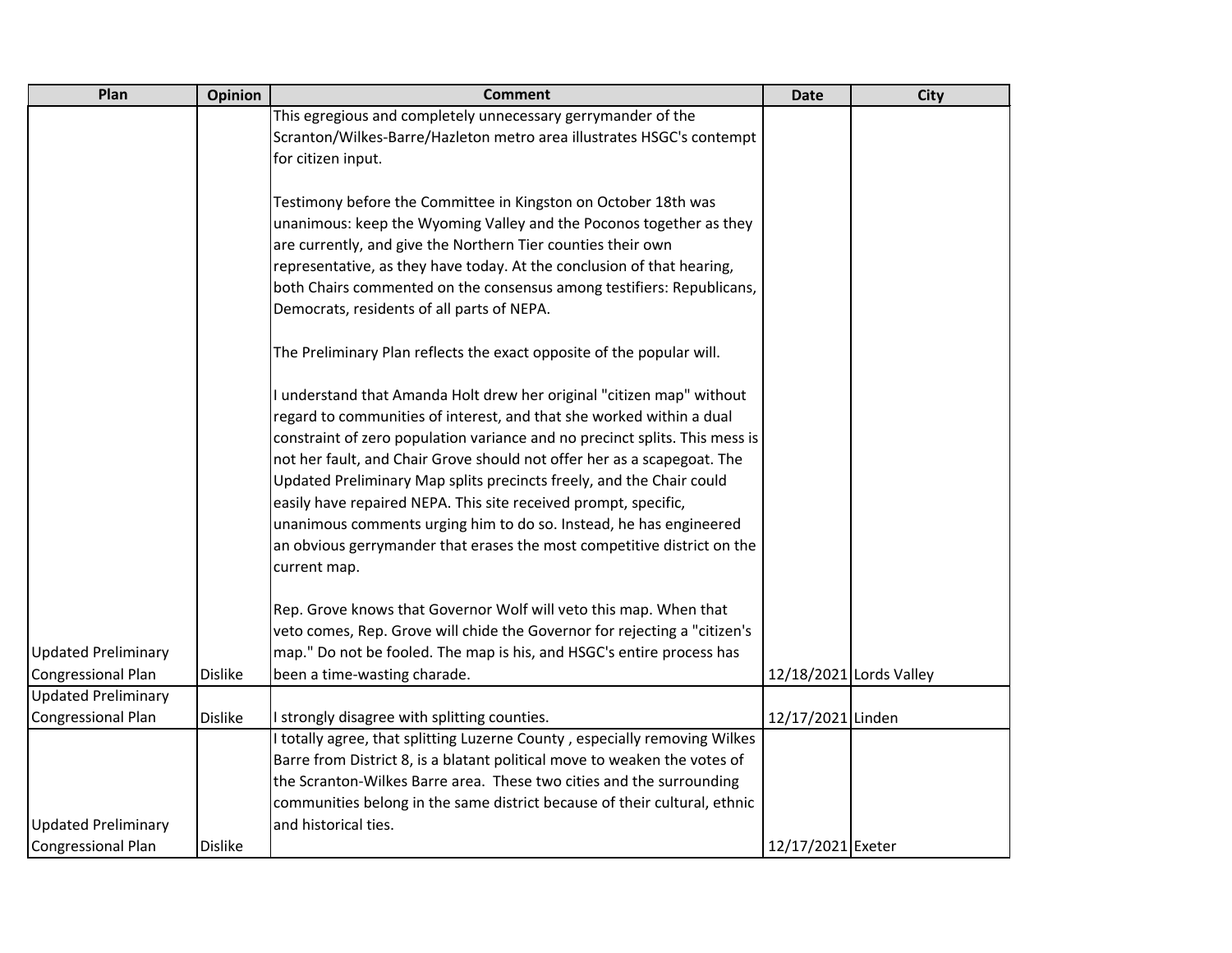| Plan                       | <b>Opinion</b> | <b>Comment</b>                                                              | <b>Date</b>            | <b>City</b>               |
|----------------------------|----------------|-----------------------------------------------------------------------------|------------------------|---------------------------|
|                            |                |                                                                             |                        |                           |
|                            |                | this version is slightly better when it comes to breaking up dauphin        |                        |                           |
|                            |                | county. the Harrisburg suburbs (Hershey, Hummelstown, middletown,           |                        |                           |
|                            |                | ect.) should be in district 10. right now its obvious the republicans have  |                        |                           |
|                            |                | made these districts uncompetitive by nullifying the voices of the          |                        |                           |
| <b>Updated Preliminary</b> |                | residents of our capital. also dilutes minority votes with huge rural       |                        |                           |
| Congressional Plan         | <b>Dislike</b> | population. do better and please don't rob me of the power of my vote.      | 12/17/2021 harrisburg  |                           |
|                            |                | This map unfairly packs strongly blue suburbs, like Mt. Lebanon (where I    |                        |                           |
|                            |                | live) into the already blue City of Pittsburgh district, making the 17th    |                        |                           |
| <b>Updated Preliminary</b> |                | district uncompetitive for Democrats. This map wastes my and my             |                        |                           |
| Congressional Plan         | <b>Dislike</b> | neighbors' votes and dilutes our voices in Congress.                        | 12/17/2021 Pittsburgh  |                           |
|                            |                | Combining Lycoming with Luzerne makes no sense especially when you          |                        |                           |
| <b>Updated Preliminary</b> |                | do not have Union with Lycoming. We have little in common with              |                        |                           |
| <b>Congressional Plan</b>  | <b>Dislike</b> | Luzerne but many business and social connections with Union.                |                        | 12/17/2021 Williamsport   |
|                            |                |                                                                             |                        |                           |
|                            |                | This rendering of the 14th District excludes communities with a greater     |                        |                           |
|                            |                | number of Democratic voters. The decision to include the mid Mon            |                        |                           |
|                            |                | Valley in a district that stretches to the center of the state, mirrors the |                        |                           |
|                            |                | 9th District one decade ago. Those same communities were cracked out        |                        |                           |
|                            |                | of the 18th District and placed into the 9th District. Mon Valley           |                        |                           |
| <b>Updated Preliminary</b> |                | communities have far more in common with valley communities in              |                        |                           |
| Congressional Plan         | <b>Dislike</b> | Beaver County. Communities of interest should be preserved.                 | 12/17/2021 Brownsville |                           |
|                            |                |                                                                             |                        |                           |
|                            |                | Please do not unnecessarily divide the South Philly community between       |                        |                           |
| <b>Updated Preliminary</b> |                | 3 districts. Of course Philly's population means it must be divided, so     |                        |                           |
| <b>Congressional Plan</b>  | <b>Dislike</b> | being split between two representatives is acceptable, but 2 is enough.     |                        | 12/17/2021 Philadelphia   |
|                            |                | I dislike the fact that once again I'm being represented by someone that    |                        |                           |
|                            |                | lives in Delaware County. I would like to be included in the district along |                        |                           |
| <b>Updated Preliminary</b> |                | with the rest of Chester County where I have lived for 71 years, my         |                        |                           |
| <b>Congressional Plan</b>  | <b>Dislike</b> | entire life.                                                                |                        | 12/17/2021 Kennett Square |
|                            |                |                                                                             |                        |                           |
| <b>Updated Preliminary</b> |                | There must be a way to keep counties together in SWPA. It's a given         |                        |                           |
| Congressional Plan         | <b>Dislike</b> | that Allegheny County needs to be split, but not Washington or Butler.      | 12/17/2021 Pittsburgh  |                           |
| <b>Updated Preliminary</b> |                | I love that we are being incorporated into a district with Harrisburg! We   |                        |                           |
| Congressional Plan         | Like           | are a more urban suburb and have similar interests.                         | 12/17/2021 Camp Hill   |                           |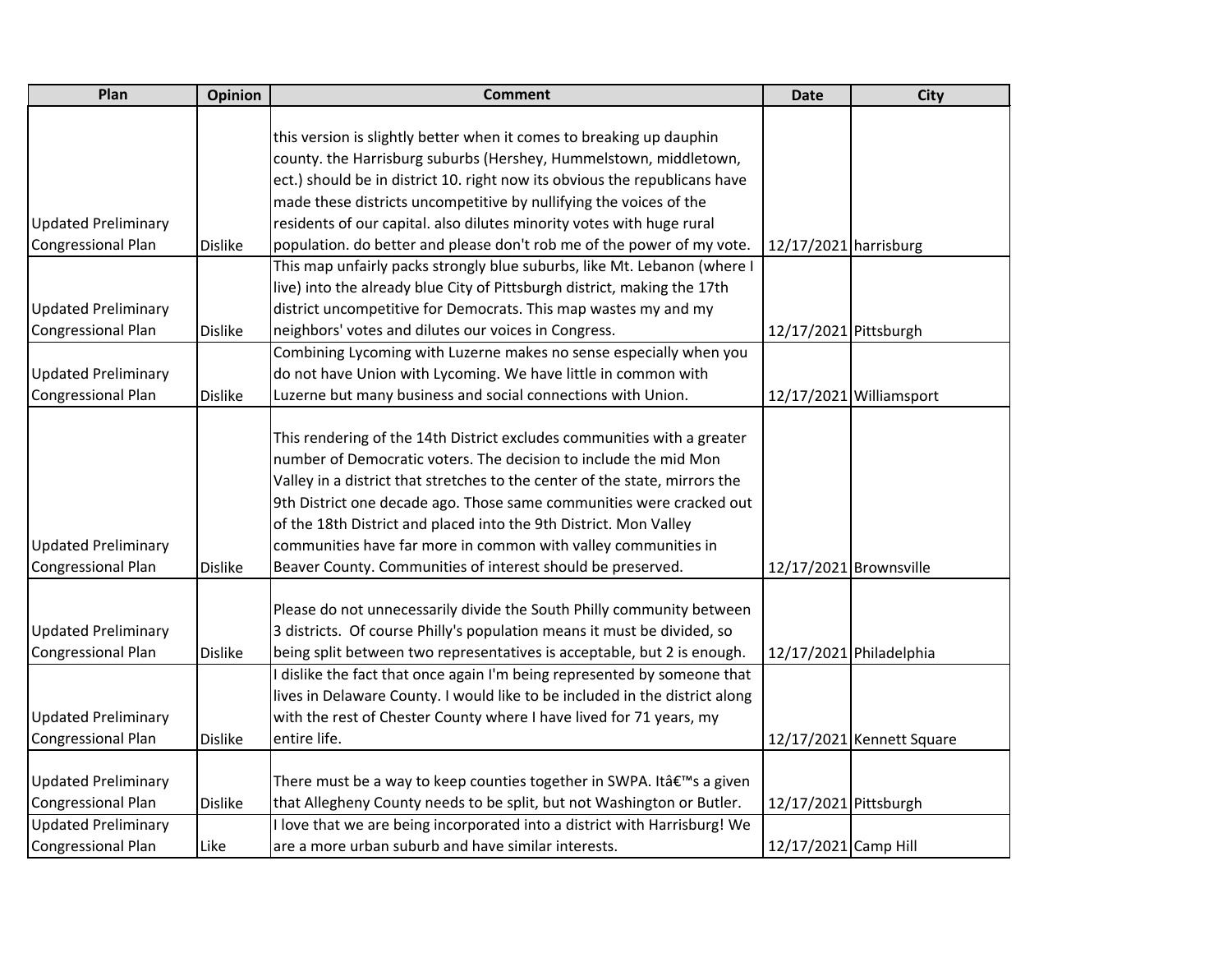| Plan                       | Opinion        | <b>Comment</b>                                                               | <b>Date</b>          | <b>City</b>               |
|----------------------------|----------------|------------------------------------------------------------------------------|----------------------|---------------------------|
|                            |                |                                                                              |                      |                           |
|                            |                | The preliminary PA 6th Congressional District is a disservice to the         |                      |                           |
|                            |                | citizens of PA. It stretches across a vast expanse of THREE counties from    |                      |                           |
|                            |                | Chester, through Berks and Lebannon Counties, and from the northwest         |                      |                           |
|                            |                | extreme to the southeast extreme it covers close to 100 linear miles!!!      |                      |                           |
|                            |                | It carves out a shape that easily challenges the hideous former 7th from     |                      |                           |
|                            |                | the 2010 redistricting, the laughing stock stock of the nation (if it wasn't |                      |                           |
|                            |                | such a travesty to our democracy).                                           |                      |                           |
|                            |                | When so many worked so diligently to create fair districts, with several     |                      |                           |
|                            |                | decent maps presented to the committee, how is it any of you who             |                      |                           |
|                            |                | presented this can even sleep at night knowing you have done such a          |                      |                           |
|                            |                | poor job.                                                                    |                      |                           |
|                            |                | Having spent may years as an instructor and coming to terms with             |                      |                           |
|                            |                | student evaluations, you all have earned no better than an F.                |                      |                           |
| <b>Updated Preliminary</b> |                | Go back to the drawing board and get serious about your job and the          |                      |                           |
| Congressional Plan         | <b>Dislike</b> | work of creating fair districts.                                             |                      | 12/16/2021 Kennett Square |
| <b>Updated Preliminary</b> |                | Do not split up Snyder County. Place it all in the 13th district and all of  |                      |                           |
| Congressional Plan         | <b>Dislike</b> | Union County in the 9th district.                                            | 12/16/2021 Lewisburg |                           |
| <b>Updated Preliminary</b> |                | Place all of Union County in District 9 and all of Snyder County in District |                      |                           |
| Congressional Plan         | <b>Dislike</b> | 13.                                                                          | 12/16/2021 Lewisburg |                           |
|                            |                | Several problems with the new Congressional 5th District.                    |                      |                           |
|                            |                | 1. It lacks compactness.                                                     |                      |                           |
|                            |                | 2. It stretches across THREE counties.                                       |                      |                           |
|                            |                | 3. It defies rationality.                                                    |                      |                           |
|                            |                | In forming Congressional Districts it makes more sense to keep the           |                      |                           |
|                            |                | boundaries as close as possible within county boundaries. the fact that it   |                      |                           |
|                            |                | stretches east to west along PA southern border in the manner it does        |                      |                           |
| <b>Updated Preliminary</b> |                | splits the county in a way that will make governing and tending to           |                      |                           |
| Congressional Plan         | <b>Dislike</b> | constituent needs difficulty and more costly.                                |                      | 12/16/2021 Kennett Square |
|                            |                |                                                                              |                      |                           |
| <b>Updated Preliminary</b> |                | Splitting out the eastern halves of Snyder and Union Counties is moronic.    |                      |                           |
| Congressional Plan         | <b>Dislike</b> | Surely there is a better shift along the edges that isn't as disruptive!     | 12/16/2021 Lewisburg |                           |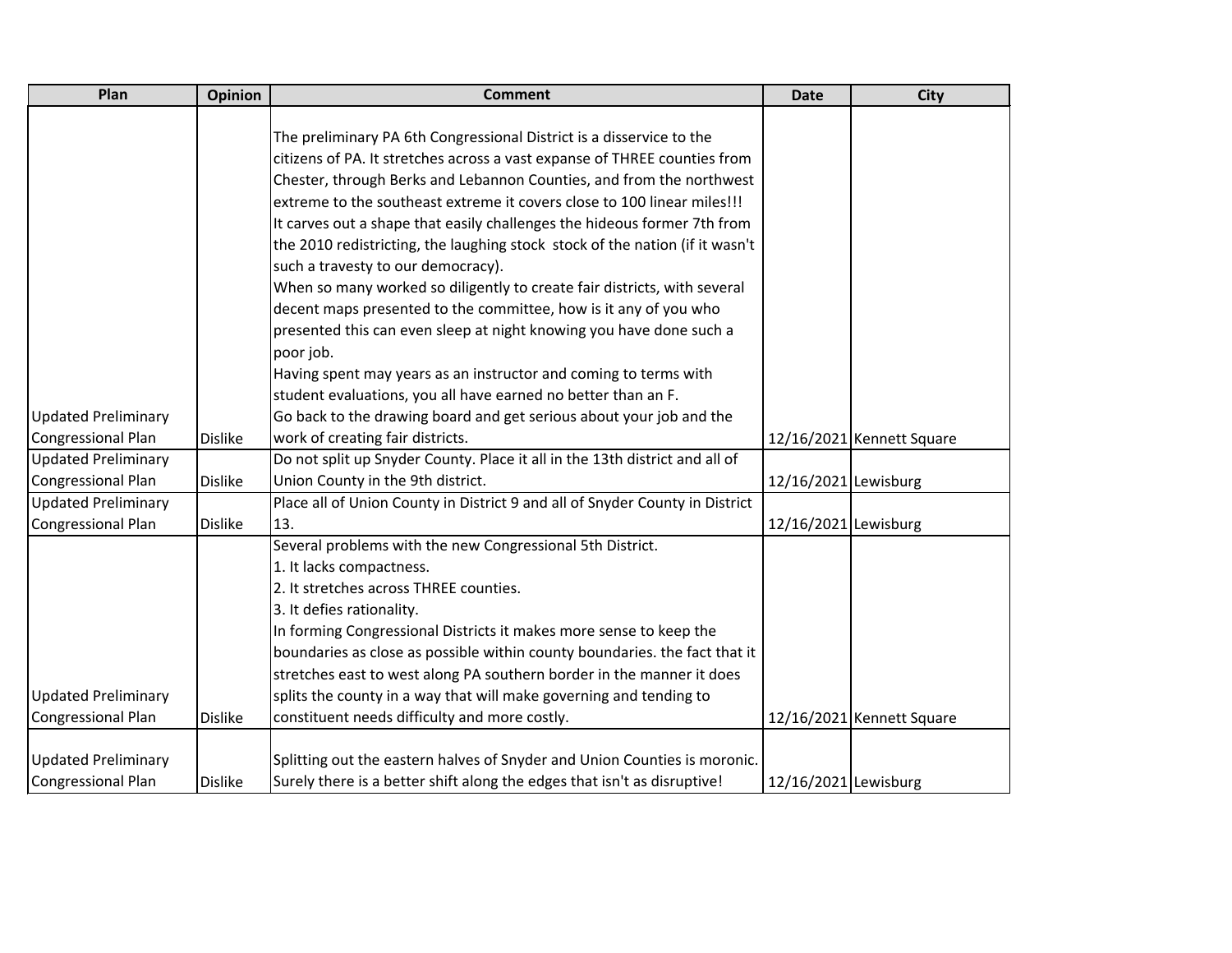| Plan                | <b>Opinion</b> | <b>Comment</b>                                                             | <b>Date</b> | <b>City</b>             |
|---------------------|----------------|----------------------------------------------------------------------------|-------------|-------------------------|
|                     |                | Grove,                                                                     |             |                         |
|                     |                | You just happened to select a new district map submitted by a              |             |                         |
|                     |                | professional with " non-partisian data" who's background hints at far left |             |                         |
|                     |                | connections. https://www.linkedin.com/in/amandaecom                        |             |                         |
|                     |                | How many Republicans has this non-partisian propose moving out of the      |             |                         |
|                     |                | 2nd congressional in NE Philly to the 4th district in Montco and how       |             |                         |
|                     |                | many Democratics from the 3rd district does she propose adding to the      |             |                         |
|                     |                | 2nd congressional district and why?                                        |             |                         |
|                     |                | Answer this basic question of non partisanship like this connection with   |             |                         |
|                     |                | the "George Soros funded "Common Cause"                                    |             |                         |
|                     |                | https://spectator.org/18101_soros-funded-liberal-group-common-cause-       |             |                         |
|                     |                | deep-financial-trouble/                                                    |             |                         |
|                     |                | Reconsider this stain on the General Assembly and restore the 2nd          |             |                         |
| Updated Preliminary |                | Congressional District.                                                    |             |                         |
| Congressional Plan  | <b>Dislike</b> |                                                                            |             | 12/16/2021 Philadelphia |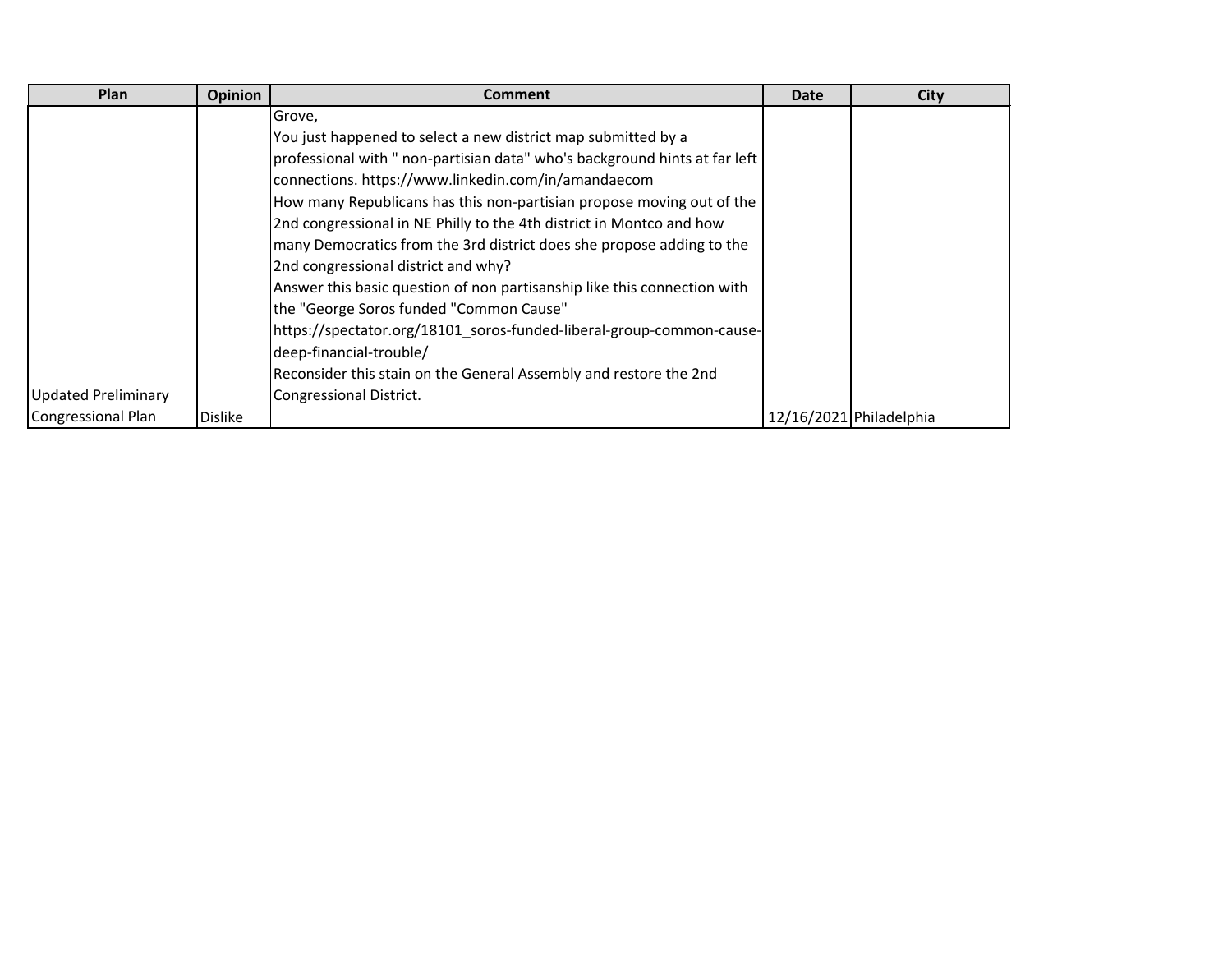| Plan                       | <b>Opinion</b> | <b>Comment</b>                                                              | <b>Date</b>             | <b>City</b> |
|----------------------------|----------------|-----------------------------------------------------------------------------|-------------------------|-------------|
|                            |                |                                                                             |                         |             |
|                            |                |                                                                             |                         |             |
|                            |                | I dislike the district 13 map because it includes parts of Dauphin and      |                         |             |
|                            |                | Cumberland Counties. As I have commented in districts 10 and 11 district    |                         |             |
|                            |                | maps that included parts of Dauphin County and in district 10 that          |                         |             |
|                            |                | included part of Cumberland, these two counties should not be               |                         |             |
|                            |                | distributed among various districts. Cumberland had the highest             |                         |             |
|                            |                | population growth this past decade at 10.2% and Dauphin had a good          |                         |             |
|                            |                | growth at 6.8%. These counties should be the basis of a district not        |                         |             |
|                            |                | separated and parceled out separately. Sharing culture, economics and       |                         |             |
|                            |                | leisure activities; they are an obvious community of interest.              |                         |             |
|                            |                | That very distinct parceling is partisan gerrymandering. Registered         |                         |             |
|                            |                | Democrats in the District for Blair, Franklin, Fulton, Huntingdon, Juniata, |                         |             |
|                            |                | Mifflin and Perry number 62,313; registered Republicans total 160,213.      |                         |             |
|                            |                | Those numbers do not include the partial counties of Cumberland,            |                         |             |
|                            |                | Dauphin, Snyder and Union. Even with the more equally represented           |                         |             |
|                            |                | votes in Cumberland and Dauphin, the numbers still favor the GOP.           |                         |             |
|                            |                | When the numbers of Snyder and Union are added, the GOP wins hands          |                         |             |
|                            |                | down. This map should not include Dauphin and Cumberland, it will           |                         |             |
| <b>Updated Preliminary</b> |                | dilute the votes of people of color from Carlisle and surrounding areas as  |                         |             |
| Congressional Plan         | <b>Dislike</b> | well as in the suburbs of Harrisburg.                                       | $12/16/2021$ Landisburg |             |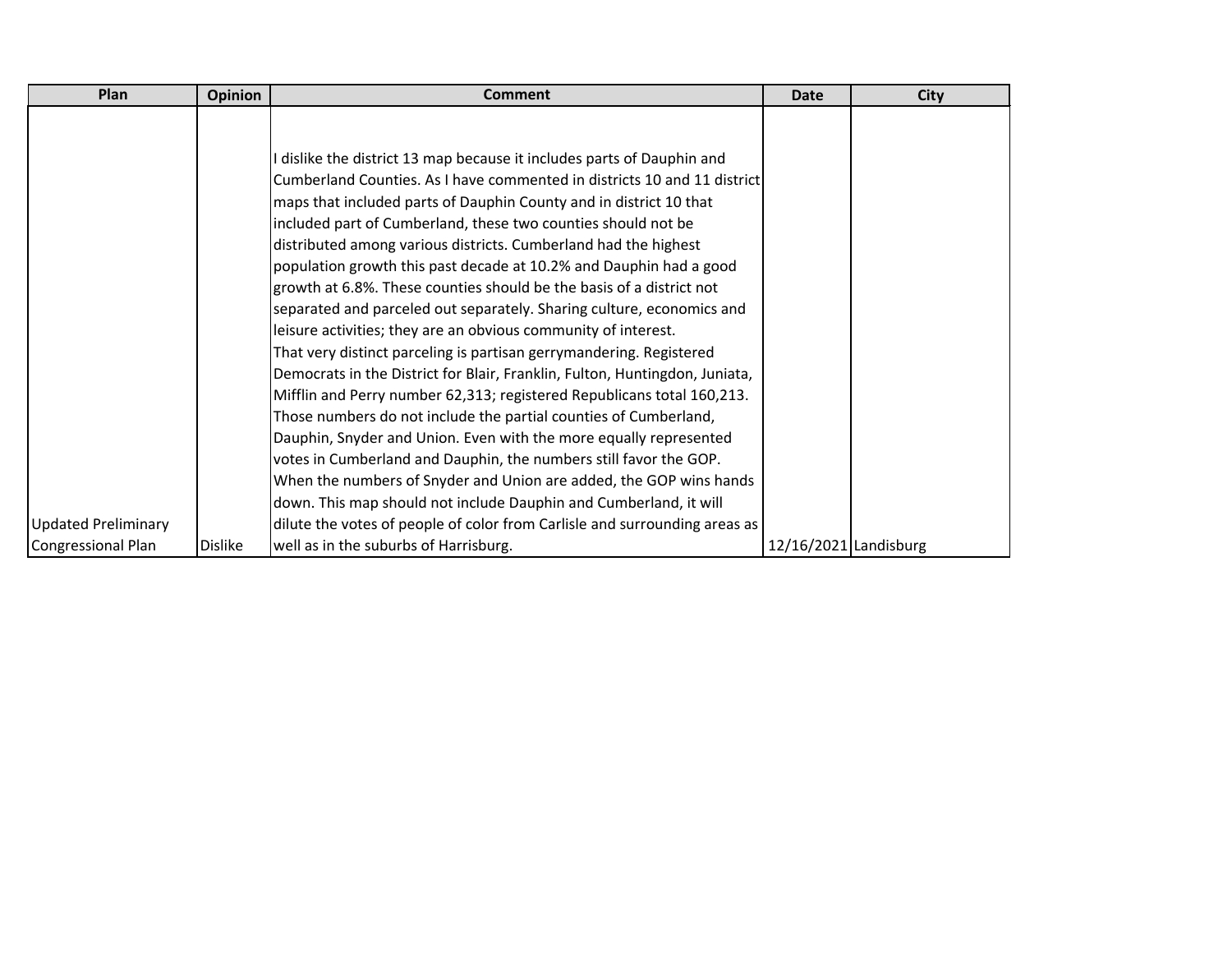| Plan                       | <b>Opinion</b> | <b>Comment</b>                                                                | <b>Date</b>           | <b>City</b> |
|----------------------------|----------------|-------------------------------------------------------------------------------|-----------------------|-------------|
|                            |                |                                                                               |                       |             |
|                            |                | You still have included part of Dauphin County in District 11 and have        |                       |             |
|                            |                | now included all of Lebanon. I think Lancaster fits best with southern        |                       |             |
|                            |                | York County. People in Dauphin and Lebanon Counties do not routinely          |                       |             |
|                            |                | center their lives around Lancaster County. Lancaster and York share the      |                       |             |
|                            |                | River, history and culture. There is routine traffic across the river in both |                       |             |
|                            |                | directions for work, dining and leisure activities. They are a community      |                       |             |
|                            |                | of interest and they are both rural with booming county seats and large       |                       |             |
|                            |                | suburban populations. They are both rather conservative and have              |                       |             |
|                            |                | experienced 6.5% and 4.9% growth in the past decade respectively.             |                       |             |
|                            |                | If you went with that district, there would be no need for Lebanon and        |                       |             |
|                            |                | part of Dauphin in the district. Lebanon could revert to District 9, and      |                       |             |
|                            |                | Dauphin could be intact, as it should be as the county wherein lies the       |                       |             |
|                            |                | Capitol. What a statement this map if adopted would make to the nation        |                       |             |
| <b>Updated Preliminary</b> |                | about the contempt of its legislators for the county where lies the state     |                       |             |
| Congressional Plan         | <b>Dislike</b> | capitol and where they work.                                                  | 12/16/2021 Landisburg |             |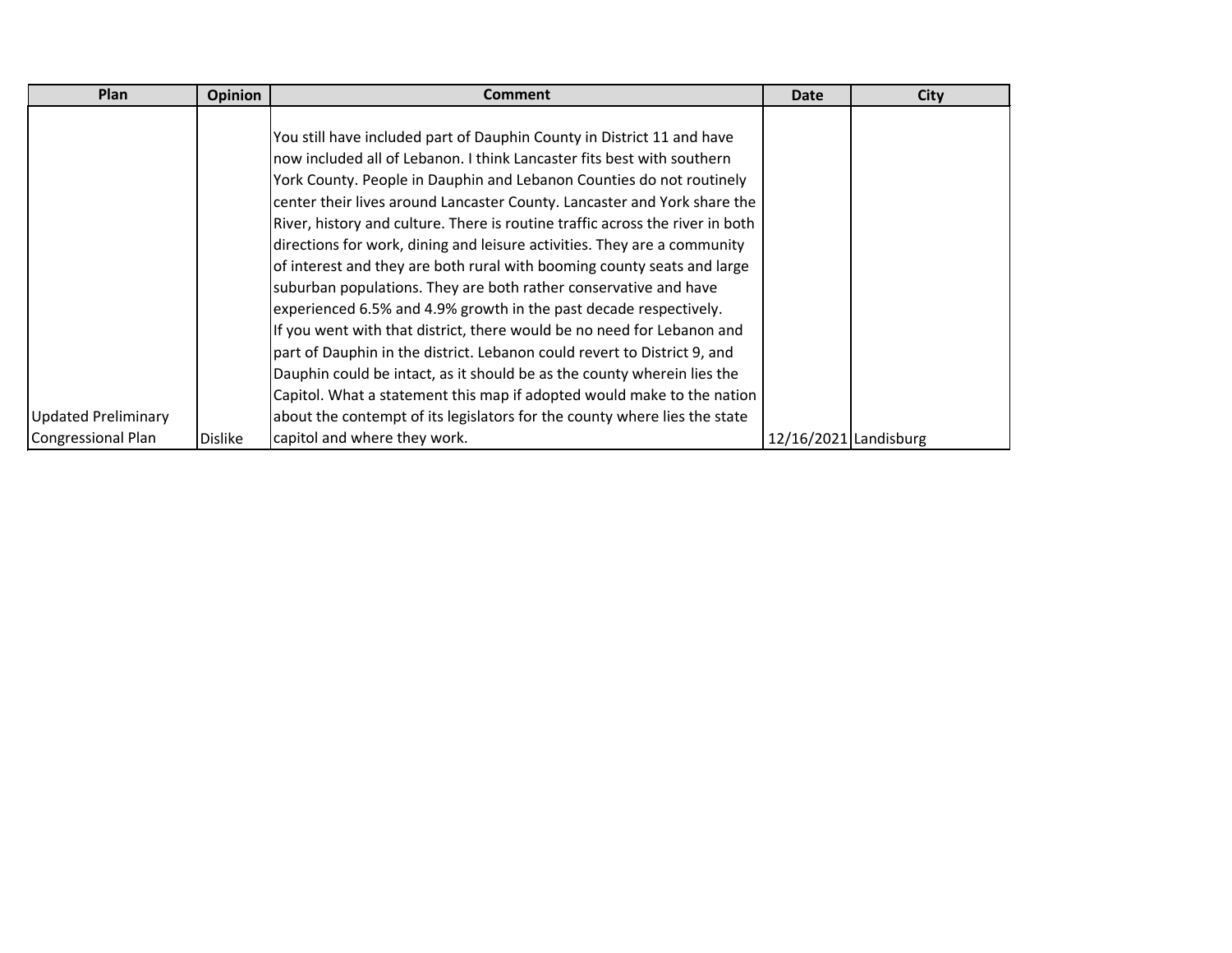| Plan                       | <b>Opinion</b> | <b>Comment</b>                                                                  | <b>Date</b>           | <b>City</b> |
|----------------------------|----------------|---------------------------------------------------------------------------------|-----------------------|-------------|
|                            |                |                                                                                 |                       |             |
|                            |                |                                                                                 |                       |             |
|                            |                |                                                                                 |                       |             |
|                            |                | So now you have added the city of Harrisburg in Dauphin County and              |                       |             |
|                            |                | some West Shore communities of Cumberland County to the map that                |                       |             |
|                            |                | includes all of York and all of Adams Counties. That makes no sense at          |                       |             |
|                            |                | all. The addition of Harrisburg in this version of the District will dilute the |                       |             |
|                            |                | Democratic votes. To remove Harrisburg from its surrounding East Shore          |                       |             |
|                            |                | suburbs is cutting the heart out of the pulsing economy that drives the         |                       |             |
|                            |                | growth of the area. Dauphin with a 6.8% increase in population and              |                       |             |
|                            |                | Cumberland with the state's highest growth at 10.2% should not be               |                       |             |
|                            |                | rendered into pieces and parceled into several different districts. The         |                       |             |
|                            |                | community of interest that is truly the heart of district as I see it, is       |                       |             |
|                            |                | Dauphin County, Cumberland County and the northern parts of York                |                       |             |
|                            |                | County. The people in these two counties and part of York county work,          |                       |             |
|                            |                | shop, and play together. People in the hearings from northern York              |                       |             |
|                            |                | County expressed that sentiment. To ignore the drivers, the community           |                       |             |
|                            |                | and the concerns of the people is to violate the premise of these open          |                       |             |
|                            |                | and transparent processes that you have so loudly proclaimed.                   |                       |             |
|                            |                | As drawn district 10 will dilute the votes of the people in Harrisburg; the     |                       |             |
|                            |                | foray into Dauphin County to attach Harrisburg looks like a gerrymander         |                       |             |
|                            |                | as does the part of Cumberland County. This district as drawn will be a         |                       |             |
|                            |                | slam dunk for the Republican party and performs a dissection of the vital       |                       |             |
|                            |                | parts of the district as it now exists. Communities of interest-nah not so      |                       |             |
| <b>Updated Preliminary</b> |                | much! Adams has little in common with Harrisburg and the West Shore.            |                       |             |
| <b>Congressional Plan</b>  | <b>Dislike</b> | This district is poorly conceived.                                              | 12/16/2021 Landisburg |             |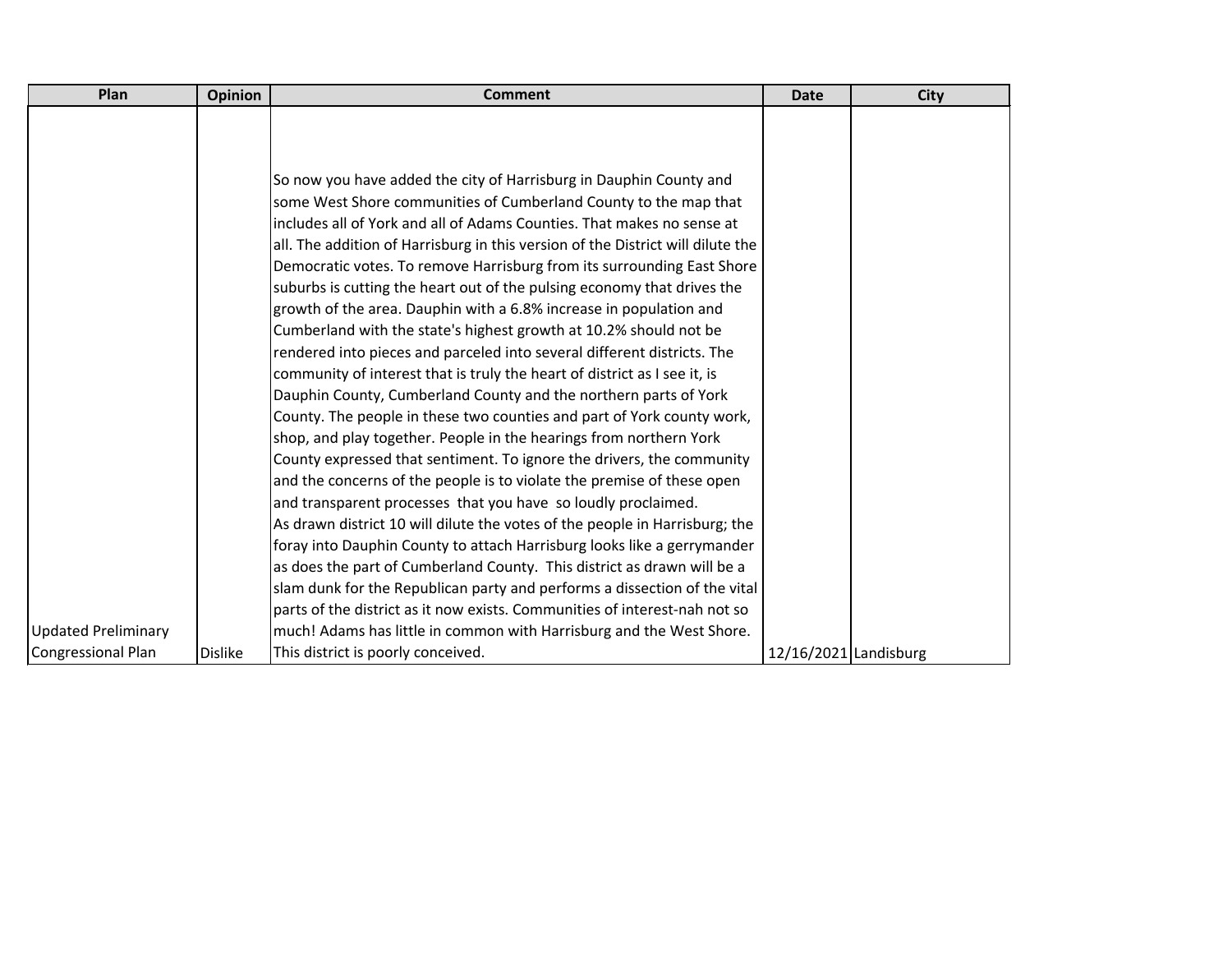| Plan                       | <b>Opinion</b> | <b>Comment</b>                                                            | <b>Date</b>           | <b>City</b> |
|----------------------------|----------------|---------------------------------------------------------------------------|-----------------------|-------------|
|                            |                | Why is there a small part of Clinton in this district map? Was that an    |                       |             |
|                            |                | error?                                                                    |                       |             |
|                            |                | Including this vast portion of Luzerne County, including Wilkes-Barre, in |                       |             |
|                            |                | District 9 dilutes the Democratic votes of much of the county by placing  |                       |             |
|                            |                | it in a district that has predominately Republican registered voters-     |                       |             |
|                            |                | 194,500-110,00, including only the counties that are whole and            |                       |             |
|                            |                | excluding any numbers for Luzerne, Snyder and Union, since they are       |                       |             |
|                            |                | unknowable based on being parts of counties. As I stated in previous      |                       |             |
|                            |                | comments. Luzerne is a community of interest with Lackawanna due to       |                       |             |
|                            |                | shared history, culture and economics. I think that Bradford and          |                       |             |
|                            |                | Susquehanna fit into this district. Bradford has common interests with    |                       |             |
| <b>Updated Preliminary</b> |                | Sullivan regarding collaborative county mental health programs and        |                       |             |
| <b>Congressional Plan</b>  | <b>Dislike</b> | projects.                                                                 | 12/16/2021 Landisburg |             |
|                            |                |                                                                           |                       |             |
|                            |                | Luzerne County needs to be a bigger part of District 8 than drawn on this |                       |             |
|                            |                | map. Lackawanna and Luzerne are a community of interest with shared       |                       |             |
|                            |                | history, culture and economics. This map puts major parts of Luzerne      |                       |             |
|                            |                | County, including Wilkes-Barre, in district 9 and is an obvious move to   |                       |             |
|                            |                | dilute Democratic votes in a district that is highly favorable to         |                       |             |
|                            |                | Republicans. It is also an obvious move to increase the likelihood of     |                       |             |
|                            |                | Republican dominance in District 8 by virtue of adding Bradford and       |                       |             |
|                            |                | Susquehanna Counties. Bradford and Susquehanna Counties should be         |                       |             |
|                            |                | removed from District 8 and added to District 9. District 8 as drawn      |                       |             |
| <b>Updated Preliminary</b> |                | shows obvious moves of gerrymandering by cracking Wilkes-Barre and        |                       |             |
| Congressional Plan         | <b>Dislike</b> | thus diluting votes in a Republican dominated dominated District 8.       | 12/16/2021 Landisburg |             |
|                            |                | This whole premise is complete BULLSHIT! I am so tired of screaming it    |                       |             |
|                            |                | from the rooftops. These maps are COMPLETELY UNCONSTITUTIONAL!            |                       |             |
|                            |                | They DO NOT meet the "constitutionally mandated criteria" of "one         |                       |             |
|                            |                | [Representative] for every thirty Thousand" inhabitants. You are          |                       |             |
|                            |                | operating OUTSIDE of your Oath and the Constitution For the united        |                       |             |
|                            |                | States. You MUST correct this violation IMMEDIATELY and without           |                       |             |
|                            |                | further delay. As you will likely do what you've done before, you will    |                       |             |
| <b>Updated Preliminary</b> |                | ignore this email. You do so at your own peril. My NEXT email will be to  |                       |             |
| <b>Congressional Plan</b>  | Like           | the lawyer's office.                                                      | 12/16/2021 Greensburg |             |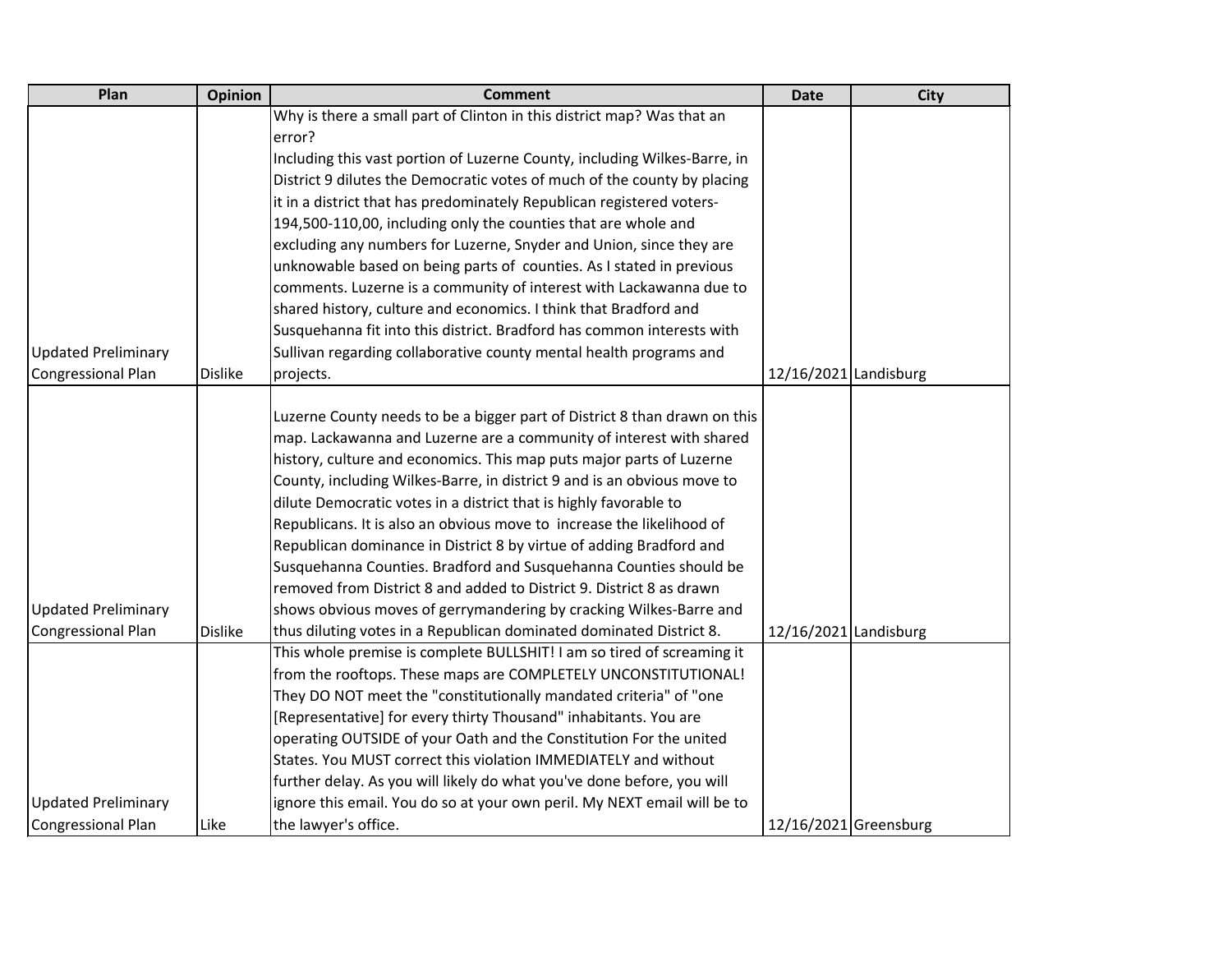| Plan                       | <b>Opinion</b> | <b>Comment</b>                                                               | <b>Date</b>           | <b>City</b>              |
|----------------------------|----------------|------------------------------------------------------------------------------|-----------------------|--------------------------|
|                            |                | Good lord, dudes, this is literally the same district shape that was used to |                       |                          |
|                            |                | bury Harrisburg under Republican votes in 2011. This district was            |                       |                          |
| <b>Updated Preliminary</b> |                | already ruled unconstitutional in 2018. Can't you at least come up with      |                       |                          |
| <b>Congressional Plan</b>  | <b>Dislike</b> | new gerrymanders?                                                            |                       | 12/16/2021 Philadelphia  |
|                            |                | Why are you splitting up Coal Country. The difficulties surrounding          |                       |                          |
|                            |                | legacy coal issues (jobs/clean up) are better served having one rep that     |                       |                          |
| <b>Updated Preliminary</b> |                | understands it vs adding in norther Tier PA that has flooding and more       |                       |                          |
| <b>Congressional Plan</b>  | <b>Dislike</b> | rural issues.                                                                | 12/16/2021 Harrisburg |                          |
|                            |                |                                                                              |                       |                          |
|                            |                | This version of the map is slightly better than the last Cumberland county   |                       |                          |
|                            |                | split still not ideal. It does not however address the splitting of the      |                       |                          |
| <b>Updated Preliminary</b> |                | Midstate (e.g. 717 area code) into 3 districts. Adams should be dropped      |                       |                          |
| Congressional Plan         | <b>Dislike</b> | and all Cumberland/dauphin and York should be one district.                  | 12/16/2021 Harrisburg |                          |
|                            |                | The update that was sent from Rep. Grove indicated that the map had          |                       |                          |
|                            |                | been updated to incorporate "citizen" feedback In the last few days,         |                       |                          |
|                            |                | there was a WHOLE lot of feedback from Dauphin County None of that           |                       |                          |
|                            |                | feedback advocated for slicing Dauphin County into 3 congressional           |                       |                          |
|                            |                | districts!                                                                   |                       |                          |
|                            |                |                                                                              |                       |                          |
|                            |                | This new map no longer prioritizes minimized splitting. So long as           |                       |                          |
|                            |                | minimized splitting is no longer a priority, the HSGC should be looking at   |                       |                          |
|                            |                | and talking about the Draw the Lines Mapthat map does incorporate            |                       |                          |
|                            |                | community feedback, it has zero population deviation, it splits fewer        |                       |                          |
|                            |                | counties, it splits fewer municipalities and it's significantly more         |                       |                          |
|                            |                | compact.                                                                     |                       |                          |
|                            |                |                                                                              |                       |                          |
|                            |                | And while on the topic of zero population deviation, I couldn't find any     |                       |                          |
|                            |                | testimony from Pennsylvanians who noted that a population deviation          |                       |                          |
|                            |                | range of 0 was necessary or good. The only such testimony I could find       |                       |                          |
|                            |                | came from a Texan who also seems to think that competitive elections         |                       |                          |
|                            |                | are bad for America.                                                         |                       |                          |
| <b>Updated Preliminary</b> |                |                                                                              |                       |                          |
| <b>Congressional Plan</b>  | <b>Dislike</b> |                                                                              |                       | 12/16/2021 Schwenksville |
| <b>Updated Preliminary</b> |                | Horsham Township should have one voice and not be split into separate        |                       |                          |
| <b>Congressional Plan</b>  | <b>Dislike</b> | districts                                                                    | 12/16/2021 Hatboro    |                          |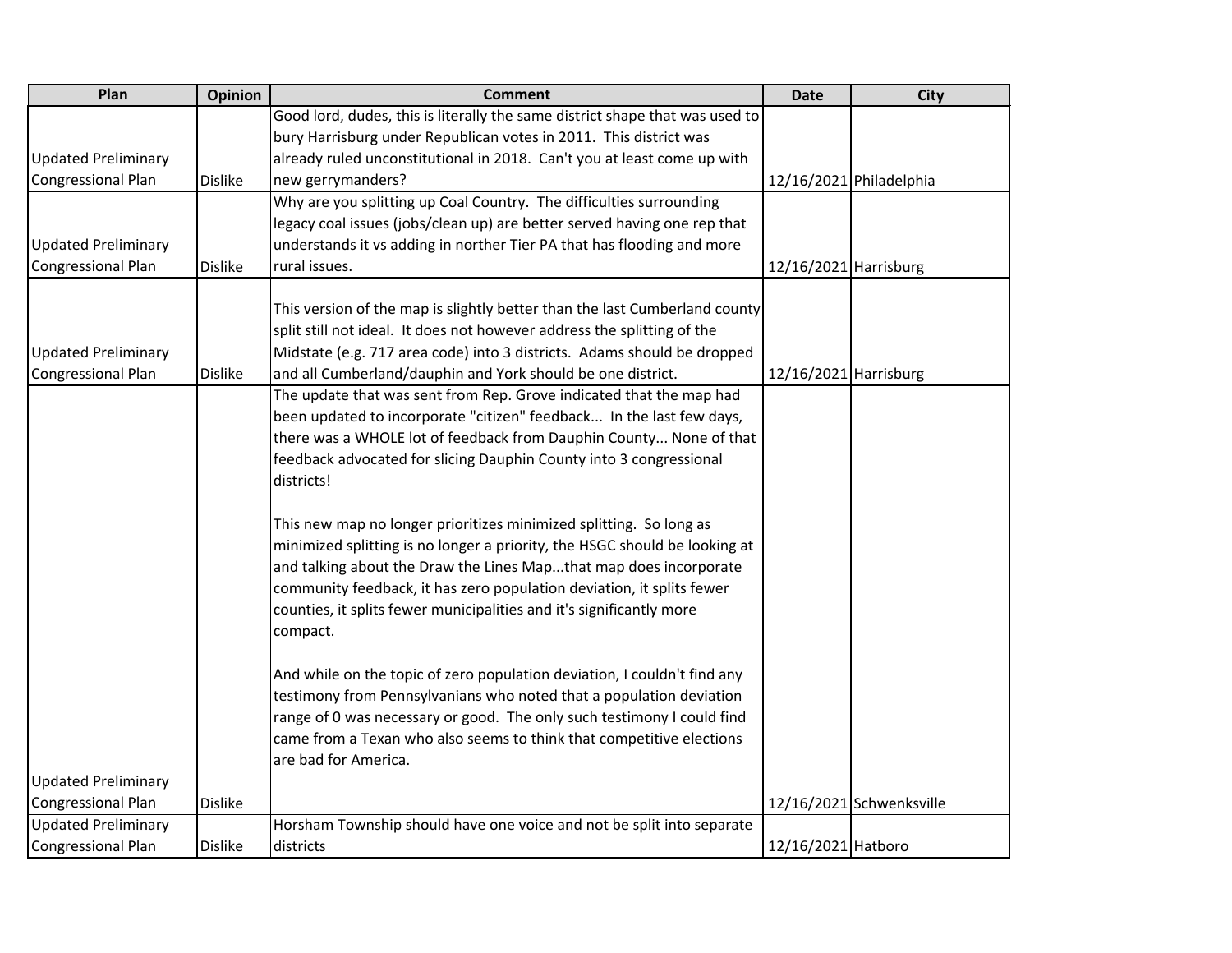| Plan                       | Opinion        | Comment                                                                 | Date                   | <b>City</b>           |
|----------------------------|----------------|-------------------------------------------------------------------------|------------------------|-----------------------|
| <b>Updated Preliminary</b> |                |                                                                         |                        |                       |
| <b>Congressional Plan</b>  | <b>Dislike</b> | Scranton and Wilkes-Barre should not be in separate districts.          | 12/16/2021 Quarryville |                       |
|                            |                | Harrisburg should not be separated from Linglestown, Progress, Colonial |                        |                       |
| <b>Updated Preliminary</b> |                | Park, Paxtonia. This split is not true to the overall community, and it |                        |                       |
| <b>Congressional Plan</b>  | <b>Dislike</b> | should not be divided.                                                  | 12/16/2021 Quarryville |                       |
| <b>Updated Preliminary</b> |                |                                                                         |                        |                       |
| <b>Congressional Plan</b>  | <b>Dislike</b> | Another 2 precincts split here                                          |                        | 12/15/2021 Landenberg |
| <b>Updated Preliminary</b> |                |                                                                         |                        |                       |
| <b>Congressional Plan</b>  | <b>Dislike</b> | Split County and Township not good!                                     |                        | 12/15/2021 Landenberg |
| <b>Updated Preliminary</b> |                |                                                                         |                        |                       |
| <b>Congressional Plan</b>  | <b>Dislike</b> | Split voting precinct. BAD BAD BAD                                      |                        | 12/15/2021 Landenberg |
|                            |                | Huge Gerrymander right here! this hurts democrats and helps             |                        |                       |
| <b>Updated Preliminary</b> |                | Republicans get rid of it. Honestly Rep. Grove you didn't think the     |                        |                       |
| Congressional Plan         | <b>Dislike</b> | citizens would catch this!                                              |                        | 12/15/2021 Landenberg |
|                            |                | Actually its worse then I thought. KEEP THE 9th OUT OF CLINTON AND      |                        |                       |
|                            |                | THE 12TH OUT OF LYCOMNING. BUT WHICH YOU PICK. these two are            |                        |                       |
| <b>Updated Preliminary</b> |                | the least competitive districts in the state so just make it even your  |                        |                       |
| Congressional Plan         | <b>Dislike</b> | already up 38 and 39 points                                             |                        | 12/15/2021 Landenberg |
| <b>Updated Preliminary</b> |                |                                                                         |                        |                       |
| <b>Congressional Plan</b>  | <b>Dislike</b> | WHAT THE HELL HAPPENED HERE!                                            |                        | 12/15/2021 Landenberg |
| <b>Updated Preliminary</b> |                | same thing here that we did with Westtown. No municipality should be    |                        |                       |
| Congressional Plan         | Like           | split anywhere across the state.                                        |                        | 12/15/2021 Landenberg |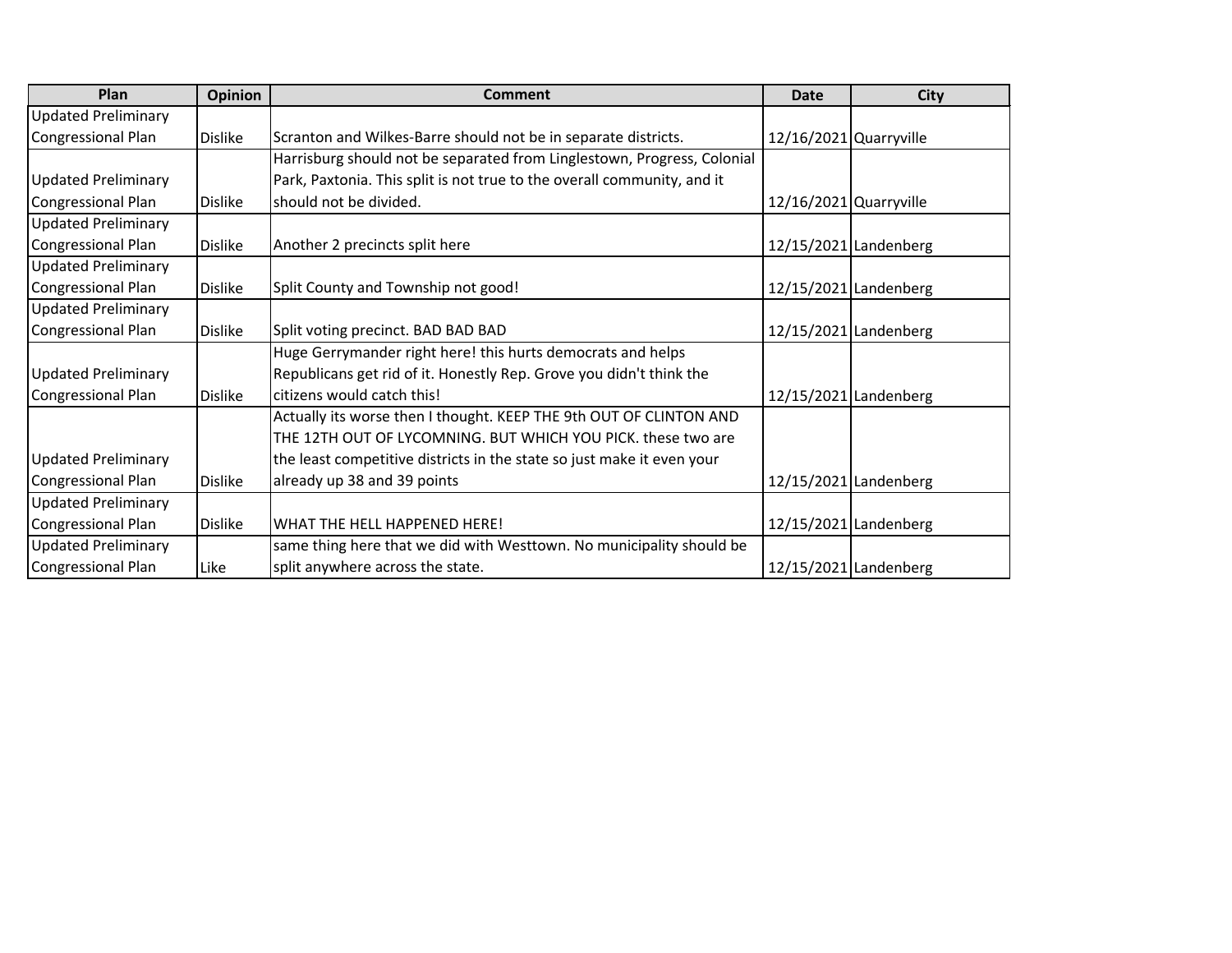| Plan                       | Opinion        | <b>Comment</b>                                                                | <b>Date</b>           | <b>City</b>            |
|----------------------------|----------------|-------------------------------------------------------------------------------|-----------------------|------------------------|
|                            |                |                                                                               |                       |                        |
|                            |                |                                                                               |                       |                        |
|                            |                | I find it difficult to give productive feedback on my county (Allegheny)      |                       |                        |
|                            |                | without any stated goals of a map from the House State Government             |                       |                        |
|                            |                | Committee. From what I can see, this map is no more or less successful        |                       |                        |
|                            |                | at population deviation than the map from last week. It seems                 |                       |                        |
|                            |                | important to consider that there are other maps that were submitted by        |                       |                        |
|                            |                | citizens earlier that would accommodate the 0 population deviation AND        |                       |                        |
|                            |                | also do better with partisan bias and compactness.                            |                       |                        |
|                            |                | All of this appears to be moot because I don't know what your goals are,      |                       |                        |
|                            |                | and it makes it difficult to then make sure my comments are something         |                       |                        |
|                            |                | that you'll read. I'd hope that the hours of testimony you listened to, and   |                       |                        |
|                            |                | the pages of submitted testimony and maps are all things that you can         |                       |                        |
|                            |                | point to and take away from and be able to more easily say, "we made          |                       |                        |
|                            |                | this decision because". For now, we can just make guesses.                    |                       |                        |
|                            |                | I implore you, if you're going to choose a citizen map, please choose one     |                       |                        |
| <b>Updated Preliminary</b> |                | with clear rationale and back up the decisions you've made for the state      |                       |                        |
| Congressional Plan         | <b>Dislike</b> | to hold you accountable to your office.                                       | 12/15/2021 Pittsburgh |                        |
|                            |                | Forgot the link sorry to all. 2 districts divided cutting Chester in half by  |                       |                        |
|                            |                | divided roughly some weird spots but it gives me a 437 over deviation         |                       |                        |
|                            |                | and not splitting any municipality by route 30. the green goes into           |                       |                        |
|                            |                | MONTCO. the blue into DELCO. purple rest of MOTCO, DELCO and Part             |                       |                        |
|                            |                | of south and west philly. the blue is D+19, the green is D+13 and the         |                       |                        |
|                            |                | purple is heavily Blue but then again it's in Philly so don't be shocked. the |                       |                        |
|                            |                | purple is D+57 or so and is a majority minority district via a coalition      |                       |                        |
|                            |                | between all parties by .1%                                                    |                       |                        |
| <b>Updated Preliminary</b> |                | Option 4 Link: https://davesredistricting.org/join/d0ea82fe-22df-4c50-        |                       |                        |
| <b>Congressional Plan</b>  | <b>Dislike</b> | bacc-c07969e46b33                                                             | 12/15/2021 Landenberg |                        |
|                            |                |                                                                               |                       |                        |
|                            |                | How does this area of the map make any sense? You are picking and             |                       |                        |
| <b>Updated Preliminary</b> |                | choosing what precincts (and PARTS of precincts) go where seemingly           |                       |                        |
| <b>Congressional Plan</b>  | <b>Dislike</b> | arbitrarily. What input did you get from the public before voting on it?      |                       | 12/15/2021 Downingtown |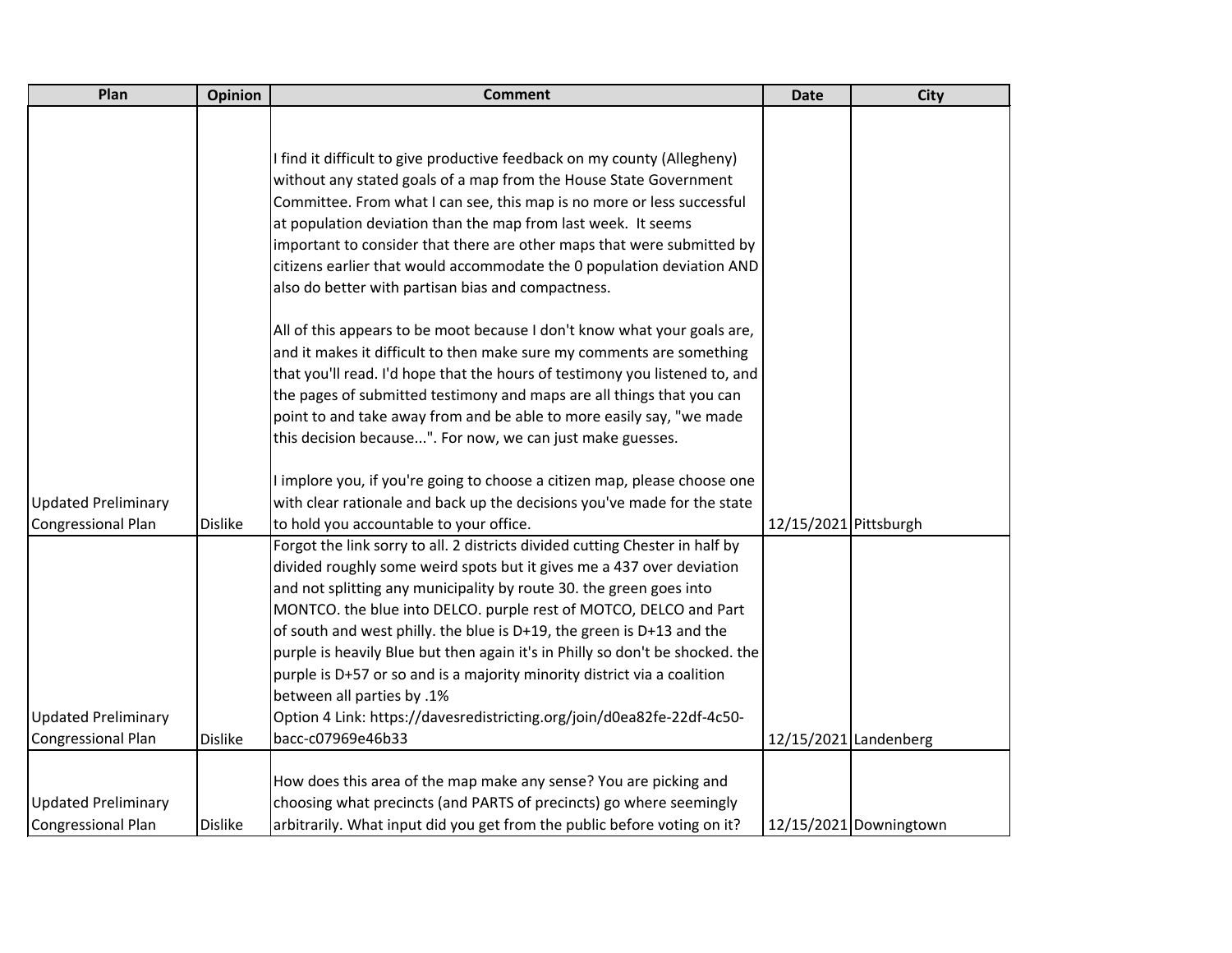| Plan                       | Opinion        | <b>Comment</b>                                                               | <b>Date</b>        | <b>City</b> |
|----------------------------|----------------|------------------------------------------------------------------------------|--------------------|-------------|
|                            |                |                                                                              |                    |             |
|                            |                |                                                                              |                    |             |
|                            |                | My comment is similar to the one I made on the first version released to     |                    |             |
|                            |                | the public. Why are you not addressing the community of issue better? I      |                    |             |
|                            |                | live in Middle Paxton Township; shop and derive my entertainment from        |                    |             |
|                            |                | Harrisburg City venues, and use the Harrisburg Airport frequently - all of   |                    |             |
|                            |                | these venuses are now in 3 different proposed Congressional districts.       |                    |             |
|                            |                | have seen a handful of alternatives already proposed that address the        |                    |             |
|                            |                | citizens' community of interest and geographical boundaries in a far         |                    |             |
|                            |                | more logical fashion. This proposal makes a mockery of the process. I        |                    |             |
|                            |                | supported Fair Districts PA for the last three years and if this is what the |                    |             |
|                            |                | Legislature is going to adopt, I can assure you that support will turn to    |                    |             |
| <b>Updated Preliminary</b> |                | stronger efforts to remove everyone who votes for such gerrymandered         |                    |             |
| <b>Congressional Plan</b>  | <b>Dislike</b> | maps out of office. No threat; just how democracy is supposed to work.       | 12/15/2021 Dauphin |             |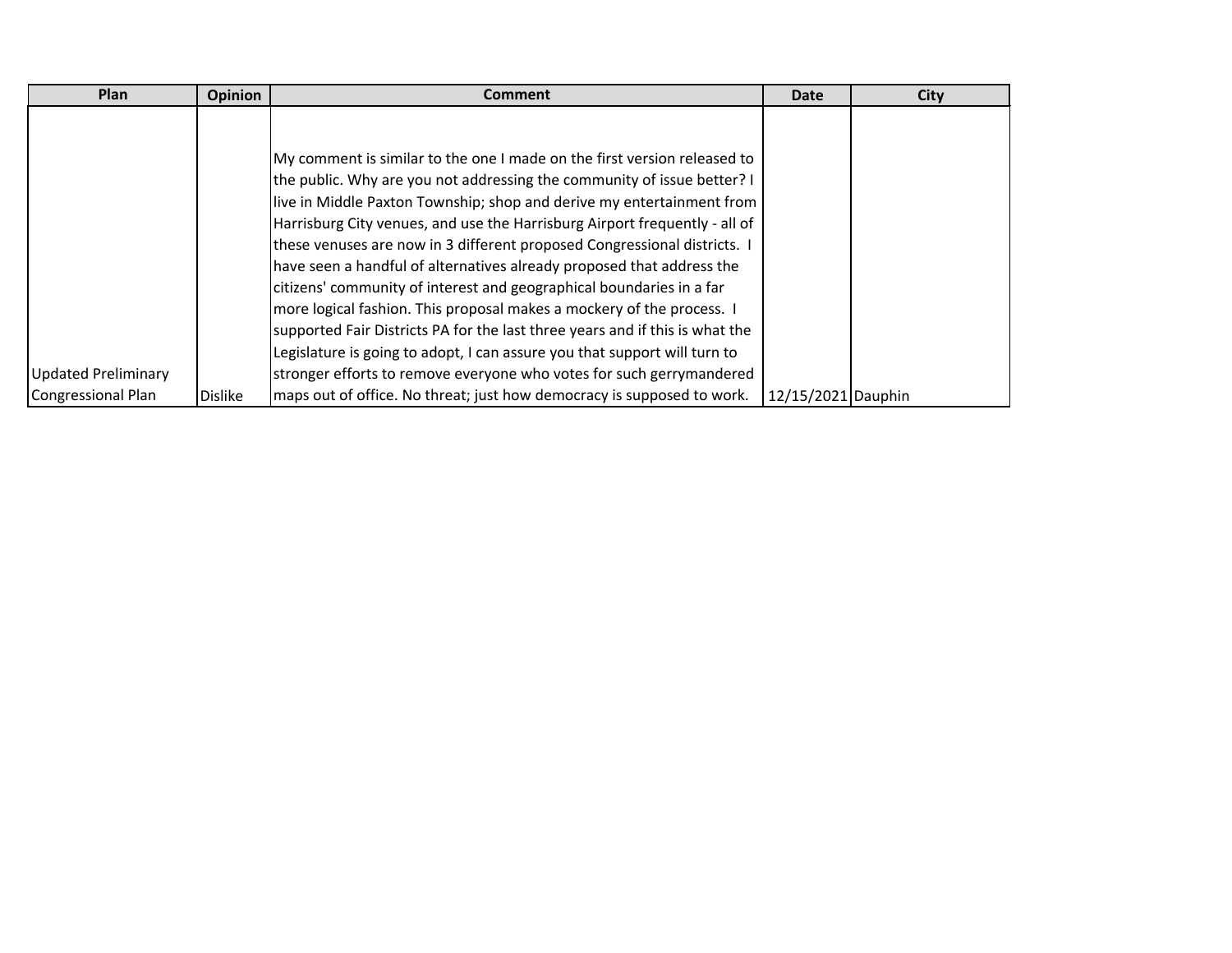| Plan                       | <b>Opinion</b> | <b>Comment</b>                                                                                                                | <b>Date</b>           | <b>City</b> |
|----------------------------|----------------|-------------------------------------------------------------------------------------------------------------------------------|-----------------------|-------------|
|                            |                |                                                                                                                               |                       |             |
|                            |                |                                                                                                                               |                       |             |
|                            |                |                                                                                                                               |                       |             |
|                            |                | These are the alternate Chester County Map links. My priorities are                                                           |                       |             |
|                            |                | partisan makeup so it's as fair as possible, no lack municipality splitting                                                   |                       |             |
|                            |                | what so ever, and being within the 1% (which is 7,600 or so)                                                                  |                       |             |
|                            |                | Option 1: Chester and part of Montgomery (which has to be split                                                               |                       |             |
|                            |                | anyway) Favors D+12 which isn't the most competitive but Chester is                                                           |                       |             |
|                            |                | going Blue anyway and its more fair and it will make everyone happy I                                                         |                       |             |
|                            |                | think in Chester more then going into Philly and splitting Chester up.                                                        |                       |             |
|                            |                | Option 2: All of Chester plus a small portion of Delaware and Berks while                                                     |                       |             |
|                            |                | avoiding reading city to make partisan make up fair. this will be D+6 very                                                    |                       |             |
|                            |                | similar to the current district *(this is my preferred district)                                                              |                       |             |
|                            |                | Option 3: Again Chester is in all one district this time most of DELCO The                                                    |                       |             |
|                            |                | city of Chester is Split to get close as possible to 0 deviations. I got 11                                                   |                       |             |
|                            |                | under on this option. its a D+12 district which is to be expected but the                                                     |                       |             |
|                            |                | compactness score is 60 and splitting 100 either way<br>Option 4: the only option where I split Chester County and give you 3 |                       |             |
|                            |                | districts. This is my least favorite option but may be the most helpful. I                                                    |                       |             |
|                            |                | split Chester based on Route 30                                                                                               |                       |             |
|                            |                |                                                                                                                               |                       |             |
|                            |                | Option 1 link: https://davesredistricting.org/join/234cd36d-2b6f-4d4f-                                                        |                       |             |
|                            |                | b471-ef0bd0d78b11                                                                                                             |                       |             |
|                            |                | Option 2 Link: https://davesredistricting.org/join/c68bcf6d-8107-4731-                                                        |                       |             |
|                            |                | 8665-bdc6c239b614                                                                                                             |                       |             |
|                            |                | Option 3 link: https://davesredistricting.org/join/146e04a1-708c-42a4-                                                        |                       |             |
| <b>Updated Preliminary</b> |                | 81e7-60cb91e349c7                                                                                                             |                       |             |
| <b>Congressional Plan</b>  | <b>Dislike</b> | Option 4 Link:                                                                                                                | 12/15/2021 Landenberg |             |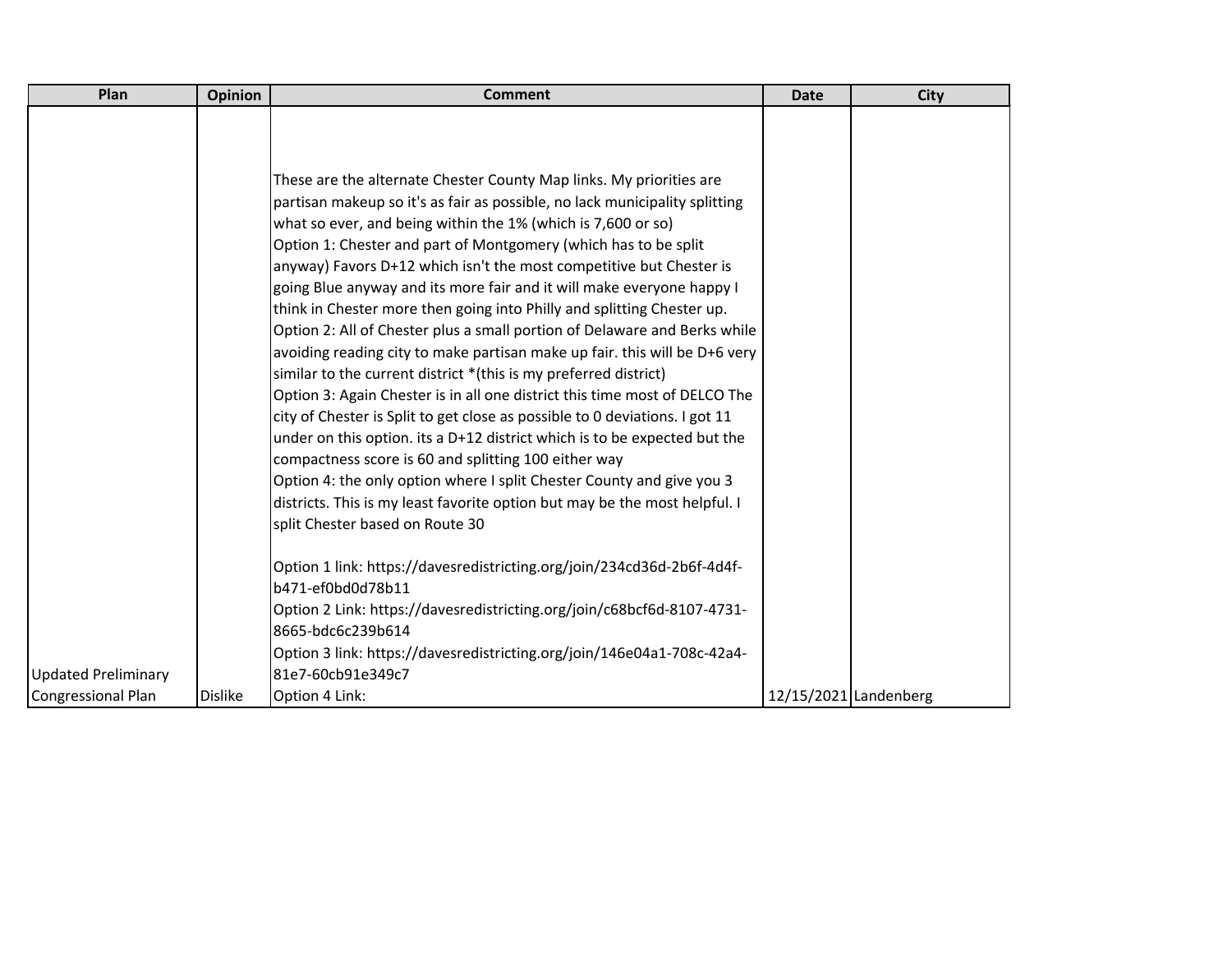| Plan                       | <b>Opinion</b> | <b>Comment</b>                                                                | <b>Date</b>           | <b>City</b> |
|----------------------------|----------------|-------------------------------------------------------------------------------|-----------------------|-------------|
|                            |                | chester County where I live and I made my comments. Dauphin County            |                       |             |
|                            |                | doesn't need 3 districts. we went in the 11th from R+22 to R+23 in the        |                       |             |
|                            |                | 13th still the combined district R+31 to R+38 and the 10th we went from       |                       |             |
|                            |                | R+27 to R+22. Make the democratic area in the middle there democratic         |                       |             |
|                            |                | or at least competitive. In what would be my district from the 2018 D+10      |                       |             |
|                            |                | to Holts D+2 to now D+1 you can be serious. Like I said last time. I am a     |                       |             |
|                            |                | democratic CP I work my ass off every year to win races and raise money       |                       |             |
|                            |                | in a grassroots way. Repoublicans and there big money get to sit back         |                       |             |
|                            |                | and pay for 30 mailers and 20 TV ads. they don't work hard like we do. if     |                       |             |
|                            |                | you want to flip a seat work you ass off like I do at 20 years old during     |                       |             |
|                            |                | the middle of midterms. or change your platform that might help too!          |                       |             |
|                            |                | I'm just being honest this is much more gerrymandered than Ms. Holts.         |                       |             |
|                            |                | go back and keep Chester county whole.                                        |                       |             |
|                            |                | Now I'm going to list alternatives here (links at the end of this comment     |                       |             |
|                            |                | and all others to my maps most of the state will be blank but this is a       |                       |             |
|                            |                | good way to do it.)                                                           |                       |             |
|                            |                | Option 1: make Dauphin, Adams, Perry. Juniata, Mifflin, and Cumberland        |                       |             |
|                            |                | one district. I just did it in Daves redistricting it makes it 70 people over |                       |             |
|                            |                | the 0 deviations and a 12 point advantage not in the 20s. this is so much     |                       |             |
|                            |                | fairer.                                                                       |                       |             |
|                            |                |                                                                               |                       |             |
|                            |                | Option 2 for central PA: Made up of all of Dauphin, Juniata, Perry,           |                       |             |
|                            |                | Cumberland, Lebanon, and 3 cities in york county. (the rep from this          |                       |             |
|                            |                | county said in the Friday hearing they Identify more with Harrisburg          |                       |             |
|                            |                | area). I live near the Lancaster border with Chester and have been to         |                       |             |
|                            |                | york county a lot. The western part identifies with Harrisburg and the        |                       |             |
| <b>Updated Preliminary</b> |                | east with Lancaster so lets play with that shall we. if we do that we have    |                       |             |
| <b>Congressional Plan</b>  | <b>Dislike</b> | an R+10 district again much fairer then any of the other 3.                   | 12/15/2021 Landenberg |             |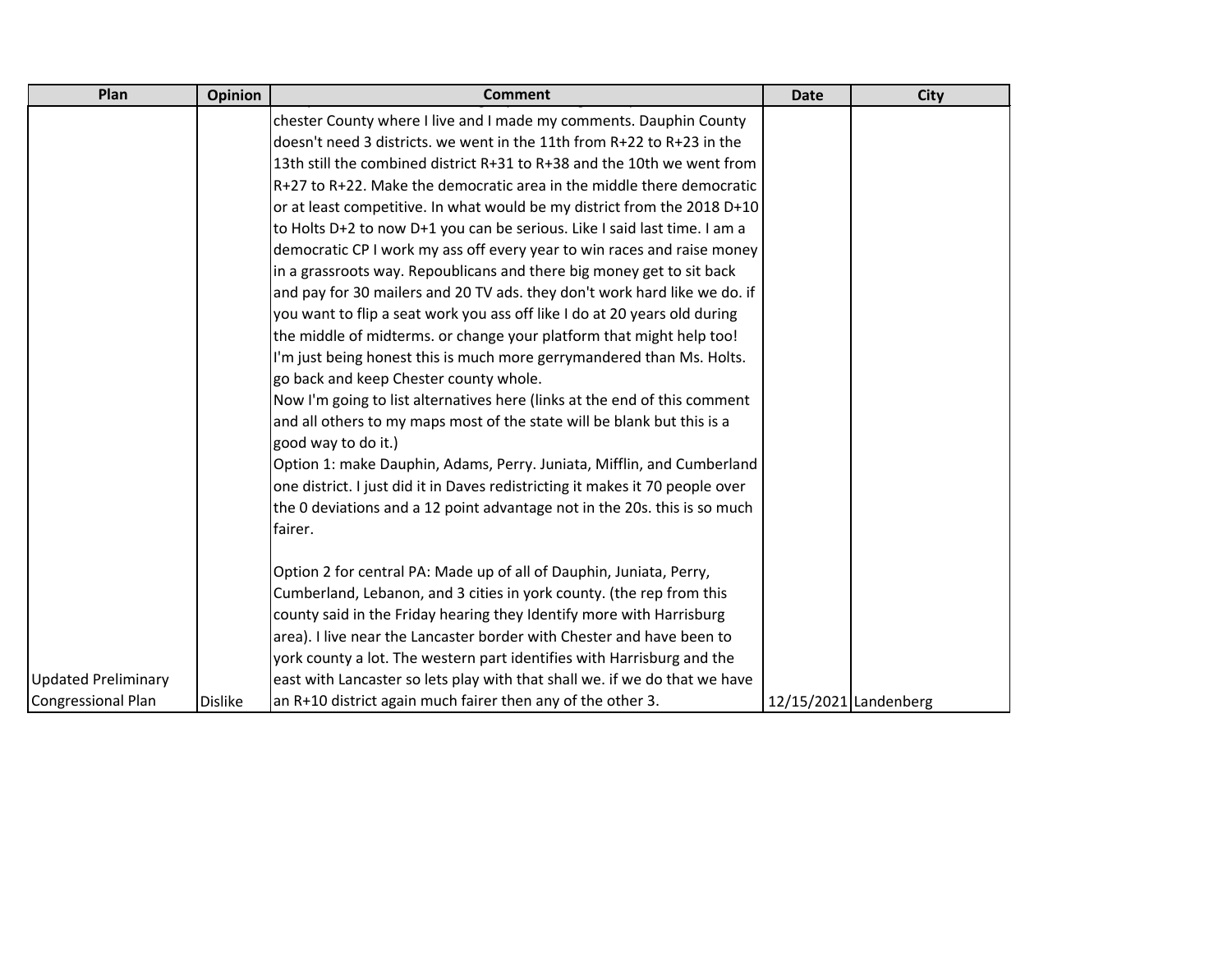| Plan                       | <b>Opinion</b> | <b>Comment</b>                                                                | <b>Date</b>           | <b>City</b>             |
|----------------------------|----------------|-------------------------------------------------------------------------------|-----------------------|-------------------------|
|                            |                |                                                                               |                       |                         |
|                            |                | really like the draw the lines map. It makes the state more competitive. I    |                       |                         |
|                            |                | comend Amanda Holt's efforts even though it was gerrymandered but             |                       |                         |
|                            |                | getting a 0 deviation is really really hard I have tried to do something      |                       |                         |
|                            |                | close 8 times in the past week and I cant get under 150 without splitting     |                       |                         |
|                            |                | municipalities or school districts to be honest. Look at Chester County       |                       |                         |
|                            |                | now its east-west. Keep Chester WHOLE! parts are still in with Philly         |                       |                         |
|                            |                | though stop that. Thank you for taking my advice and keeping                  |                       |                         |
|                            |                | Coatesville, Downingtown, and Octorara whole good. But we are now             |                       |                         |
|                            |                | still splitting Unionville, West Chester, and I think Tredifferyn (new) now.  |                       |                         |
|                            |                | Plus We went from Willistown to West Whiteland township. AGAIN KEEP           |                       |                         |
| <b>Updated Preliminary</b> |                | CHESTER COUNTY WHOLE! ESPECIALLY ANYTHING SOUTH OF THE                        |                       |                         |
| Congressional Plan         | <b>Dislike</b> | TURNPIKE! ill add other comments later                                        |                       | $12/15/2021$ Landenberg |
|                            |                |                                                                               |                       |                         |
|                            |                | Splitting North Franklin in this fashion makes little sense. It puts the High |                       |                         |
| <b>Updated Preliminary</b> |                | School and those that live around it in a completely different district than  |                       |                         |
| Congressional Plan         | <b>Dislike</b> | 90% of the other families in the district for no legitimate reason.           |                       | $12/15/2021$ Washington |
|                            |                | The process this time has been pretty much the same as in 2011. Yes,          |                       |                         |
|                            |                | Chair Grove, you held listening sessions, but when you take testimony         |                       |                         |
| <b>Updated Preliminary</b> |                | you have no intention of using, all it does is adder a thicker layer of       |                       |                         |
| Congressional Plan         | <b>Dislike</b> | hypocrisy to a naked power grab.                                              | 12/15/2021 Bryn Athyn |                         |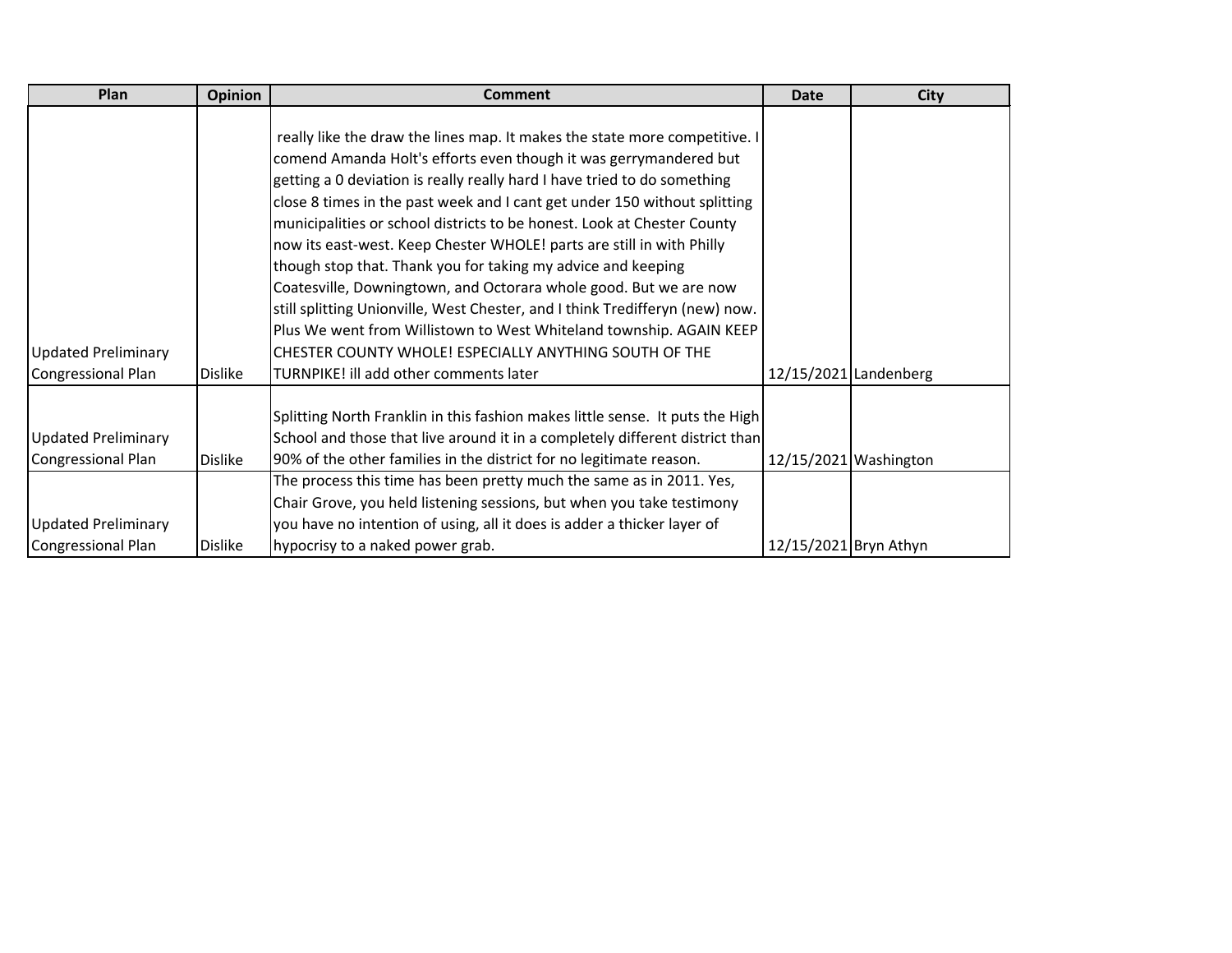| Plan                       | Opinion | <b>Comment</b>                                                                                                     | Date | <b>City</b> |
|----------------------------|---------|--------------------------------------------------------------------------------------------------------------------|------|-------------|
|                            |         | moved me from my current District 13 to District 10. This revised                                                  |      |             |
|                            |         | version moves me back to District 13 and substantially cleans up District                                          |      |             |
|                            |         | 13. It looks nice now. I listened to the House State Gov Committee                                                 |      |             |
|                            |         | meeting today and we will have until the first part of January 2022 to                                             |      |             |
|                            |         | comment on this updated "Holt 0†map. I have listened live to four                                                  |      |             |
|                            |         | hearings related to this redistricting process - 3 dealing with expertsâ€ <sup>™</sup>                             |      |             |
|                            |         | testimony/ informational and 1 for public comments for the region I live                                           |      |             |
|                            |         | in. Further, I have listened live to specifically-related House State Gov                                          |      |             |
|                            |         | Committee meetings led by Majority Chair Grove (R) and Minority Chair                                              |      |             |
|                            |         | Conklin (D). Drawing this redistricting map will be a political process in                                         |      |             |
|                            |         | some manner no matter how much we try to say otherwise or try to take                                              |      |             |
|                            |         | steps for it to appear otherwise. At one of the hearings, a presenter was                                          |      |             |
|                            |         | asked about the maps drawn by "independent commissionsâ€llys.                                                      |      |             |
|                            |         | political bodies and this person said there were negligible differences. I                                         |      |             |
|                            |         | am ok with it being a political process as long as rules are played fairly                                         |      |             |
|                            |         | for both sides. Of course, I want "my sideâ€llo win in the equation.                                               |      |             |
|                            |         | Who doesn't as the stakes for the outcome are high? However, more                                                  |      |             |
|                            |         | importantly to me is knowing it was done with transparent criteria                                                 |      |             |
|                            |         | known in advance to both sides. Each side does their maps and all sides                                            |      |             |
|                            |         | hash it out for the final version. "negotiated compromiseâ€lis the                                                 |      |             |
|                            |         | term Rep. Grove used in an email he sent out from paresitricting.com                                               |      |             |
|                            |         |                                                                                                                    |      |             |
|                            |         |                                                                                                                    |      |             |
|                            |         |                                                                                                                    |      |             |
|                            |         | At today's committee meeting, they voted 14 (all Republicans) for                                                  |      |             |
|                            |         | and 11 against (all Dems plus one Republican) to move the                                                          |      |             |
| <b>Updated Preliminary</b> |         | "updated†Holt 0 map to the house floor for amendments. I agree                                                     |      |             |
| <b>Congressional Plan</b>  | Like    | with the members at the meeting that voted against moving the map out $\left  \frac{12}{15}{2021} \right $ Newburg |      |             |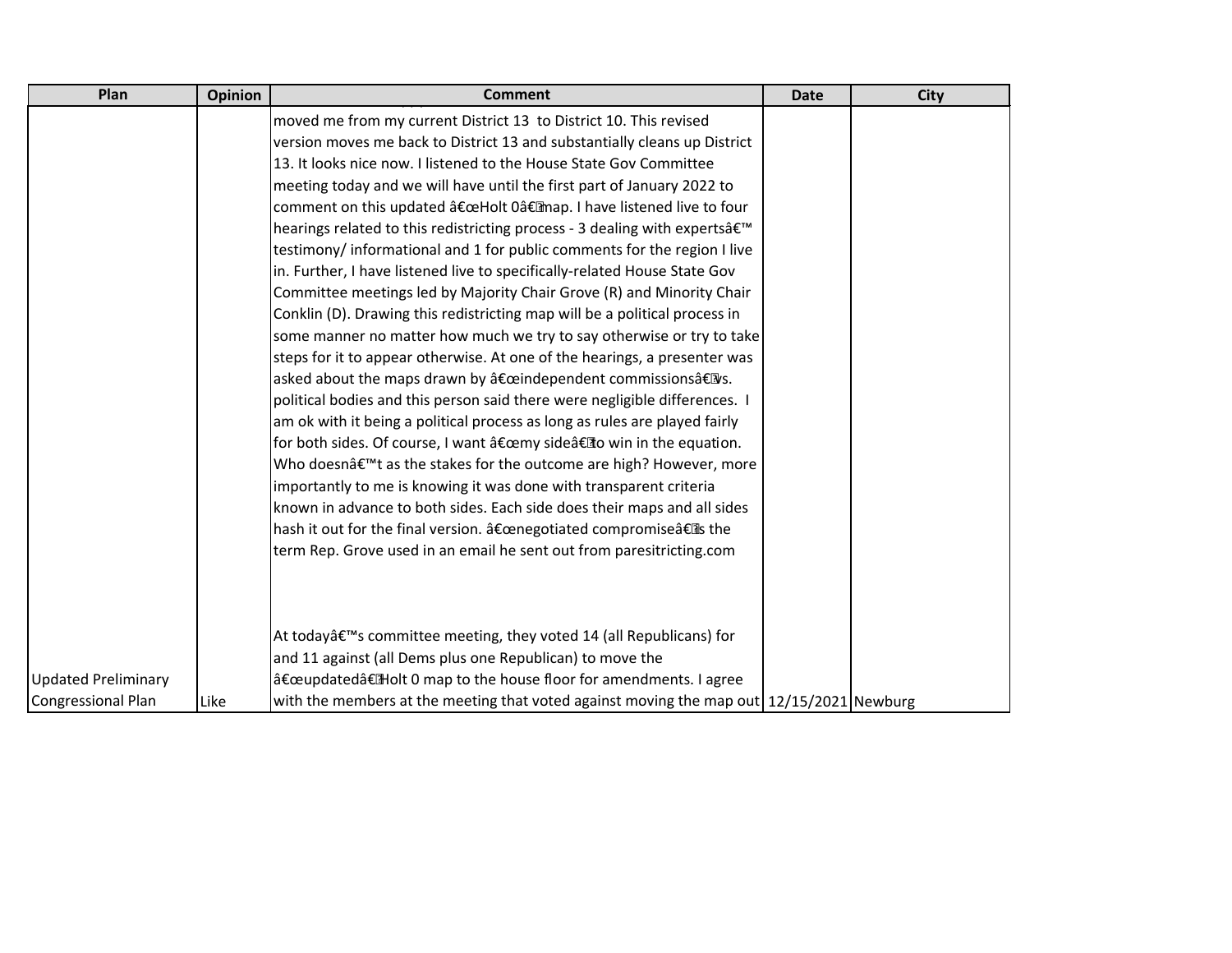| Plan                       | Opinion        | <b>Comment</b>                                                              | <b>Date</b>            | <b>City</b>           |
|----------------------------|----------------|-----------------------------------------------------------------------------|------------------------|-----------------------|
|                            |                | Committee meeting today and although Representative Grove insisted          |                        |                       |
|                            |                | they did not consider partisanship when he and Amanda Holt (a               |                        |                       |
|                            |                | Republican who served as a former Lehigh County Commissioner) drew          |                        |                       |
|                            |                | this map, I find that difficult to believe.                                 |                        |                       |
|                            |                |                                                                             |                        |                       |
|                            |                | It's clear Commissioner Holt's goal here was to draw lines to create the    |                        |                       |
|                            |                | smallest number of safe Democratic seats as possible and flood              |                        |                       |
|                            |                | previously competitive suburban districts with swaths of rural voters in    |                        |                       |
|                            |                | the hopes of sending 12 Republicans to Congress. This was achieved by       |                        |                       |
|                            |                | contorting previously compact districts which reflected the competitive     |                        |                       |
|                            |                | nature of their respective regions into messy jagged-edged mockeries of     |                        |                       |
|                            |                | what the average Pennsylvanian could reasonably expect their district to    |                        |                       |
|                            |                | look like.                                                                  |                        |                       |
|                            |                | Take the 17th for example, which I would consider a district meant to       |                        |                       |
|                            |                | anchor suburban SWPA: this map makes the CONSCIOUS and                      |                        |                       |
|                            |                | POLITICALLY STRATEGIC choice to pack cosmopolitan suburbs of                |                        |                       |
|                            |                | Allegheny, such as Mt. Lebanon, Penn Hills, and others, into the            |                        |                       |
|                            |                | Pittsburgh-based urban 15th (previously known as the 18th) to make          |                        |                       |
|                            |                | room for exurban and heavily rural areas in Washington County. The          |                        |                       |
|                            |                | result is a misshapen Frankenstein's monster of a district with unnatural   |                        |                       |
|                            |                | appendages and flimsy stitches. It taints the vote and subverts the will of |                        |                       |
|                            |                | Allegheny/Beaver residents. It is far more logical to include in Lawrence   |                        |                       |
|                            |                | County in the 17th because New Castle and its suburbs share greater         |                        |                       |
|                            |                | economic and cultural ties to Beaver and Allegheny than rural               |                        |                       |
|                            |                | communities in Washington. This would also reunite all of Ellwood City,     |                        |                       |
| <b>Updated Preliminary</b> |                | which is split between Lawrence and Beaver, into one congressional          |                        |                       |
| Congressional Plan         | <b>Dislike</b> | district.                                                                   | 12/15/2021 Pittsburgh  |                       |
|                            |                | This whole section of South Franklin needs to be put in with PA-17. If the  |                        |                       |
| <b>Updated Preliminary</b> |                | city of Washington is going to PA-17 these people live and work in that     |                        |                       |
| Congressional Plan         | <b>Dislike</b> | area not more SOUTH.                                                        |                        | 12/15/2021 Washington |
|                            |                | Still playing unnecessary games with the Philly/suburb borders I see -      |                        |                       |
| <b>Updated Preliminary</b> |                | districts 3&5 here, and also 2&4 with Montgomery County stealing part       |                        |                       |
| Congressional Plan         | <b>Dislike</b> | of Northeast Philly. Not logical, and not acceptable.                       | 12/15/2021 Springfield |                       |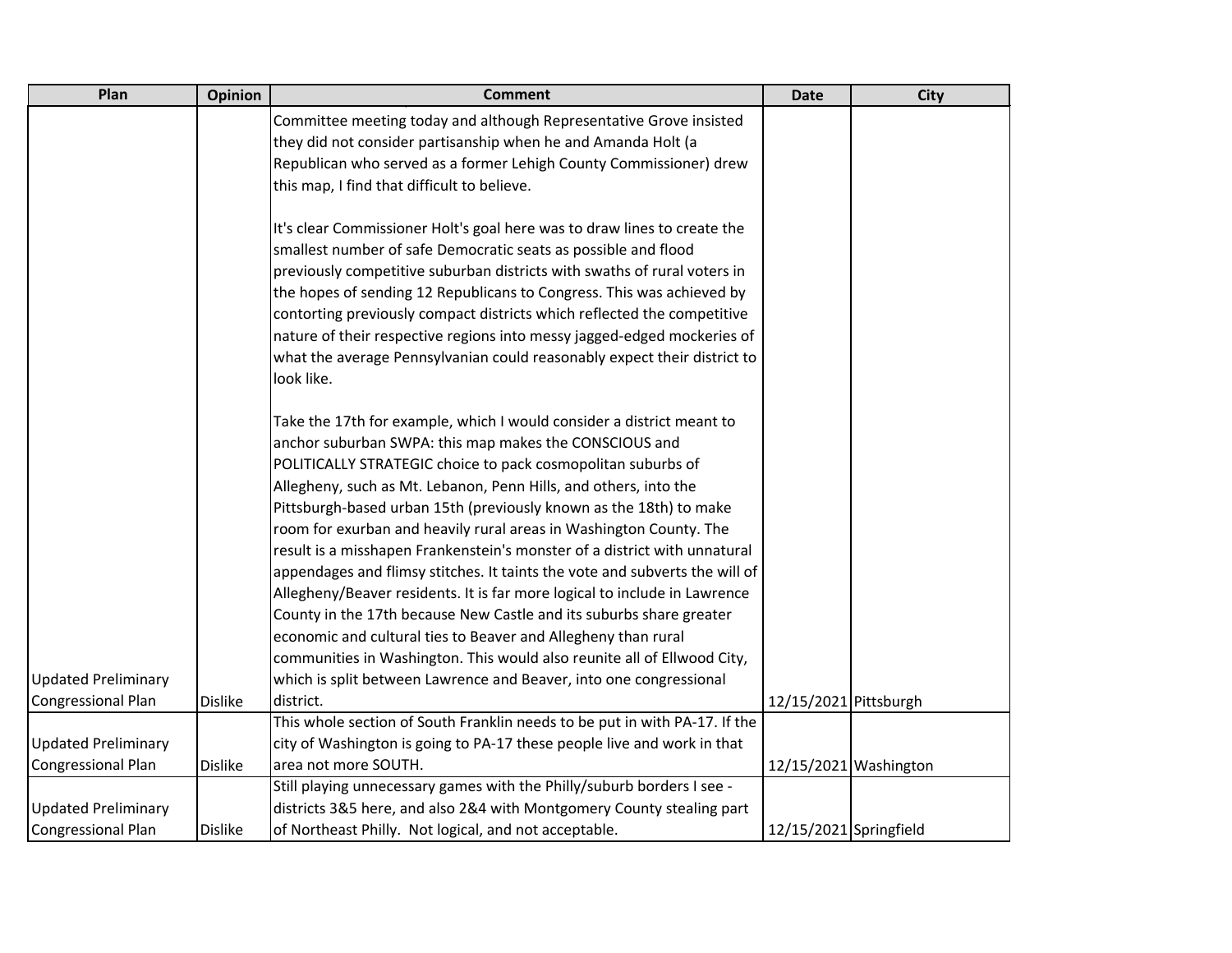| Plan                | <b>Opinion</b> | <b>Comment</b>                                                             | <b>Date</b> | <b>City</b>            |
|---------------------|----------------|----------------------------------------------------------------------------|-------------|------------------------|
|                     |                | I like the map that was proposed by Draw the Lines. I object to the        |             |                        |
|                     |                | commitee chair unilaterally picking this map, one of the 19 maps, the      |             |                        |
|                     |                | most partisan map, as the "baseline" map. I want the House commitee        |             |                        |
|                     |                | and the public to compare maps. The chair used his power as chair to       |             |                        |
|                     |                | prevent discusison of any map except this one, I also object to the chairs |             |                        |
|                     |                | strategy plan publically stated to have separate democratic, republican    |             |                        |
|                     |                | and governor maps. I suggest there be an amendment to fully replace        |             |                        |
|                     |                | this map with the Draw the Lines map, which is superior in every way,      |             |                        |
|                     |                | with better compactness, less partisan and incorporated community          |             |                        |
| Updated Preliminary |                | voices, in a public and iterative process. It also did not split Blair or  |             |                        |
| Congressional Plan  | <b>Dislike</b> | Lebanon counties and had zero pop deviation.                               |             | 12/15/2021 ELKINS PARK |